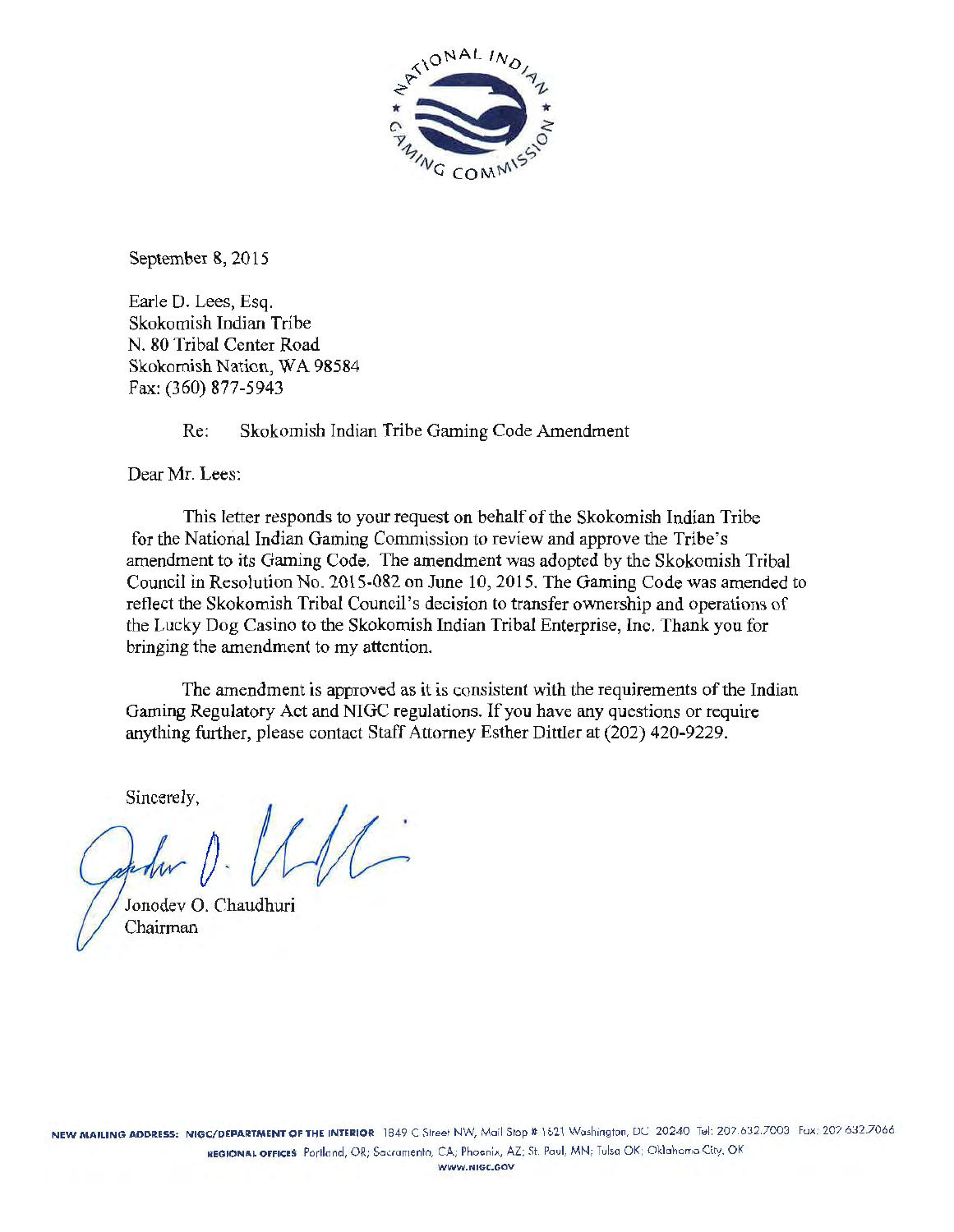

# **Skokomish Indian Tribe**

Tribal Center (360) 426-4232

N. 80 Tribal Center Road FAX (360) 877-5943 Skokomish Nation, WA 98584

## SKOKOMISH TRIBAL COUNCIL RESOLUTION NO. 2015- $\bigcirc$  \$  $\lambda$

#### *A RESOLUTION TO APPROVE A MODIFICATION TO THE SKOKOMISH GAMING CODE AND TO AUTHORIZE SUBMISSION OF SUCH MODIFICATION TO THE NATIONAL IND/AN GAMING COMMISSION FOR REVIEW AND APPROVAL.*

WHEREAS, the Skokomish Indian Tribe is a federally recognized Indian tribe organized under its Constitution and by-laws first adopted on April 2, 1938, and approved by the Secretary of the Interior May 3, 1938, amended January 15, 1980, as approved by the Secretary of the Interior March 17, 1980; and

WHEREAS, the Skokomish Tribal Council is the governing body of the Skokomish Indian Tribe, pursuant to Article IV, Section I of the Constitution of the Skokomish Indian Tribe; and

WHEREAS, the Skokomish Tribal Council, pursuant to the Constitution of the Skokomish Indian Tribe, has the authority under Article V, Sections 1(d), (e), (m), (q) to charter and regulate corporations, cooperatives, associations, special districts, educational and charitable institutions, political subdivisions, and other entities; to license and to regulate the conduct of business activities within the Tribe's jurisdiction; on behalf of the Tnbe to consuh, negotiate, and contract with agencies and officers of Federal, state, local, and tribal governments and with private persons and organizations; to provide services for the health, education, and welfare of all persons within the tribe's jurisdiction; and to take all actions which are necessary and proper for the exercise of the powers listed in Article V and any powers hereafter vested in the Tribal Council; and

WHEREAS, the Bureau of Indian Affairs on August 4, 2014 approved the Federal Charter of Incorporation for the Skokomish Indian Tribal Enterprise, Incorporated (hereinafter the, "Charter"). subject to ratification by the Skokomish Tribal Council; and

WHEREAS, the sitting members of the Skokomish Tribal Council in compliance with the Constitution and by-laws first adopted on April 2, 1938, and approved by the Secretary of the Interior May 3, 1938, amended January 15, 1980, as approved by the Secretary of the Interior March 17, 1980 and pursuant to Article IV, Section 1 and Article V, Section l (d) ratified the Charter on August 6, 2014 by and through Resolution No. 2014-104; and

WHEREAS, the Skokomish lndian Tribal Enterprise, Incorporated is a legal entity wholly owned by the Skokomish fndian Tribe pursuant to Article 4 of the Charter; and

WHEREAS, the Corporate Board for the Skokomish Indian Tribal Enterprise, Incorporated is comprised exclusively of the sitting members of the Skokomish Tribal Council pursuant to Article 10(A) of the Charter; and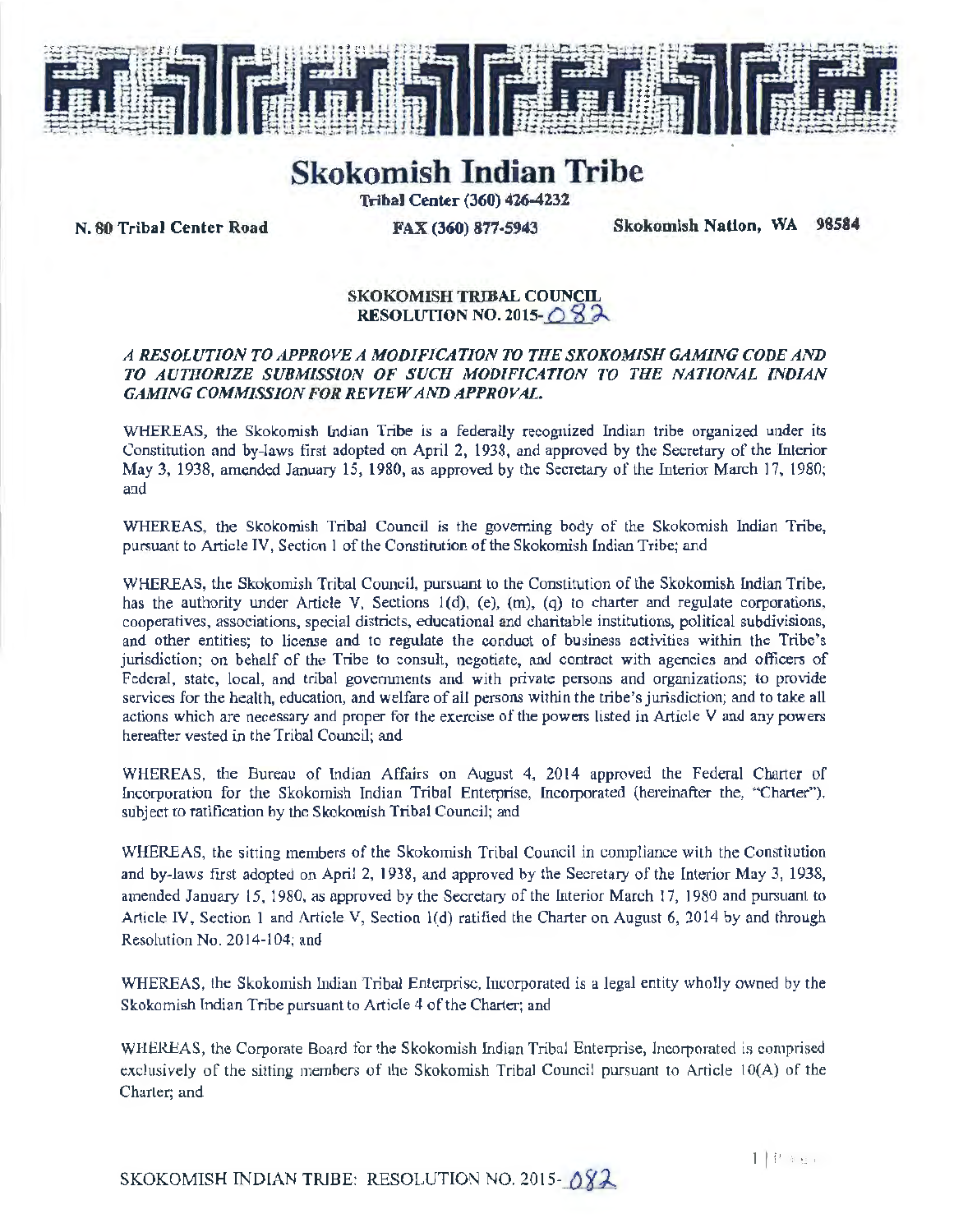WHEREAS, the Skokomish Indian Tribe on October ts. l995 enacted the Skokomish Gaming Code (Resolution No. 95-103), and subsequent modifications thereto, in order to facilitate the operations and regulation of gaming on the Skokomish Reservation; and

WHEREAS, the Skokomish Gaming Ordinance and its modifications were previously submitted to the National Indian Gaming Commission for review, comment and approval; and

WHEREAS, the Skokomish Tribal Council transferred ownership and operations of the Lucky Dog Casino to the Skokomish Indian Tribal Enterprise, Incorporated; and

WHEREAS, to facilitate this transfer the Skokomish Tribal Council recommends modifying the Skokomish Gaming Ordinance as is shown in the attached red-lined copy of the Skokomish Tribal Gaming Code and *as* contained in the following sections thereof:

Section 4.02.065 (b)(i) at page 33; Section 4.02.065(j) at page 36; Section 4.02.066 (b), (c), (d), (e) at page 37 *(which results in renumbering the rest of criteria list currently in place under this*  section); Section 4.02.66 (i), at page 38; Section 4.02.071(b) and (i) at page 40 and page 41; and Section 4.02.110 at page 60 and page 61.

WHEREAS, the Skokomish Legal Department has vetted these modifications thoroughly with the National Indian Gaming Commission ("NIGC") over the last six months, resulting in three re-drafts and has received approval to submit for final review and acceptance by the NIGC; and

NOW, THEREFORE, BE IT RESOLVED that the Skokomish Tribal Council hereby approves and adopts the modification by amendment as set forth in the attached Skokomish Gaming Code, subject to its submission to the NIGC for approval pursuant to 25 U.S.C. § 2712, with the effect of the modification not commencing until approval is granted by the NIGC.

## \*\*\*CERTIFICATION\*\*\*

I, Chairperson of the Skokomish Tribal Council, do hereby certify that the foregoing Resolution No. 2015-  $\frac{\partial Q}{\partial \lambda}$ , was adopted at a regular meeting held on <u>June 10, 2015</u> at which time a quorum was present with a vote of  $\Delta$  FOR,  $\Delta$  AGAINST,  $\Delta$  ABSTAINING.

ATTEST:

Chairperson Secretary

Skokomish Tribal Council Skokomish Tribal Council Skokomish Tribal Council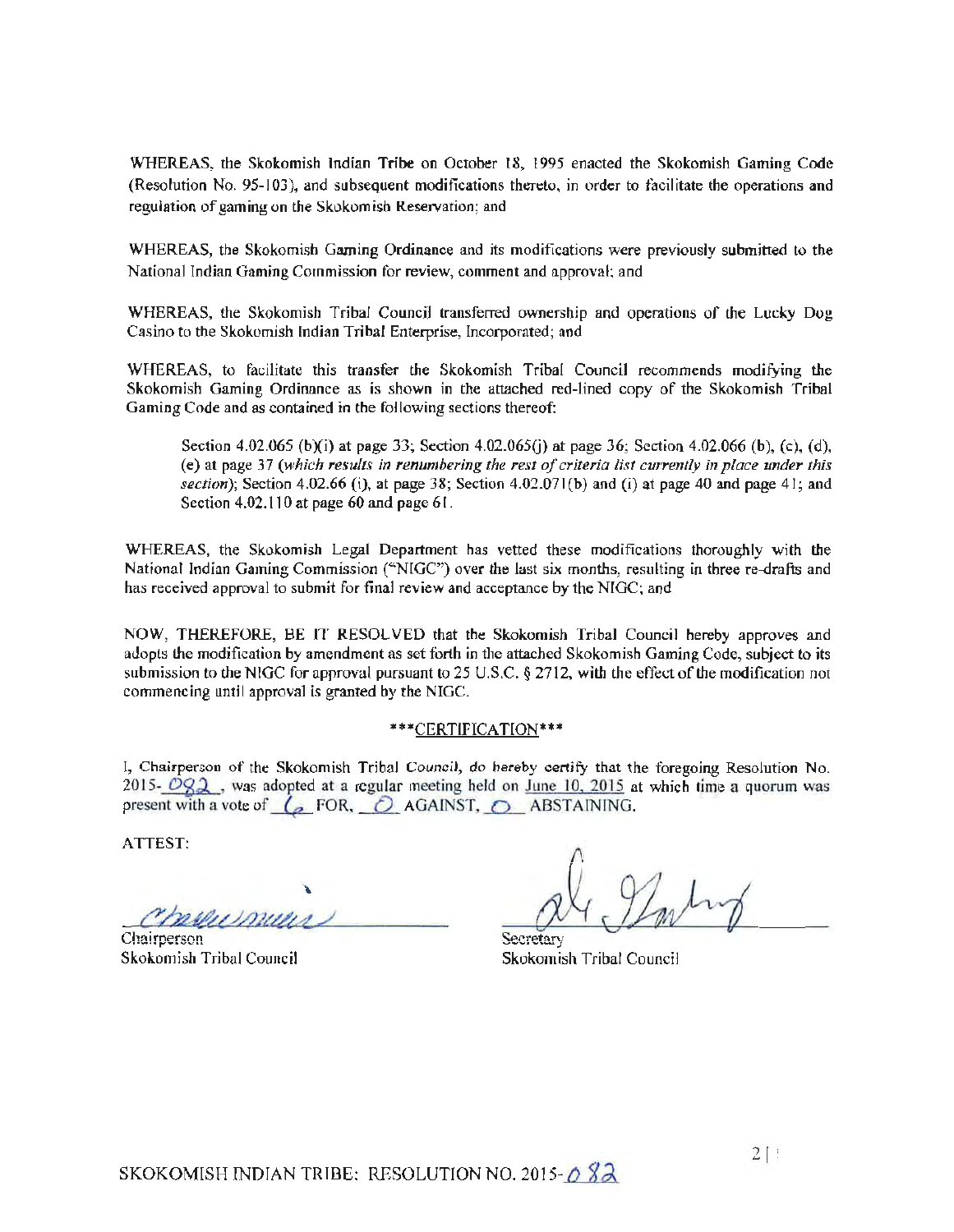#### **SKOKOMISH GAMING CODE**

#### *A law to authorize, license and regulate Gaming within the jurisdiction of the Skokomish Indian Tribe of Washington.*

**Adopted by Resolution No. 95-103 (October 18, 1995) Amended by Resolution No. 96-12 (February 28, 1996) Amended by Resolution No. 00-51 (May 18, 2000) Amended by Resolution No. 01-63 (May 16, 2001) Amended by Resolution No. 01-64 (May 16, 2001) Amended by Resolution No. 01-132 (October 18, 2001) Amended by Resolution No. 02-153 (December 11, 2002) Amended by Resolution No. 04-96 (July 28, 2004) Amended by Resolution No. 05-20 (February 16, 2005) Amended by Resolution No. 06-63 (June 7, 2006) Revised and Restated by Resolution No. 07-144 (October 31, 2007) Amended by Resolution No. 07-153 (November 7, 2007) Revised and Restated by Resolution No. 08-004 (January 14, 2008) Amended by Resolution No. 09-136 (September 2, 2009) Amended by Resolution No. 2011-115 (October 5, 2011) Amended by Resolution No. 2012-040 (April 5, 2012) Amended by Resolution No. 2015-082 (September 8, 2015)**

#### **TABLE OF CONTENTS**

#### **FINDINGS, PURPOSES AND POLICY**

| 4.02.001 | <b>Findings</b>                         |
|----------|-----------------------------------------|
| 4.02.002 | <b>Purposes</b>                         |
| 4.02.003 | <b>Tribal Policy of Self-Government</b> |
| 4.02.004 | <b>Tribal Gaming Policy</b>             |

#### **GENERAL PROVISIONS**

| 4.02.005 | <b>Definitions</b>                                         |
|----------|------------------------------------------------------------|
| 4.02.006 | <b>Authority and Sovereign Powers and Responsibilities</b> |
| 4.02.007 | <b>Application of Federal Policy</b>                       |
| 4.02.008 | <b>Skokomish Tribal Policy of Self-Government</b>          |
| 4.02.009 | Title, Repeal of Prior Laws, and Effect of Repeal          |
| 4.02.010 | <b>Classes of Gaming</b>                                   |
| 4.02.011 | <b>Construction</b>                                        |
| 4.02.012 | <b>Severability</b>                                        |

#### **TRIBAL GAMING COMMISSION**

| 4.02.013 | <b>Establishment</b>                                       |
|----------|------------------------------------------------------------|
| 4.02.014 | <b>Purpose</b>                                             |
| 4.02.015 | <b>Location and Place of Business</b>                      |
| 4.02.016 | <b>Duration</b>                                            |
| 4.02.017 | <b>Attributes</b>                                          |
| 4.02.018 | <b>Recognition as a Political Subdivision of the Tribe</b> |
| 4.02.019 | <b>Sovereign Immunity of the Commission</b>                |
| 4.02.020 | <b>Sovereign Immunity of the Tribe</b>                     |
| 4.02.021 | <b>Waiver of Sovereign Immunity of the Commission</b>      |
|          |                                                            |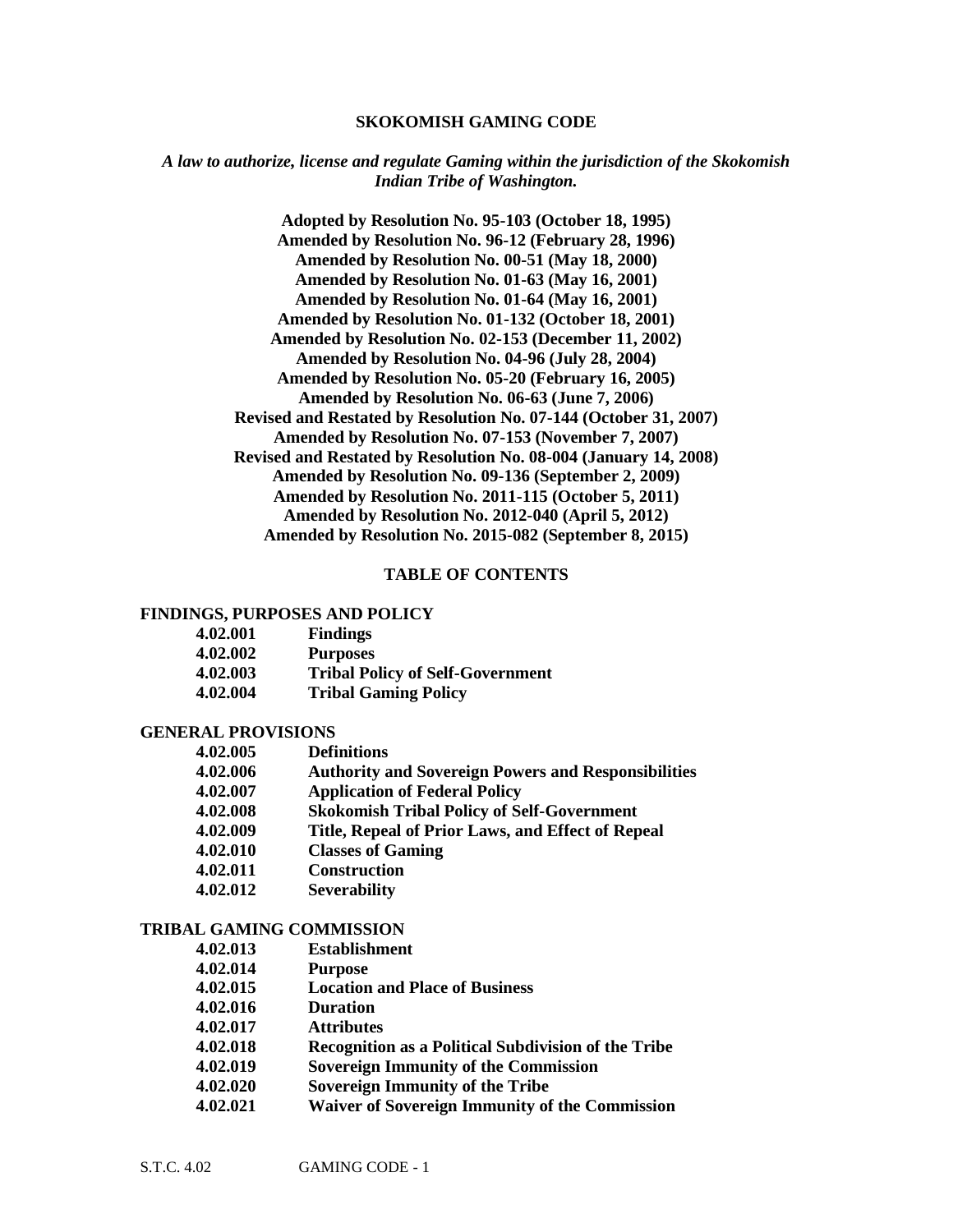- **4.02.022 Credit of the Tribe or Commission**
- **4.02.023 Assets of the Commission**
- **4.02.024 Membership**
- **4.02.025 Commissioner Prohibitions**
- **4.02.026 Commissioner Required to Display Badge**
- **4.02.027 Term of Office**
- **4.02.028 Meetings**
- **4.02.029 Organization**
- **4.02.030 Removal of Members or Vacancies**
- **4.02.031 Ethics**
- **4.02.032 Powers of the Commission**
- **4.02.033 Tribal Gaming Agency Director**
- **4.02.034 Annual Budget**
- **4.02.035 Commission Regulations**
- **4.02.036 Right of Entrance; Monthly Inspection**
- **4.02.037 Investigations**
- **4.02.038 (Repealed)**
- **4.02.039 Quarterly Report of Gaming Manager Reports**

## **ADJUDICATIVE HEARINGS AND PROCEDURES**

**4.02.040 Hearings 4.02.041 Appearance and Practice Before the Commission 4.02.042 Notice of Hearing-Requirements 4.02.043 Service of Process 4.02.044 Informal Proceedings-Discovery Limitations 4.02.045 Official Notice 4.02.046 Initial or Final Order 4.02.047 Judicial Review 4.02.048 Computation of Time**

#### **RULEMAKING**

| 4.02.049 | <b>Notice of Rulemaking</b>                               |
|----------|-----------------------------------------------------------|
| 4.02.050 | <b>Public Hearing</b>                                     |
| 4.02.051 | <b>Review and Consideration of All Submitted Comments</b> |
| 4.02.052 | <b>Housekeeping Rulemaking</b>                            |
| 4.02.053 | <b>Emergency Rulemaking Criteria</b>                      |
| 4.02.054 | <b>Emergency Rulemaking Procedure</b>                     |
| 4.02.055 | <b>Petition for Rulemaking</b>                            |
| 4.02.056 | <b>Rulemaking-Commission Discharge of Duties</b>          |
| 4.02.057 | <b>Computation of Time</b>                                |

#### **LICENSES**

| 4.02.058 | <b>Applicability</b>                          |
|----------|-----------------------------------------------|
| 4.02.059 | <b>Gaming Prohibited</b>                      |
| 4.02.060 | <b>License Required</b>                       |
| 4.02.061 | <b>Types of Licenses</b>                      |
| 4.02.062 | <b>No License Required for Class I Gaming</b> |
| 4.02.063 | <b>Application Procedures</b>                 |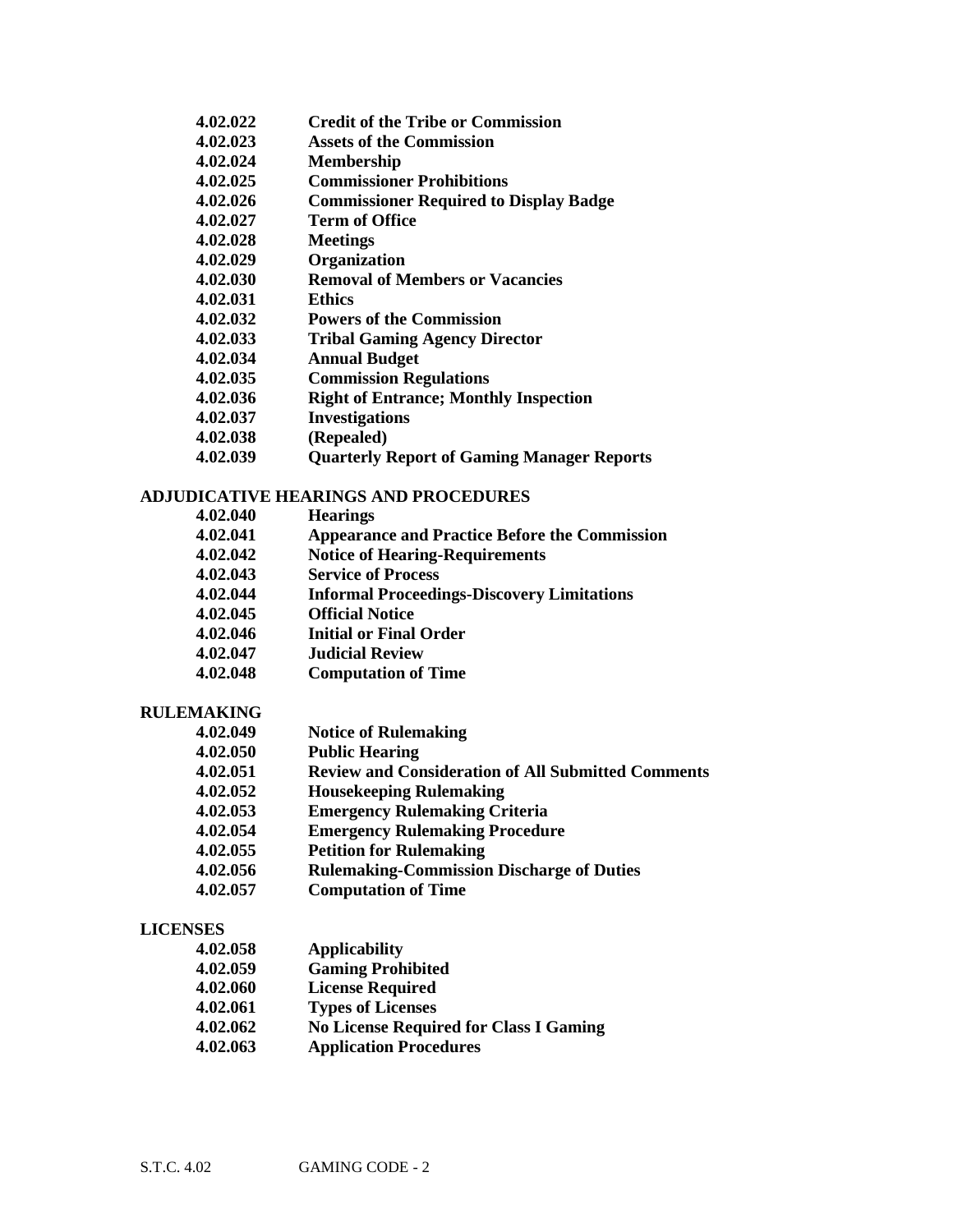#### **Class II & III Gaming Licenses**

- **4.02.064 Current and Valid License Required**
- **4.02.065 Application for Class II & III Gaming License**
- **4.02.066 Review Procedure for Class II & III Gaming License**
- **4.02.067 Standards of Denial of a Class II & III Gaming License**
- **4.02.068 Scope of Class II & III Gaming License**
- **4.02.069 Requirement to Produce License Upon Request**
- **4.02.070 Permanent License Revocation of Class II & III Gaming License**
- **4.02.071 Temporary Suspension of Class II & III Gaming Licenses**
- **4.02.072 Tribal Non-Gambling Related Offenses**

#### **Non-Gaming Employee Licenses**

- **4.02.073 Current and Valid License Required**
- **4.02.074 Application for Non-Gaming Employee License**
- **4.02.075 Review Procedure for Non-Gaming Employee License**
- **4.02.076 Scope of Non-Gaming Employee License**
- **4.02.077 Requirement to Produce License Upon Request**
- **4.02.078 Permanent License Revocation of Non-Gaming Employee License**
- **4.02.079 Temporary Suspension of Non-Gaming Employee License**
- **4.02.080 Tribal Non-Gambling Related Offenses**

#### **Facility and Operations Licenses**

- **4.02.081 Criteria Which a Gaming Facility Must Meet**
- **4.02.082 License Application Fees**
- **4.02.083 License Tax**
- **4.02.084 Form of Gaming License**
- **4.02.085 Scope of Gaming License**
- **4.02.086 Posting of Licenses**
- **4.02.087 Annual Reports**
- **4.02.088 Procedure to Remedy Gaming License Violation**

#### **Vendor Licenses**

- **4.02.089 Current and Valid Gaming or Non-Gaming Vendor License Required**
- **4.02.090 Application for Vendor License**
- **4.02.091 Review Procedure for Vendor License Application**
- **4.02.092 Standards of Denial of a Vendor License**
- **4.02.093 Revocation or Suspension of a Vendor License and Other Penalties**

#### **Provisions of General Applicability to Gaming Licensees**

- **4.02.094 Provisions of General Applicability to All Gaming Operators**
- **4.02.095 Licensing Period**
- **4.02.096 Renewals**
- **4.02.097 License Application Fees**
- **4.02.098 License Tax**
- **4.02.099 Form of License**

#### **ENFORCEMENT**

| 4.02.100 | <b>Jurisdiction</b>       |
|----------|---------------------------|
| 4.02.101 | <b>Prohibited Acts</b>    |
| 4.02.102 | <b>Table of Penalties</b> |
| 4.02.103 | <b>Criminal Violation</b> |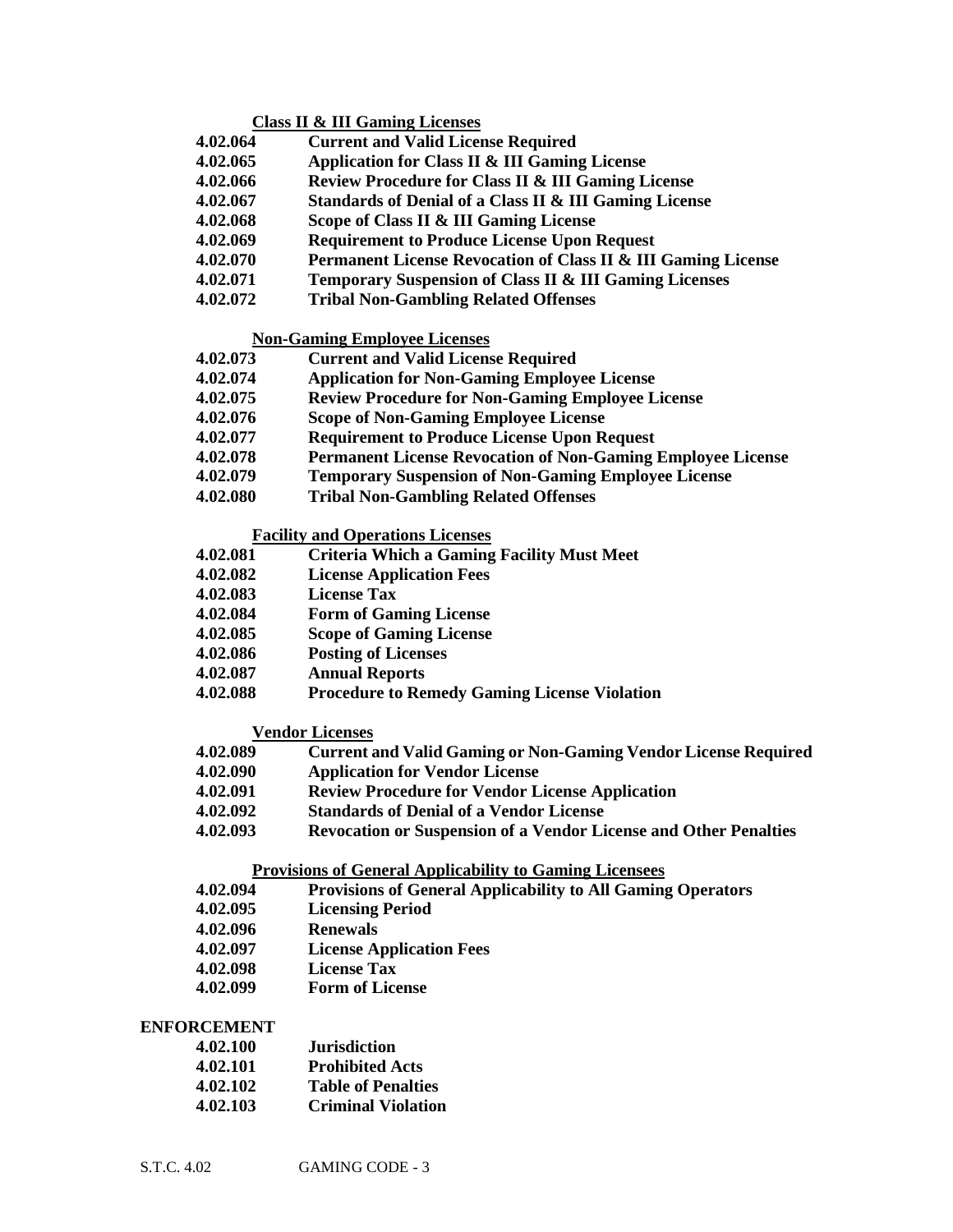| 4.02.104 | <b>Civil Violation</b> |
|----------|------------------------|
|----------|------------------------|

- **4.02.105 Cumulative Fines**
- **4.02.106 Purpose of Civil Penalties**
- **4.02.107 Civil Action for Penalties**
- **4.02.108 Seizure and Forfeiture of Property**
- **4.02.109 Reporting Offenders**

#### **OPERATION OF TRIBALLY OWNED OR TRIBALLY OPERATED GAMES**

- **4.02.110 Management**
- **4.02.111 Use of Net Revenues of Tribally Owned or Tribally Operated Gaming Activities**
- **4.02.112 Maintenance of Records**
- **4.02.113 Audit Requirements**
- **4.02.114 Management Contracts**
- **4.02.115 Additional Requirements for Operation of Tribally Owned or Tribally Operated Games**

#### **AUTHORIZED GAMES AND INTERNAL CONTROL STANDARDS**

- **4.02.116 Authorized Games**
- **4.02.117 Internal Control Standards**

## **PATRON DISPUTE RESOLUTION 4.02.118 Patron Dispute Resolution**

## **FINDINGS, PURPOSES AND POLICY**

#### **4.02.001 Findings**

The Skokomish Tribal Council on behalf of the Skokomish Tribe finds that:

- (a) Tribal regulation and control of Gaming Activity within the jurisdiction of the Skokomish Indian Tribe is essential for the protection of public health and welfare, and the interests of the Tribe and the residents of and visitors to the tribal community.
- (b) The Tribe has the legal authority to license and regulate all Gaming Activity, not specifically prohibited by federal law, within the jurisdiction of the Tribe.
- (c) Properly licensed and regulated Gaming Activities conform to announced federal policy promoting Indian self-government and Indian tribal economic selfsufficiency.
- (d) It is essential that the Tribe, through its Tribal Council, regulate Gaming in a manner commensurate with applicable federal and tribal law and policy.
- (e) The present needs of the Tribe include increased employment, job and skills training, housing, quality health care, improved nutrition, educational opportunities, social services, law and order, public safety and judiciary, and community and economic development; needs that are not adequately addressed by present tribal, federal and state programs.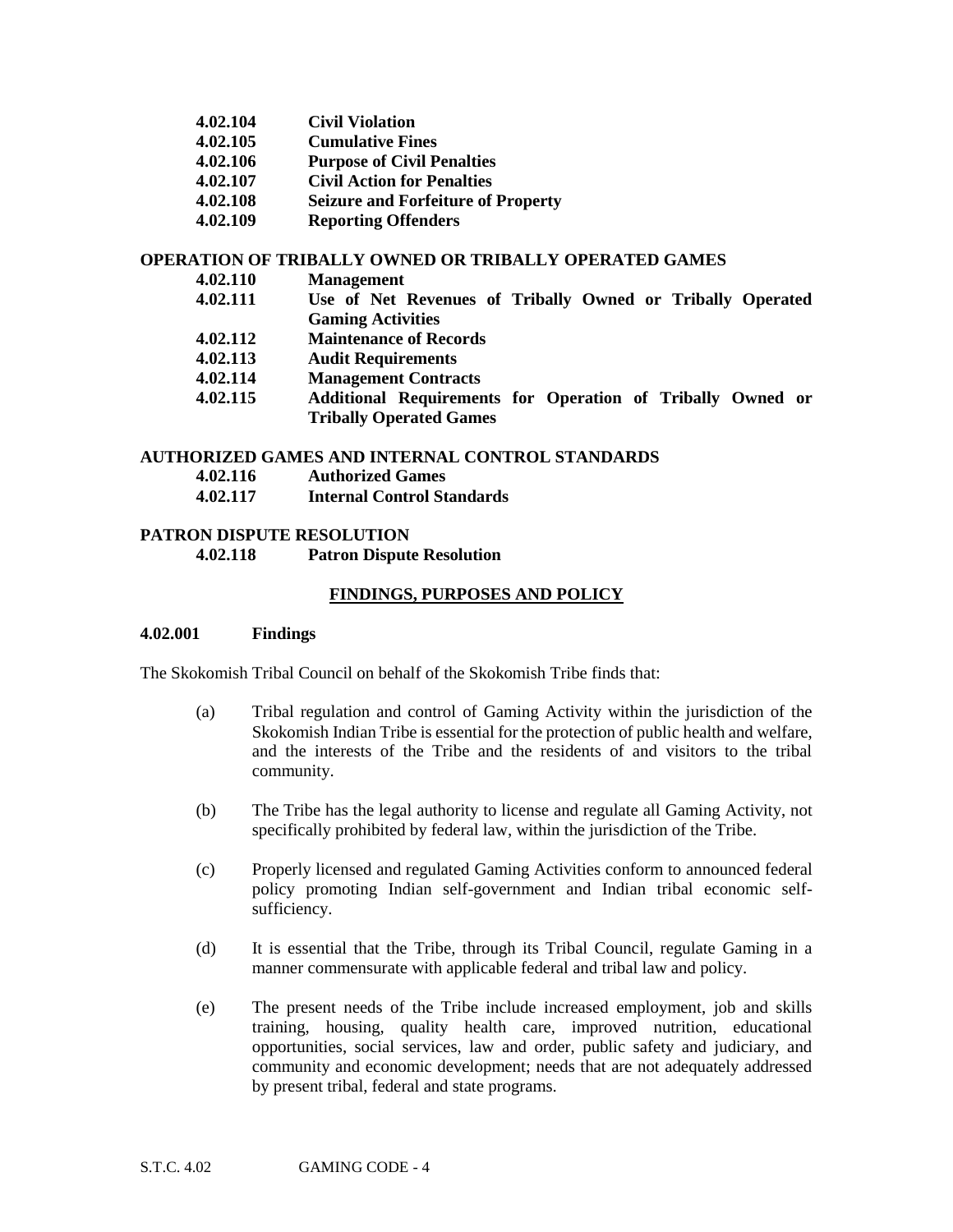- (f) Tribal operation and licensing of Gaming Activities on the Reservation are appropriate means of generating revenue to address the needs of the Tribe.
- (g) The Tribe is vigorously pursuing its goal of self-sufficiency and self-determination through the development of tribal businesses and enterprises. Because the Skokomish Reservation lacks income-generating natural resources and because the Tribe's tax base is almost non-existent, the Tribe must rely on tribal business development to raise the funds necessary to expand its social, health, and education programs, increase employment and improve its on-reservation economy. This effort has recently become increasingly important as a result of cutbacks in federal and state funding and the increased costs of self-government. It is therefore essential that the Tribe develop new and expanded sources of revenue to support its ever-increasing governmental needs and to provide much needed employment and training for tribal members.
- (h) As a result, the following new and expanded Gaming law is in the best interest of the Skokomish Indian Tribe.

#### **4.02.002 Purposes**

The purposes of this Code are to:

- (a) Regulate, control, and license the operation of all Gaming within the jurisdiction of the Tribe.
- (b) Make clear and explicit that a tribal license to operate a Gaming Activity is a revocable privilege, not a right or property interest.
- (c) Ensure that the operation of tribally regulated Gaming will continue as a means of generating tribal revenue.
- (d) Ensure that tribally regulated Gaming is conducted fairly and honestly by both Gaming Operators and players and that it remain free from corrupt, incompetent, unconscionable and dishonest persons and practices.
- (e) Promote and strengthen tribal economic development and self-determination and enhance employment opportunities for its members.
- (f) Generate revenue to strengthen and improve tribal self-government and the provision of tribal governmental services.
- (g) Ensure that all Gaming revenue is used for the benefit of the Tribe and the Reservation community.
- (h) Ensure that tribal Gaming laws are strictly and fairly enforced against all persons involved in Gaming Activities within the jurisdiction of the Tribe.
- (i) Ensure that the Tribe provides a fair and impartial forum for the resolution of Gaming disputes.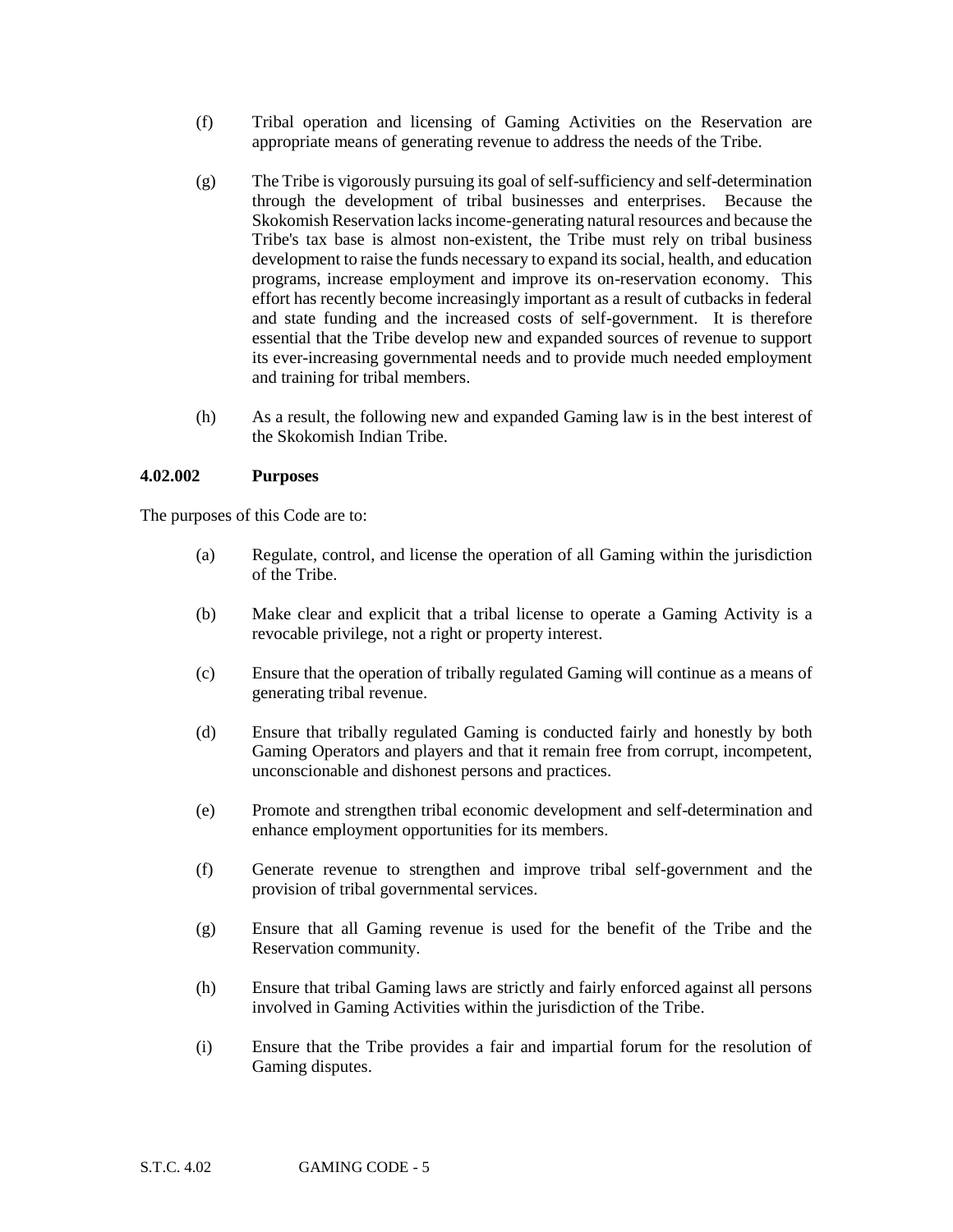# **4.02.003 Tribal Policy of Self-Government**

The Tribe is firmly committed to the principle of tribal self-government. Consistent with federal policy, tribal government provides a wide range of public services on the Reservation, including general governmental services, maintenance of peace and good order, establishment of educational systems and programs, and promotion and regulation of economic activities within the sovereign jurisdiction of the Tribe.

# **4.02.004 Tribal Gaming Policy**

The establishment, promotion, and operation of Gaming is necessary and desirable, provided that such Gaming is regulated and controlled by the Tribe pursuant to tribal and federal law and any tribal-state Gaming Compact entered into pursuant to the Indian Gaming Regulatory Act, and that all proceeds of such Gaming are used for the benefit of the Tribe as required by the Indian Gaming Regulatory Act and tribal law. When operated in accordance with the provisions of this Code, such Gaming will be conducive to the general welfare of all residents of the Reservation.

## **4.02.005 Definitions**

Under this Code, except where otherwise specifically provided or where the context otherwise requires, the following terms and expressions shall have the following meanings:

- (a)"Adoption" means the date listed on the rulemaking order of Adoption.
- (b) "Adjusted Gross Proceeds" means gross proceeds less all cash prizes or the aggregate price of merchandise prizes, except in the case of the games of draw poker and stud poker. Regarding games of draw poker and stud poker, "Adjusted Gross Proceeds" means the time buy-ins or tournament fees collected by the Gaming Operator.
- (c) "Amendment" means an action that changes the language of an existing rule.
- (d)"Charitable Gaming Ticket" means any game piece used in the play of a paper pull-tab game, or jar ticket game, or raffle.
- (e) "Cheating" means operating or playing in any game in a manner in violation of the written or commonly understood rules of the game, with the intent to create for oneself or someone in privity with one an advantage over and above the chance of the game.
- (f) "Code" means this Code, the Skokomish Gaming Code, as now or hereafter amended.
- (g) "Compact" means the Class III Gaming Compact between the Tribe and the State of Washington, entered into May 25, 1995 as authorized by the Indian Gaming Regulatory Act (IGRA), and its amendments.
- (h) "Compensation" means all wages, salaries, bonuses, and all other forms of remuneration for services rendered.
- (i) "Continuance" means an extension of a hearing date or a rule's Adoption date.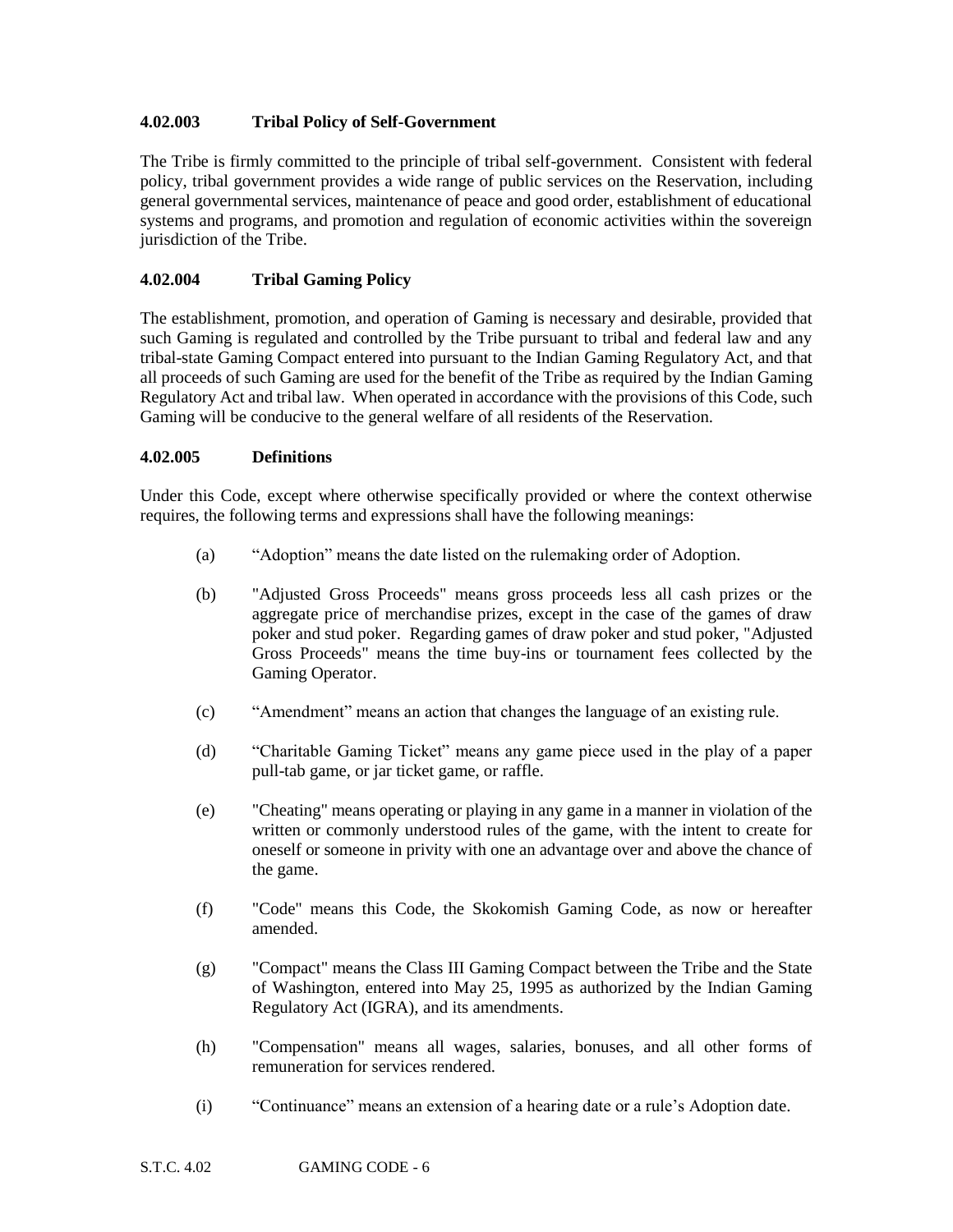- (j) "Council" or "Tribal Council" means the governing body of the Skokomish Indian Tribe.
- (k) "Days" means calendar days.
- (l) "Director" means the Director of the Tribal Gaming Agency.
- (m) "Educational, charitable, patriotic, veteran's, fraternal, religious, civic, or publicspirited uses" are:
	- (i) Uses benefiting an indefinite number of people by bringing them under the influence of educational or cultural programs.
	- (ii) Uses otherwise lessening the burden of tribal government.
	- (iii) Uses benefiting one or more persons suffering from a seriously disabling disease or injury causing severe loss of income or incurring extraordinary medical expense that is uncompensated by insurance.
	- (iv) Uses for community service projects that promote the common good, enhance the social and economic welfare of the community, and benefit an indefinite number of people.
- (n) "Effective date" means the date a rule goes into operation.
- (o) "Electronic Games of Chance" means electronic games featuring coin drop and payout as well as printed tabulations, whereby the software of the device predetermined the presence or lack of a wining combination and payout. Electronic Games of Chance are microprocessor controlled electronic devices which allow a player to play games of chance, which may be affected by an element of skill, activated by the insertion of a coin or currency, or by the use of a credit, and awards game credits, cash, tokens, or replays, or a written statement of the player's accumulated credits, which written statements are redeemable for cash.
- (p) "Eligible organization" means any nonprofit organization operated for educational, charitable, patriotic, veterans, fraternal, religious, civic, or public-spirited uses, or for the relief of poverty, distress, or other condition on the Skokomish Reservation.
- (q) "Emergency rule" means a rule passed in an expedited manner in accordance with this Code.
- (r) "Equipment for games of chance." See "Gaming Apparatus."
- (s) "Filing" means the process of submitting documents to the Skokomish Tribal Gaming Commission.
- (t) "Final rule" means the final version of a Rule crafted after a Public hearing and consideration of all submitted comments.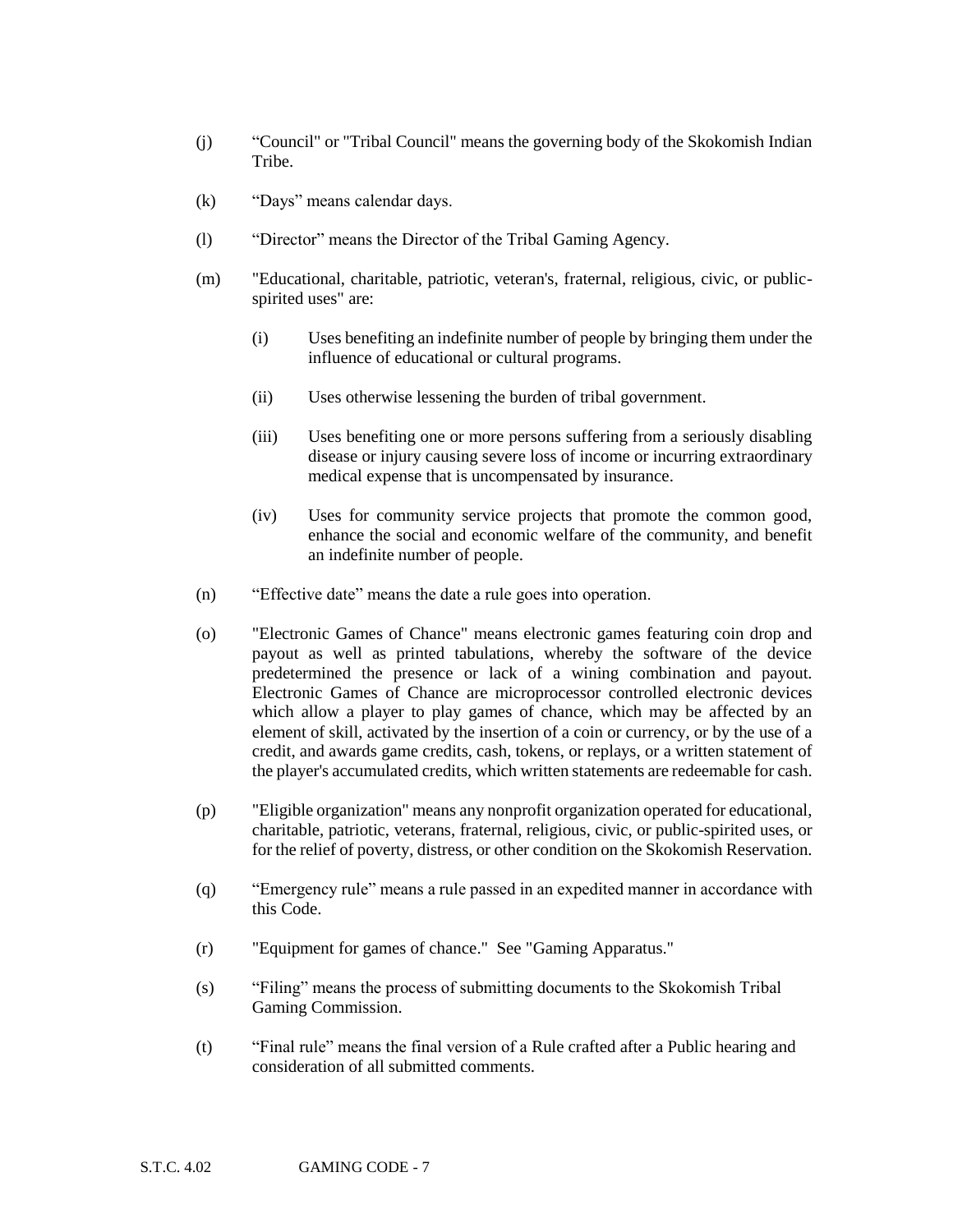- (u) "Game" or "game of chance" means any activity which falls within the broad definition of Gaming or Gaming Activity.
- (v) "Gaming Employee" means any natural person employed in the operation or management of each Gaming Activity or Operation, whether employed by or contracted to the Tribe or by any person or enterprise providing on or off-site services to the Tribe within or without the Gaming Facility regarding any Gaming Activity or Operation, including, but not limited to, Gaming Operation managers and assistant managers; accounting personnel; cashier supervisors; dealers or croupiers; box men; floormen; pit bosses; shift bosses; cage personnel; collection personnel; Gaming consultants, management companies and their principals; and any other natural person whose employment duties require or authorize access to restricted areas of each Gaming Activity or Operation not otherwise open to the public.
- (w) "Gaming" or "Gaming Activity" means any activity, operation or game in which valuable consideration is wagered upon the outcome determined in whole or in part by chance, skill, speed, strength, or endurance or any combination of strength or endurance, and in which something of value is awarded to a person or persons so wagering, and any activity in furtherance thereof, including owning, financing, managing, participating in, conducting, or assisting in any way in any such activity at the site at which it is being conducted, directly or indirectly, whether at the site in person or off the Reservation.
- (x) "Gaming Apparatus" or "Equipment" means any device, machine, paraphernalia, or equipment that is used or usable in the playing phases of any Gaming Activity, whether or not specifically designed for the purpose, but excluding tables and chairs normally used in the occupancy of any Gaming Facility.
- (y) "Gaming Facility" means any location or structure, stationary or movable, where Gaming is permitted, promoted, performed, conducted, or operated. Gaming Facility does not include the site of a fair, carnival, exposition, or similar occasion.
- (z) "Gaming Operator" means a person who has obtained a Gaming License under this Code or who is otherwise permitted by this Code to perform, promote, conduct, or operate any Gaming Activity on Indian Lands.
- (aa) "Gross proceeds" means any money collected or received from any Gaming Activity.
- (bb) "Housekeeping rule" means a rule that corrects typographical, grammatical, gender, or spelling errors, or changes the format of a rule.
- (cc) "Indian Gaming Regulatory Act" or "IGRA" means Public Law 100-497, 102 Stat. 2426, 25 U.S.C. §§2701, et. seq. (1988), as amended.
- (dd) "Immediate Family" means, with respect to the person under consideration, a spouse, father, mother, son, daughter, brother, or sister.
- (ee) "Indian Lands" means lands as defined by 25 U.S.C. §2703(4) "Skokomish Tribal Lands" has the same meaning as Indian Lands under this Code.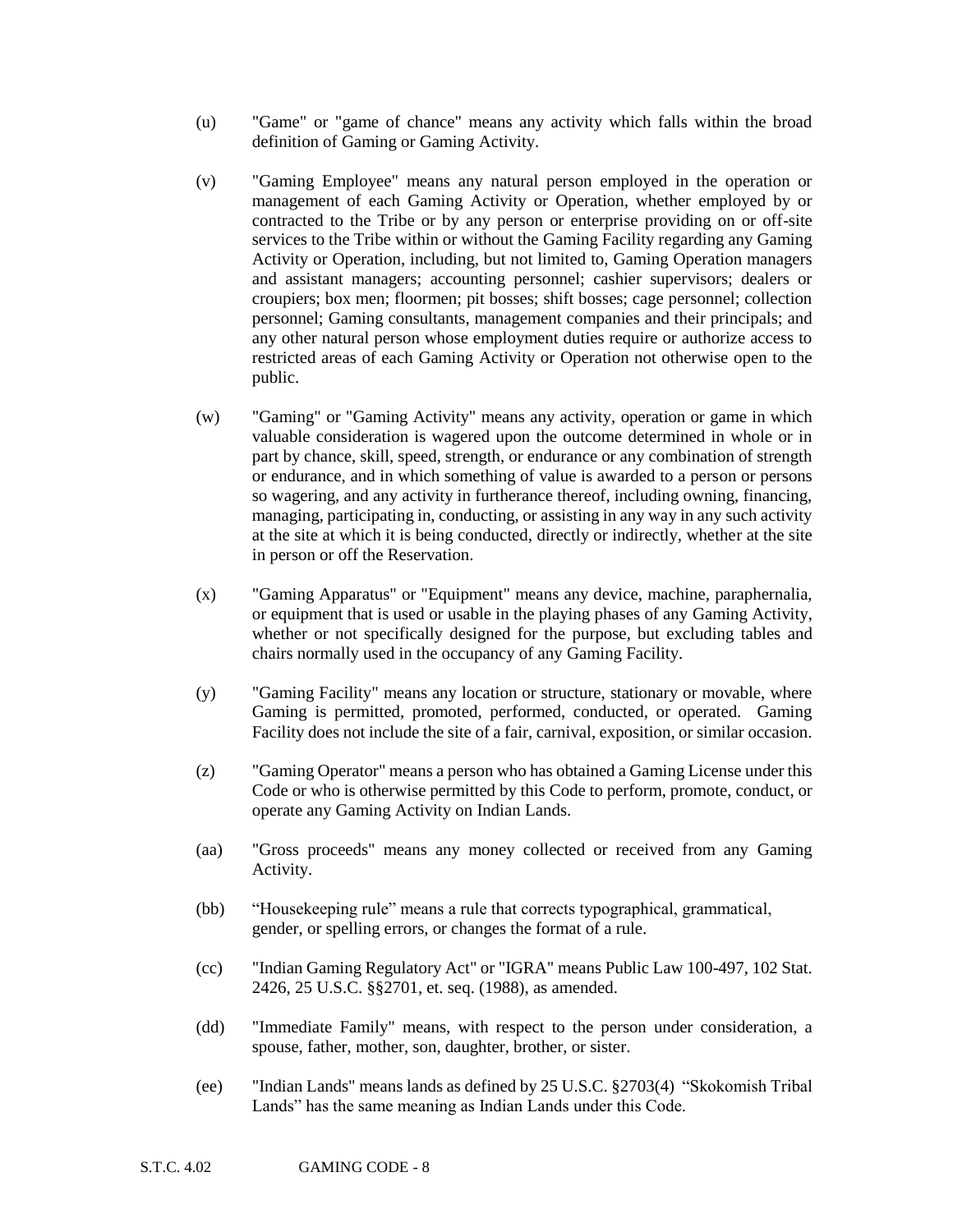- (ff) "IRS" means the United States Internal Revenue Service.
- (gg) "Key employee" means a person who performs one or more of the following functions:
	- (i) Bingo caller;
	- (ii) Counting room supervisor;
	- (iii) Chief of security;
	- (iv) Custodian of Gaming supplies or cash;
	- (v) Floor manager;
	- (vi) Pit boss;
	- (vii) Dealer;
	- (viii) Croupier;
	- (ix) Approver of credit;
	- (x) Custodian of Gaming Apparatus or Equipment including persons with access to cash and accounting records within such devices;

If not otherwise included, any other person whose total cash compensation derived from Gaming subject to this Code is in excess of \$50,000 per year; or, If not otherwise included, the four most highly compensated persons in the Gaming Operation.

- (hh) "Law" or "Statute" means a statement by a legislative body or court that must be obeyed and followed, specifically the laws of the Tribe and, only to the extent they are binding and applicable, the laws of the State of Washington and the United States.
- (ii) "License" means any official, legal, and revocable permission granted by the Commission pursuant to this Code to an applicant to conduct any Gaming Activity on Indian Lands.
- (jj) "Licensee" means the holder of, or applicant for, a License.
- (kk) "Lotto" means a form of Gaming in which all or a part of the proceeds derived from the sale of tickets or chances are pooled and such proceeds are allotted by chance to one or more chance takers or ticket purchasers. The amount of cash prizes or winnings is determined by the Gaming Operator conducting the "lottery" and a progressive pool is permitted.
- (ll) "NIGC" means the National Indian Gaming Commission.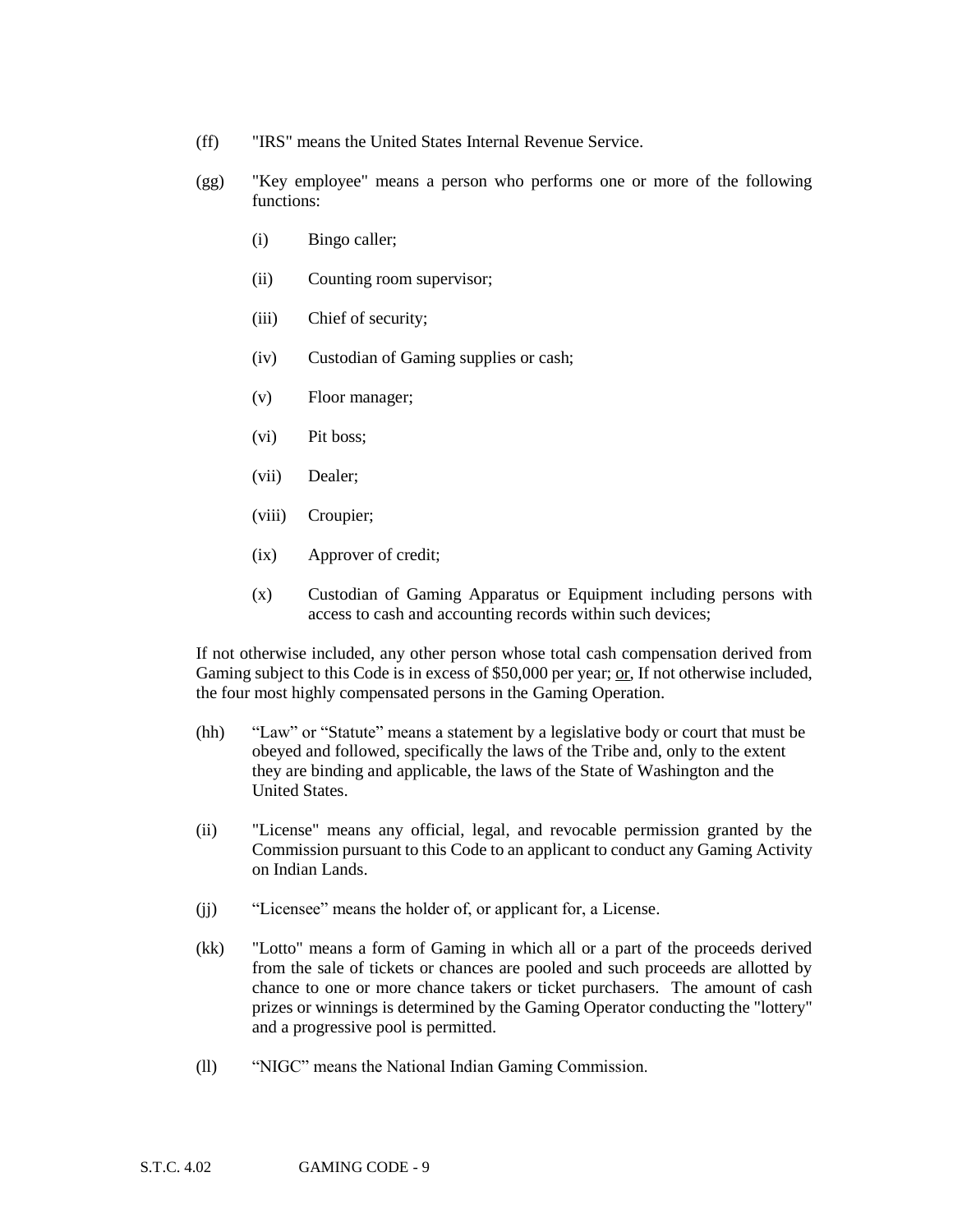- (mm) "Net revenues" means Gross Gaming Revenue of the tribal Gaming Operation less amounts paid out as, or paid for prizes and total Gaming related operating expenses, excluding management fees.
- (nn) "Notice of Proposed Rulemaking" means a published notice that informs the public of the specific purpose of the proposed rule, the language of the proposed rule, and notice of the public hearing and comment period.
- (oo) "Participate" in any Gaming Activity means to operate, direct, finance, or in any way assist in the establishment or operation of any class of Gaming or any site at which such Gaming is being conducted, directly or indirectly, whether at the site in person or off the Reservation.
- (pp) "Person" means any individual, partnership, joint venture, corporation, joint stock company, company, firm, association, trust, estate, club, business trust, municipal corporation, society, receiver, assignee, trustee in bankruptcy, political entity, and any owner, director, officer, or employee of any such entity, or any group of individuals acting as a unit, whether mutual, cooperative, fraternal, nonprofit, or otherwise, the government of the Tribe, any governmental entity of the Tribe, or any of the above listed forms of business entities that are wholly owned or operated by the Tribe; provided, however, that the term does not include the federal government and any agency thereof.
- (qq) "Petition" means the process that an interested party follows when requesting the Adoption, Amendment, or abrogation of a Rule.
- (rr) "Player" means a person participating in any game, but does not include a Gaming Operator.
- (ss) "Primary Management Official" means
	- (i) The person having management responsibility for a management contract approved by the National Indian Gaming Commission; or
	- (ii) Any person who has authority:
		- (1) To hire and fire Gaming Employees; or
		- (2) To set up working policy for a Gaming Operation; or
	- (iii) The chief financial officer or other person who has financial management responsibility for a Gaming Activity.
- (tt) "Principal" means with respect to any management contractor:
	- (i) each of its officers and directors;
	- (ii) each of its principal management employees, including any chief executive officer, chief financial officer, chief operating officer, or general manager;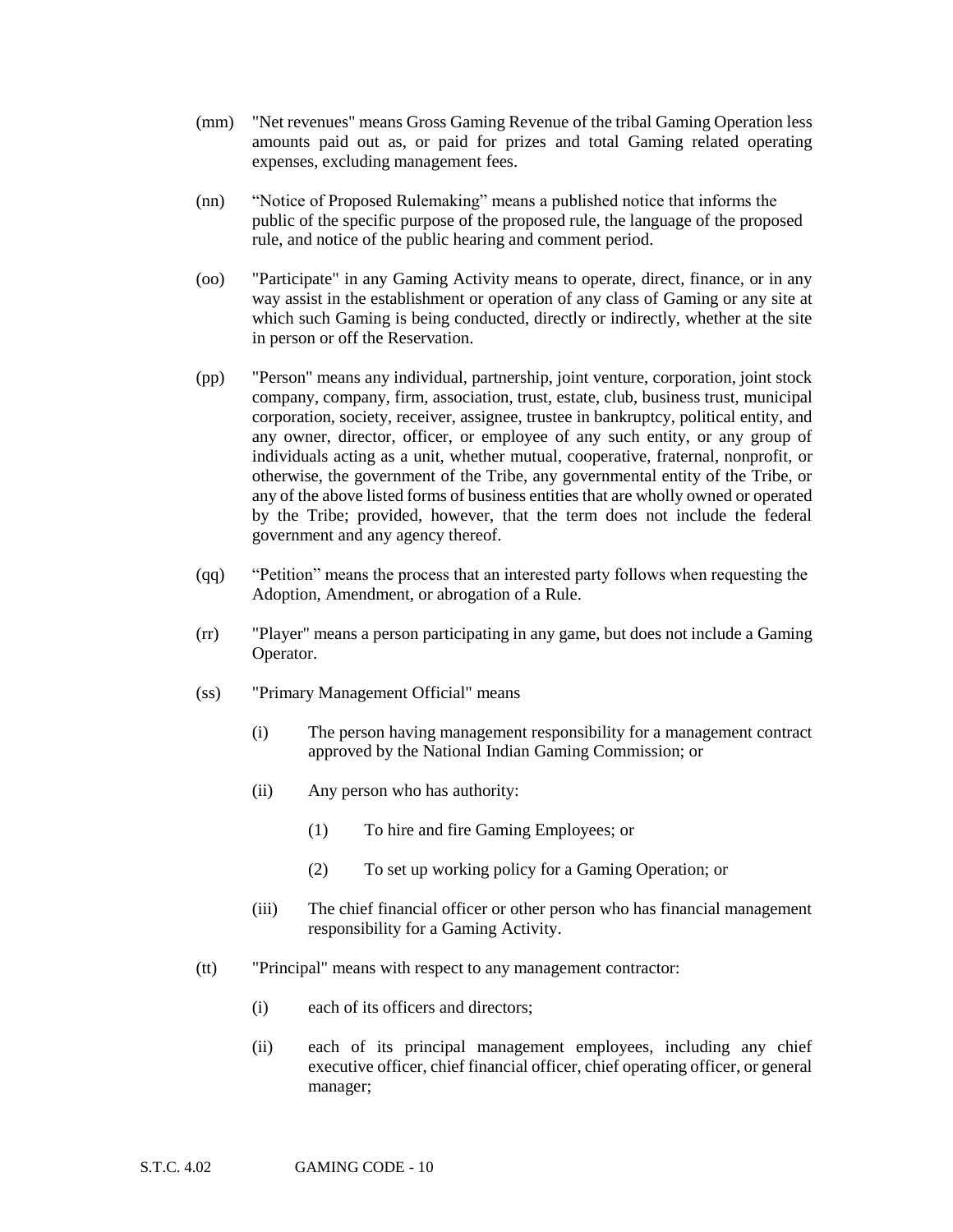- (iii) each of its owners or partners, if it is an unincorporated business;
- (iv) each of its shareholders who owns more than ten percent of the shares of the corporation, if a corporation; and
- (v) each person other than a banking institution who has provided financing for the enterprise constituting more than ten percent of the total financing of the enterprise.
- (uu) "Progressive Gaming" means any game in which a cash prize not being won by any player during any game is retained and further monetarily enhanced by the Gaming Operator or eligible organization and offered as a prize to players in the next game.
- (vv) "Public Hearing and Comment Period" means the time period during which the public may comment on the Proposed Rule, and participate in the Rulemaking process.
- (ww) "Publish" means posting the notice or other document at the offices of the Tribal Gaming Commission, and providing a copy of the notice or other document to the Office of the Tribal Attorney. An item shall not be considered published until it has been posted and received by the Office of the Tribal Attorney.
- (xx) "Rule" means an agency order, directive or regulation that: (1) imposes a penalty on those who violate the Rule; or (2) establishes or revokes requirements or standards relating to a matter under the Skokomish Tribal Gaming Commission's jurisdiction.
- (yy) "Rulemaking" means the process used to develop, adopt, amend, or repeal a rule.
- (zz) "Rulemaking Order of Adoption" means the notice that indicates the Skokomish Tribal Gaming Commission has Adopted a Rule, and provides the Rule's language.
- (aaa) "Skokomish Tribal Lands" *see* Indian Lands.
- (bbb) "Supplemental notice" means a notice that informs interested parties that significant changes are being made to a Proposed Rule. It reopens the Rulemaking proceedings for additional Public comment on the substantive changes.
- (ccc) "State" means the State of Washington.
- (ddd) "Commission" means the Skokomish Tribal Gaming Commission described in this Code.
- (eee) "Tribe" and "Tribal" refers to the Skokomish Indian Tribe of Washington, a federally recognized Indian tribe acting through the duly elected Tribal Council pursuant to the Tribal Constitution and Bylaws, unless the context clearly indicates a general meaning.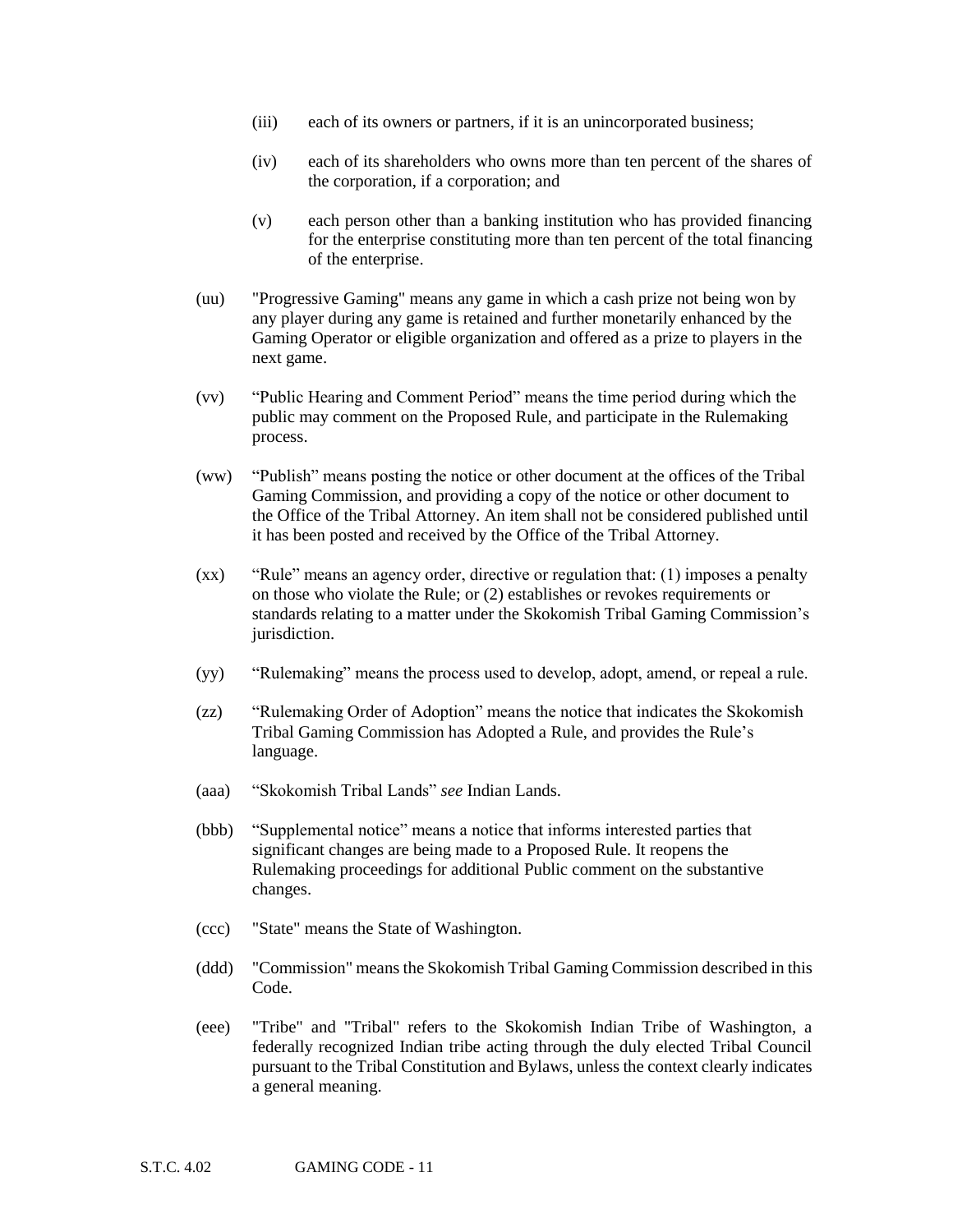- (fff) "Vendor" means any Person or enterprise that sells goods or services under this Code, and the employees and agents of that Person or enterprise.
- (ggg) "Wager" means the bet made or consideration or value given by a player in any game.
- (hhh) "WSGC" means the Washington State Gambling Commission

# **GENERAL PROVISIONS**

# **4.02.006 Authority and Sovereign Powers and Responsibilities**

This Code is enacted pursuant to the inherent sovereign powers of the Tribe and the powers expressly delegated to the Tribal Council by Article V of the Tribal Constitution.

# **4.02.007 Application of Federal Policy**

In 1970, President Nixon announced the policy of the United States government to promote selfdetermination for Indian tribes. At the heart of this policy is a commitment by the federal government to foster and encourage tribal self-government, economic development, and selfsufficiency. That commitment was signed into law in 1975 as the Indian Self-Determination and Education Assistance Act, Public Law 93-638, 88 Stat. 2203, 25 U.S.C. §§450-450n. In 1983 President Reagan reaffirmed that commitment in his Indian policy statement, encouraged tribes to reduce their dependence on federal funds by generating more of their own revenues, and pledged to assist tribes in that endeavor.

In 1988 the federal commitment to promote tribal economic development, tribal self-sufficiency, and strong tribal government was expressly legislated in the Indian Gaming Regulatory Act ("IGRA"), Public Law 100-497, 102 Stat. 2426, 25 U.S.C. §§ 2701, et seq. (1988), which recognized the inherent sovereign right of tribes to operate and regulate on Indian Lands Gaming which is not specifically prohibited by federal law and is conducted within a state which does not, as a matter of criminal law and public policy, prohibit such Gaming, and provided a federal statutory basis for operation and regulation of Indian Gaming.

## **4.02.008 Skokomish Tribal Policy of Self-Government**

The Tribe is firmly committed to the principle of tribal self-government. Consistent with federal policy, tribal government provides a wide range of public services on the Reservation, including general governmental services, the maintenance of peace and good order, the establishment of educational systems and programs, and the promotion and regulation of economic activities within the sovereign jurisdiction of the Tribe.

## **4.02.009 Title, Repeal of Prior Laws, and Effect of Repeal**

This Code may be cited as the Skokomish Gaming Code. The Code shall be appropriately inserted in the Skokomish Tribal Code.

All ordinances of the Tribe and all titles, chapters, and sections of the Tribal Code that pertain to Gaming and are in effect as of the effective date of this Code are hereby repealed, and all other tribal laws or parts thereof inconsistent with the provisions of this Code are hereby repealed.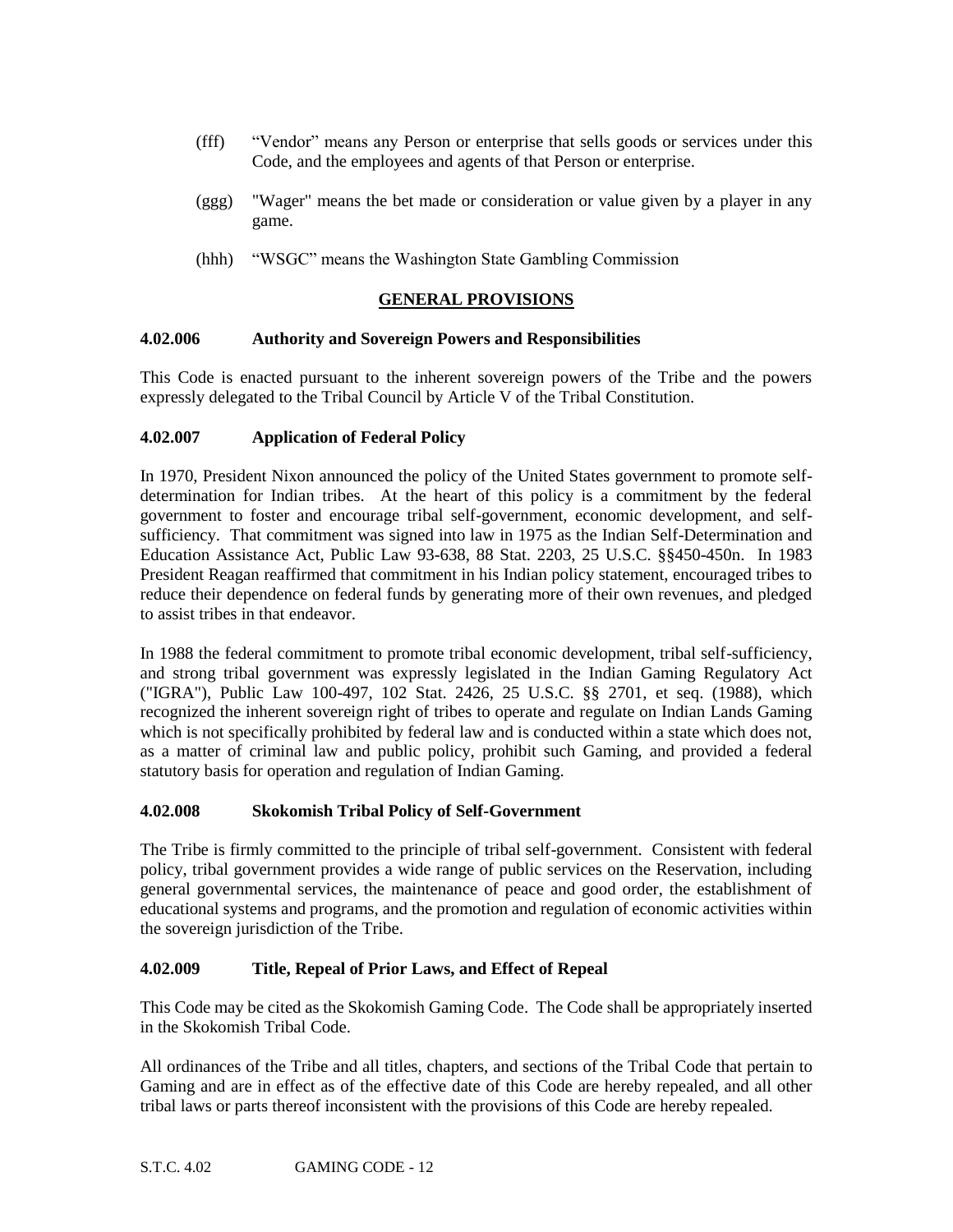Repeal of this Code or any portion thereof shall not have the effect of reviving any prior tribal law theretofore repealed or suspended.

#### **4.02.010 Classes of Gaming**

There are three classes of Gaming on Indian Lands under this Code:

- (a) "Class I Gaming" means social Gaming solely for prizes of minimal value or traditional forms of Indian Gaming engaged in by individuals as a part of or in connection with tribal ceremonies or celebration.
- (b) "Class II Gaming" means:
	- (i) The game of chance commonly known as bingo (whether or not electronic, computer, or other technologic aids are used in connection therewith), which is played for prizes, including monetary prizes, with cards bearing numbers or other designations, in which the holder of the card covers such numbers or designations when objects similarly numbered or designated are drawn or electronically determined, and in which the game is won by the first person covering a previously designated arrangement of numbers or designations on such cards, including (if played at the same location) pull-tabs, lotto, punch boards, tip jars, instant bingo, and other games similar to bingo; and
	- (ii) All card games, including those pot and wager limits, operated by the Tribe prior to May 1, 1988; and
	- (iii) All non-banked card games explicitly authorized or not explicitly prohibited by the laws of the State and which are played at any location in the State, if played in conformity with State laws and regulations regarding hours or periods of operation of such card games or limitations on wagers or pot size in such card games.
- (c) "Class III Gaming" means all forms of Gaming that are not Class I or Class II Gaming.

#### **4.02.011 Construction**

In construing the provisions of this Code, unless the context otherwise requires, the following rules shall apply:

- (a) This Code shall be liberally construed to effect its purpose and to promote substantial justice.
- (b) Words in the present tense include the future and past tenses.
- (c) Words in the singular number include the plural, and words in the plural number include the singular.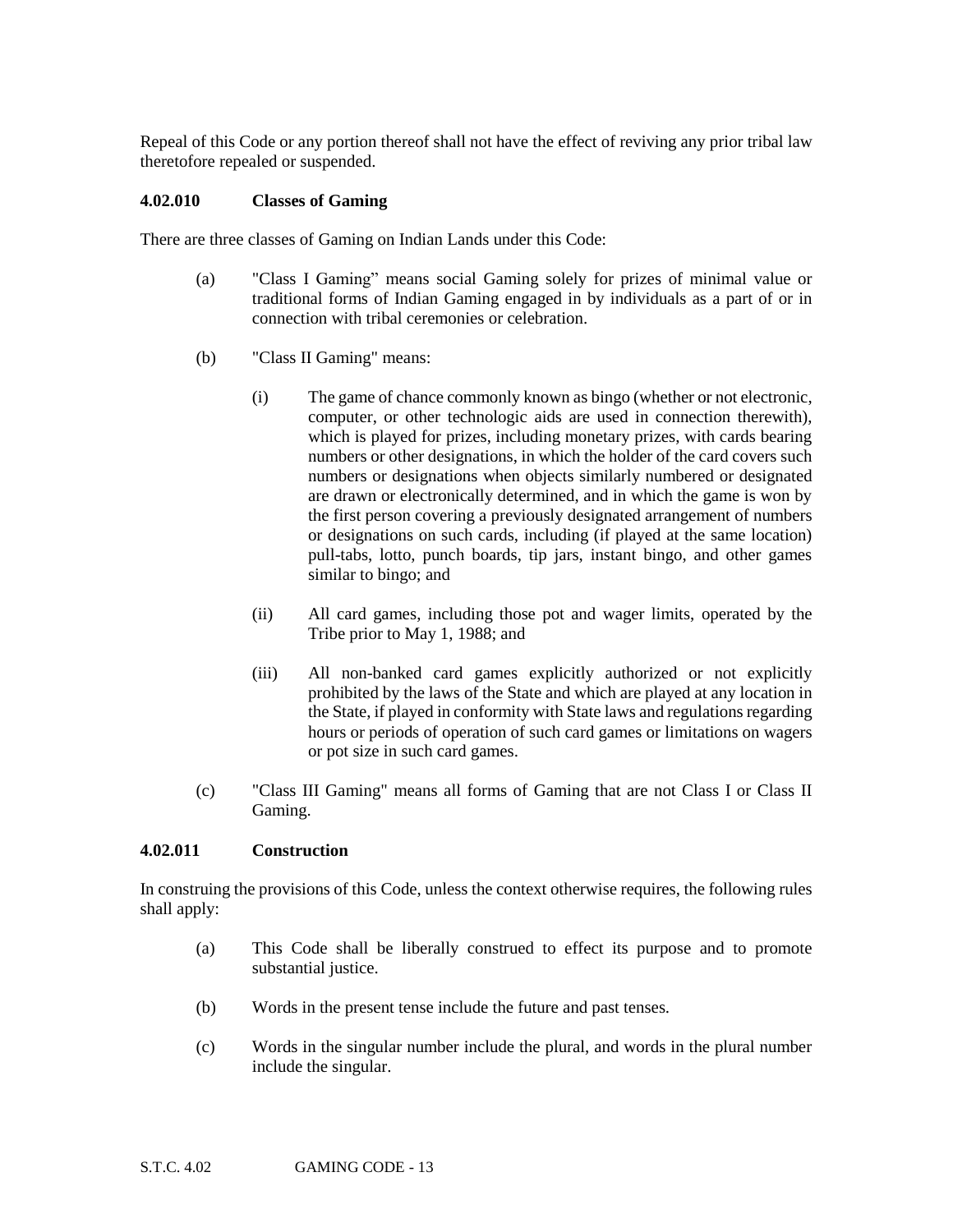(d) Words of the masculine gender or neuter include masculine and feminine genders and the neuter.

# **4.02.012 Severability**

In the event that any section or provision of this Code is held invalid, it is the intent of the Tribal Council that the remaining sections or provisions of this Code shall continue in full force and effect.

# **TRIBAL GAMING COMMISSION**

## **4.02.013 Establishment**

The Tribe hereby charters, creates and establishes the Skokomish Tribal Gaming Commission as a governmental subdivision of the Tribe.

## **4.02.014 Purpose**

The purpose of the Tribal Gaming Commission is regulatory in nature. The Commission will conduct oversight to ensure compliance with applicable tribal, federal and state law and regulation. The Commission will serve as the licensing authority for all Gaming facilities and operations, individuals employed in Gaming and persons doing business with Gaming facilities and operations within the jurisdiction of the Tribe. The Commission will monitor compliance with Internal Controls for all Gaming operations and have enforcement authority for all licensing and compliance matters under the Commission's jurisdiction within this Code.

## **4.02.015 Location and Place of Business**

The Commission shall be a resident of and maintain its headquarters, principal place of business, and offices on the Skokomish Reservation. The Commission may, however, establish other places of business in such other locations as the Commission may from time to time determine to be in the best interest of the Tribe.

## **4.02.016 Duration**

The Commission shall have perpetual existence and succession in its own name, unless dissolved by the Tribe pursuant to Tribal law.

## **4.02.017 Attributes**

As a governmental subdivision of the Tribe, the Commission has been delegated the right to exercise one or more of the substantial governmental functions of the Tribe, including regulation of tribal Gaming pursuant to the IGRA and tribal law. It is the purpose and intent of the Tribe in creating the Commission that the operations of the Commission be conducted on behalf of the Tribe for the sole benefit and interests of the Tribe, its members, and the residents of the Reservation. In carrying out its purposes under this Code, the Commission shall function as an arm of the Tribe. Notwithstanding any authority delegated to the Commission under this Code, the Tribe reserves to itself the right to bring suit against any person or entity in its own right, on behalf of the Tribe or on behalf of the Commission, whenever the Tribe deems it necessary to protect the sovereignty, rights, and interests of the Tribe or the Commission.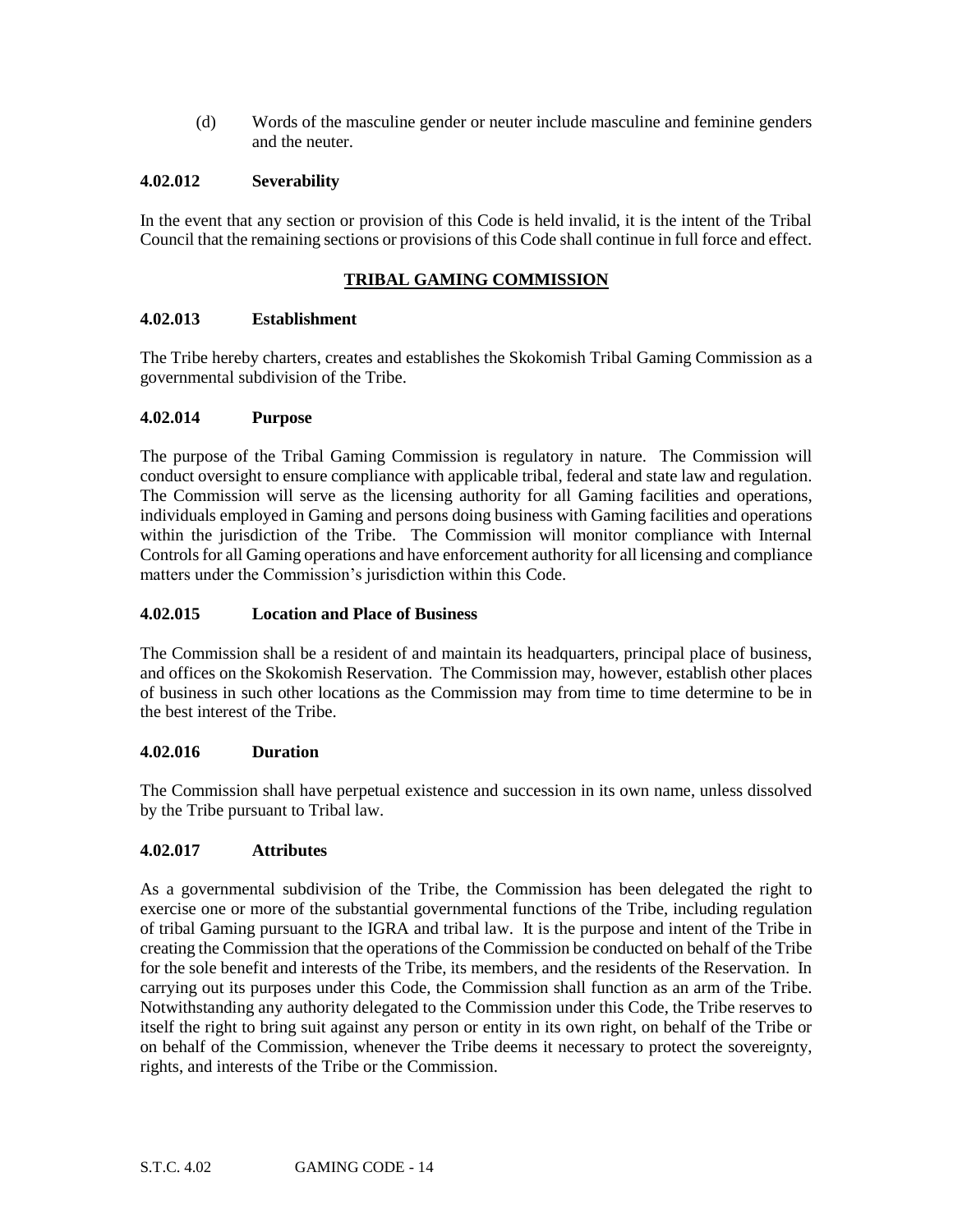# **4.02.018 Recognition as a Political Subdivision of the Tribe**

The Tribe, on behalf of the Commission, shall take all necessary steps to acquire recognition of the Commission as a political subdivision of the Tribe, recognized by all branches of the United States Government as having been delegated the right to exercise one or more substantial governmental functions of the Tribe.

# **4.02.019 Sovereign Immunity of the Commission**

The Commission is hereby clothed with all the privileges and immunities of the Tribe, except as specifically limited by this Title or other tribal law, including sovereign immunity from suit in any tribal, federal, or state court. Except as provided in Section 4.02.021, nothing in this Code nor any action of the Tribe or the Commission shall be deemed or construed to be a waiver of sovereign immunity from suit of the Commission, or to be a consent of the Tribe or the Commission to the jurisdiction of the United States or of any state or any other tribe with regard to the business or affairs of the Tribe or the Commission to any cause of action, case, or controversy, or to the levy of any judgment, lien or attachment upon any property of the Tribe or the Commission, or to be a consent of the Tribe or the Commission to suit in respect to any Indian land, or to be a consent of the Tribe or the Commission to the alienation, attachment, or encumbrance of any such land.

# **4.02.020 Sovereign Immunity of the Tribe**

All inherent sovereign rights of the Tribe as a federally recognized Indian tribe with respect to the existence and activities of the Commission are hereby expressly reserved, including sovereign immunity from suit in any tribal, federal or state court. Except as provided in Section 4.02.021, nothing in this Code nor any action of the Commission shall be deemed or construed to be a waiver of sovereign immunity from suit of the Tribe, or to be a consent of the Tribe to the jurisdiction of the United States or of any state or of any other tribe with regard to the business or affairs of the Commission or the Tribe, or to be a consent of the Tribe to any cause of action, case, or controversy, or to the levy of any judgment, lien, or attachment upon any property of the Tribe, or to be a consent to suit in respect to any Indian land, or to be a consent to the alienation, attachment, or encumbrance of any such land.

# **4.02.021 Waiver of Sovereign Immunity of the Commission**

Sovereign immunity of the Commission may be waived only by express resolutions of both the Commission and the Tribal Council after consultation with the Tribe's attorneys. All waivers of sovereign immunity must be preserved by resolution of the Commission and the Tribal Council of continuing force and effect. Waivers of sovereign immunity are disfavored and shall be granted only when necessary to secure a substantial advantage or benefit to the Commission. Waivers of sovereign immunity shall not be general but shall be specific and limited as to duration, grantee, transaction, property, or funds, if any, of the Commission subject thereto, court having jurisdiction pursuant thereto, and law applicable thereto. Neither the power to sue and be sued provided in nor any express waiver of sovereign immunity by resolution of the Commission shall be deemed a consent to the levy of any judgment, lien, or attachment upon property of the Commission other than property specifically pledged or assigned, or a consent to suit in respect of any land within the exterior boundaries of the Reservation or a consent to the alienation, attachment, or encumbrance of any such land.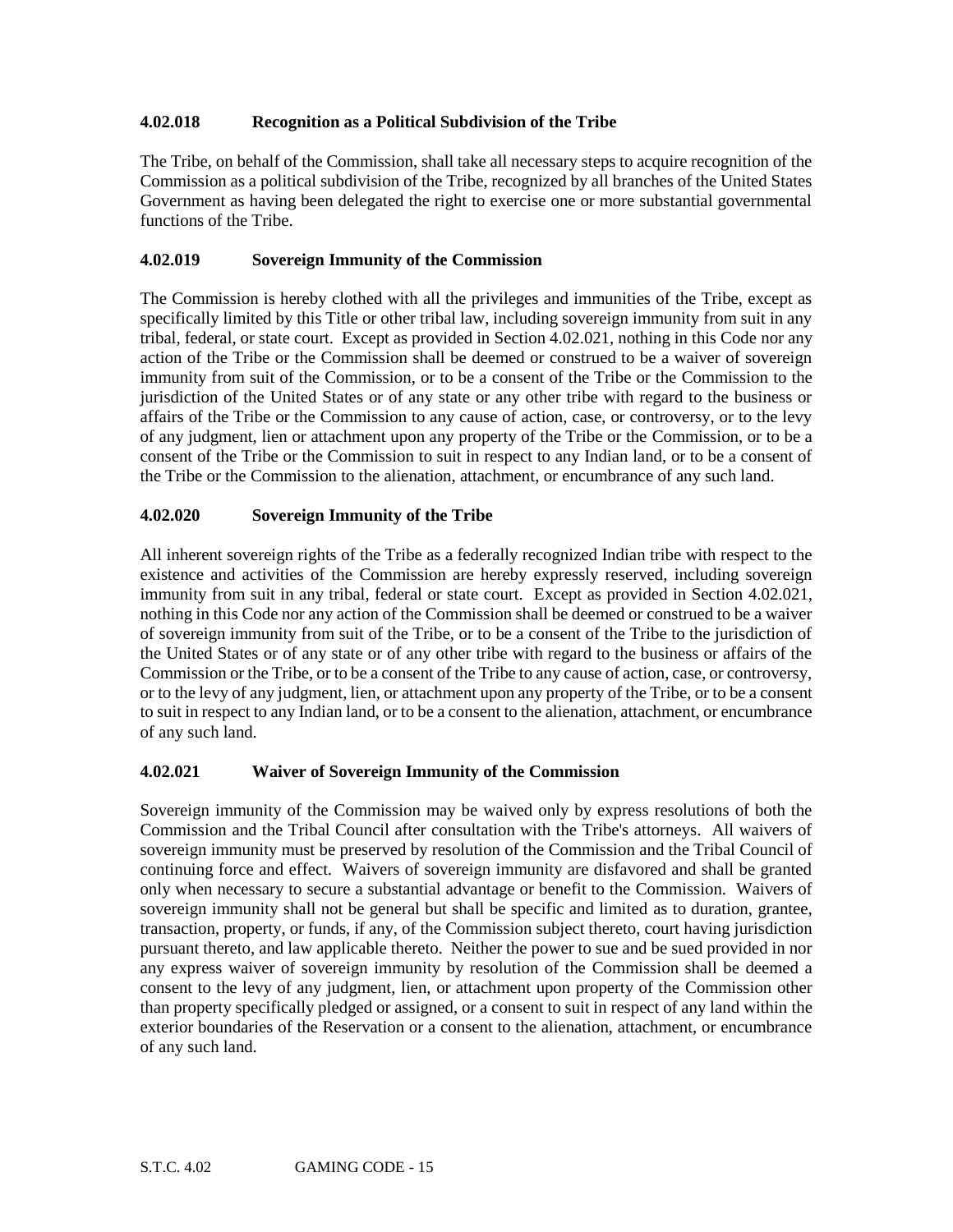## **4.02.022 Credit of the Tribe or Commission**

Nothing in this Code or any activity of the Commission shall implicate or any way involves the credit of the Tribe or the Commission.

#### **4.02.023 Assets of the Commission**

The Commission shall have only those assets specifically assigned to it by the Council or acquired in its name by the Tribe or by the Commission on its own behalf. No activity of the Commission or any indebtedness incurred by it shall implicate or in any way involve or affect any assets of tribal members or the Tribe not assigned in writing to the Commission.

#### **4.02.024 Membership**

#### (a) Number of Commissioners

The Commission shall be comprised of five Commissioners, who shall be appointed by the Tribal Council.

## (b) Qualification of Commissioners

The majority of the Commissioners must be members of the Skokomish Indian Tribe. Commissioners must be over the age of 18.

#### (c) Background Check

Prior to the time that any Commission member takes office on the Commission, the Tribe shall perform or arrange to have performed a background check on each prospective member, consistent with the policies of the Skokomish Tribal Government. No person shall serve as a Commissioner if:

- (i) His prior activities, criminal record, if any, or reputation, habits or associations:
	- (1) Pose a threat to the public interest; or
	- (2) Threaten the effective regulation and control of Gaming; or
	- (3) Enhance the dangers of unsuitable, unfair, or illegal practices, methods, or activities in the conduct of Gaming; or
- (ii) He has been convicted of or entered a plea of *nolo contendere* to a felony or any Gaming offense in any jurisdiction or to a misdemeanor involving dishonesty or moral turpitude; or
- (iii) He or any member of his immediate family has a financial interest in any Gaming activity or Facility; or
- (iv) A member of his immediate family is employed as a Primary Management Official or Key Employee of a Gaming Facility located on Skokomish Tribal Lands.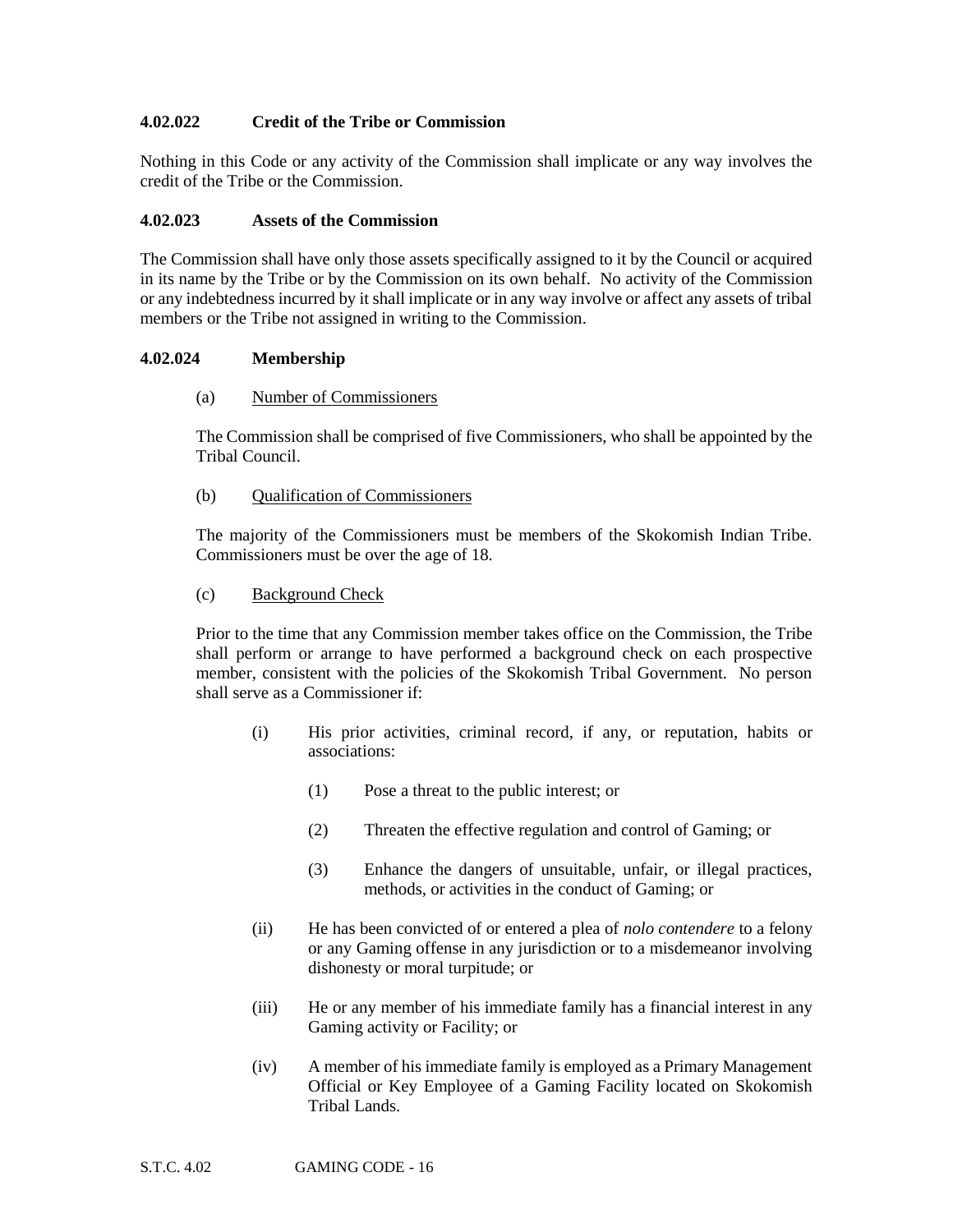# (d) Appointment of Commission

The Tribal Council shall appoint members to the Commission during the first regular Tribal Council meeting in November. The Council's appointment of any Commission member shall be by resolution

# **4.02.025 Commissioner Prohibitions**

- (a) No member of the Tribal Council may serve on the Commission.
- (b) Commissioners are prohibited from Gaming at any Gaming Facility under the jurisdiction of the Tribe.
- (c) Commissioners are prohibited from accepting complimentary items from the Gaming Operation.

# **4.02.026 Commissioner Required to Display Badge**

Upon being appointed to the Commission and successful performance of a background check, a Commissioner shall be issued a badge which must be displayed on the Commissioner's person at all times when on Commission business or in the "back of the house" at the Gaming Facility. The Commissioner Badge shall display the Commissioner's name, term of Gaming Commission membership and clear indication that badge holder is a Commissioner.

## **4.02.027 Term of Office**

- (a) Each Commissioner shall serve a four year term, provided the first rotation shall have one appointed Commissioner with a two year term, two appointed Commissioners with three year terms and two appointed Commissioners with four year terms.
- (b) The term of office of the Commission shall begin during the first official Commission meeting after the first regular Tribal Council meeting in November.
- (c) No member of the Commission shall serve more than five terms

## **4.02.028 Meetings**

- (a) Regular Meetings. The Commission shall hold at least one regular monthly meeting.
- (b) Special Meetings. Special meetings may be called at the request of the Tribal Council, the Chairman of the Commission or 3 or more members of the Commission.
- (c) Compensation of Commissioners. An honorarium may be paid for attendance at each meeting.
- (d) Quorum. A quorum for all meetings shall consist of two members and the Chairman or Acting Chairman.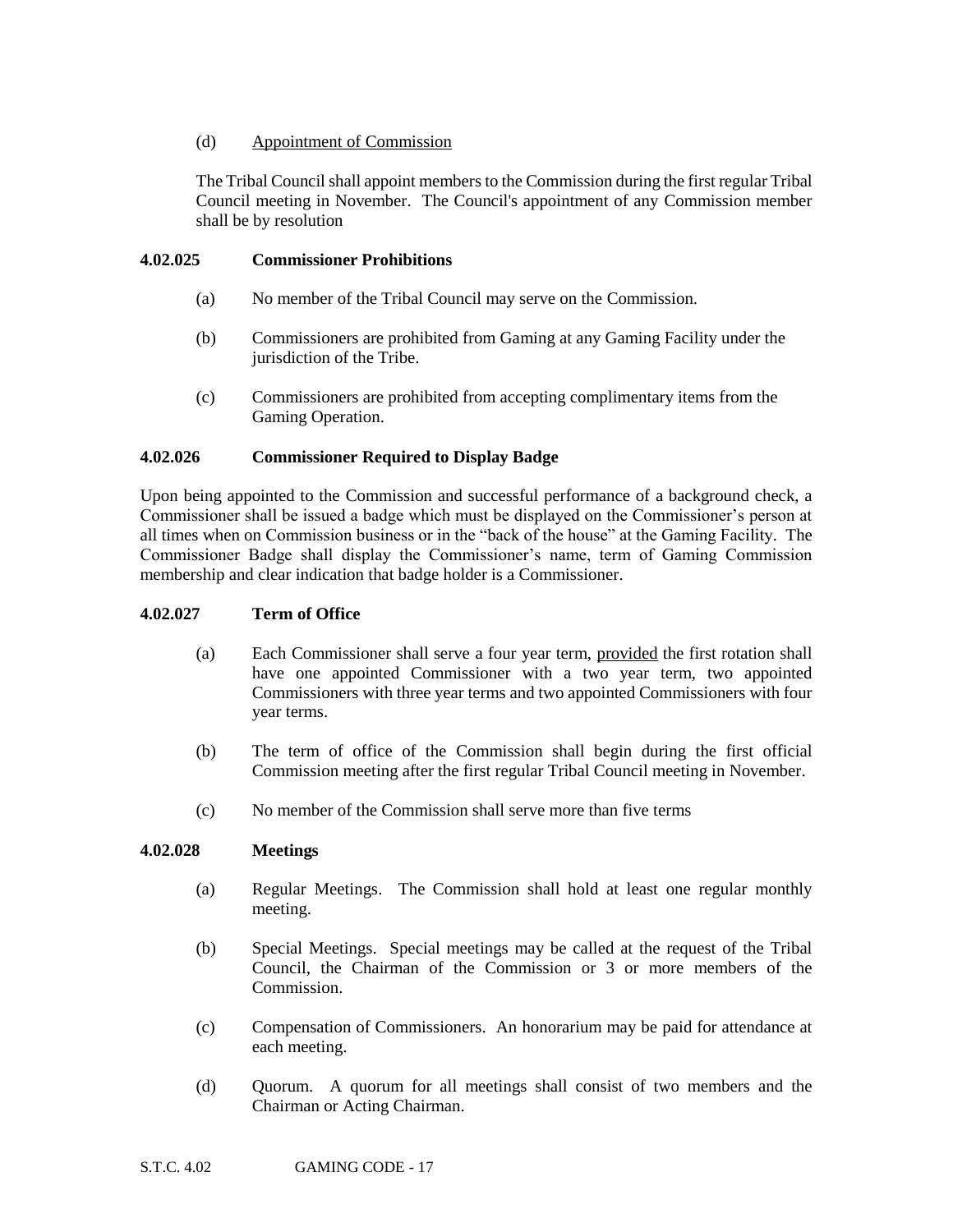(e) Voting. All questions arising in connection with the action of the Commission shall be decided by majority vote. The Chairman of the Commission shall only be entitled to vote to break a tie.

#### **4.02.029 Organization**

The Commission shall develop its own operating procedures and shall elect from within itself a Chairman to direct meetings, a reporter to be responsible for keeping Commission minutes and transmitting to the Tribal Council a copy of those minutes, handling correspondence and reporting Commission decisions, and such other officers as the Commission deems advisable.

#### **4.02.030 Removal of Members or Vacancies**

- (a) Removal. A Commissioner may be removed by the Council for serious inefficiency, neglect of duty, malfeasance, misfeasance, nonfeasance, misconduct in office, or for any conduct which threatens the honesty or integrity of the Commission or otherwise violates the letter or intent of this Code. Except as provided below, no Commissioner may be removed without notice and an opportunity for a hearing before the Council, and then only after the Commissioner has been given written notice of the specific charges at least ten days prior to such hearing. At any such hearing, the Commissioner shall have the opportunity to be heard in person or by counsel and to present witnesses on his behalf. If the Council determines that immediate removal of a Commissioner is necessary to protect the interests of the Tribe, the Council may immediately remove the Commissioner temporarily, and the question of permanent removal shall be determined thereafter pursuant to Commission hearing procedures. A written record of all removal proceedings together with the charges and findings thereon shall be kept by the Tribal Secretary. The decision of the Council upon the removal of a Commissioner shall be final.
- (b) Vacancies. If any Commissioner shall die, resign, be removed, or for any reason be unable to serve as a Commissioner, the Council shall declare his position vacant and shall appoint another person to fill the position. The terms of office of each person appointed to replace an initial Commissioner shall be for the balance of any unexpired term for such position, provided, however, that any prospective appointee must meet the qualifications established by this Code.

## **4.02.031 Ethics**

The Tribe recognizes that the duties of the Commission include making important decisions on highly sensitive issues. As such, the Tribe has determined that Commissioners shall be held to extremely high ethical standards. Prior to taking their positions on the Commission, Commissioners shall agree to be bound by the following principles:

- (a) Commissioners shall not hold financial interests that conflict with the conscientious performance of their duties as regulators.
- (b) Commissioners shall not engage in financial transactions using nonpublic information or allow the improper use of such information by others on their behalf to further any private interest.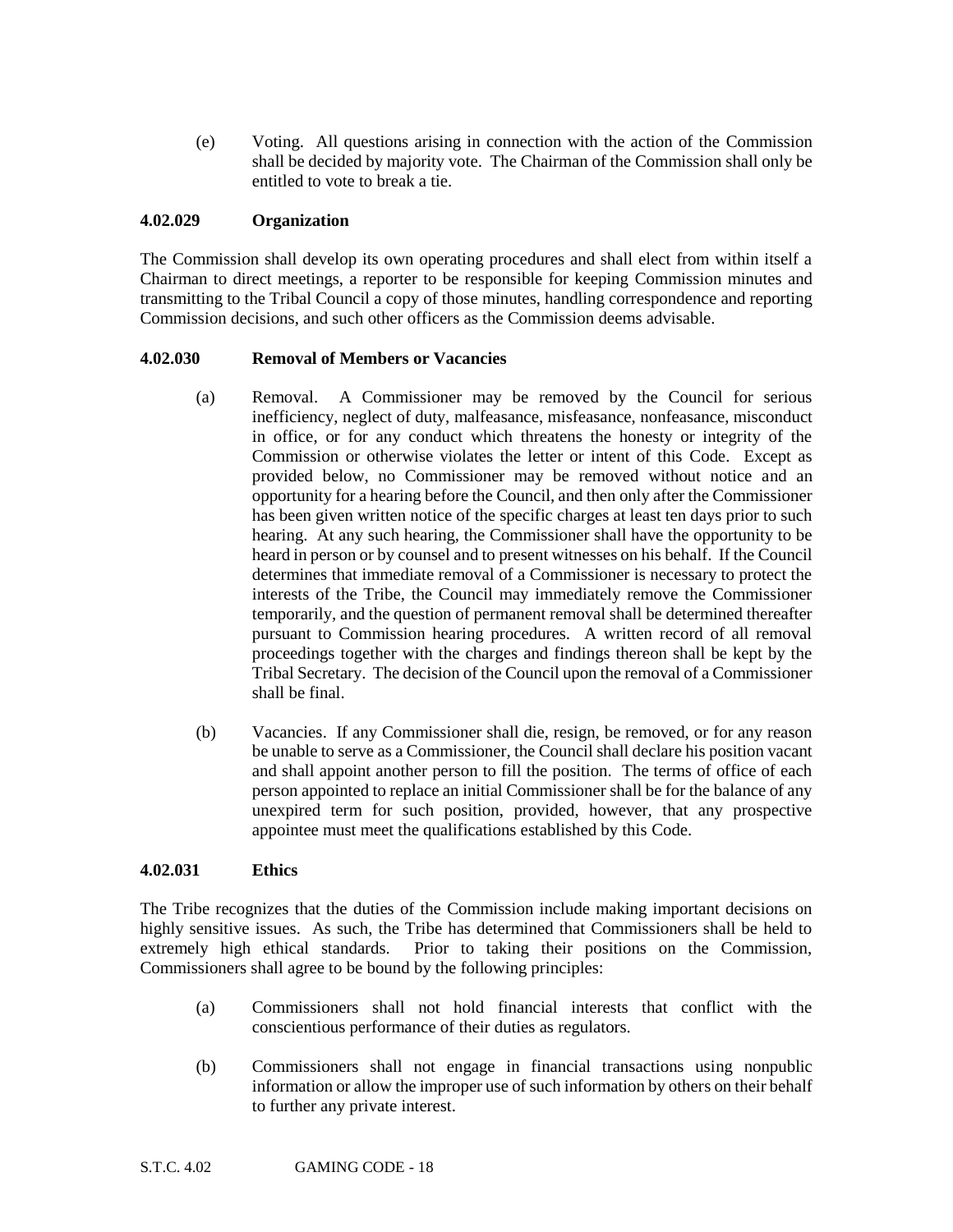- (c) Commissioners shall not solicit or accept any gift or other item of monetary value, including complimentary items or services from any person or entity seeking official action or inaction from, doing business with, or conducting activities regulated by the Commissioner's organization, or whose interests may be substantially affected by the performance or nonperformance of the Commissioners' duties.
- (d) Commissioners shall make no unauthorized commitments or promises of any kind purporting to bind the Tribe.
- (e) Commissioners shall not use their positions for private gain.
- (f) Commissioners shall act impartially, in accordance with all relevant and applicable Tribal, Federal and State laws, and shall not give preferential treatment to any private organization or individual, including any persons related to **Commissioners**
- (g) Commissioners shall ensure that Tribal property and Gaming assets shall be properly segregated and safeguarded, and that such property and assets shall not be used for unauthorized activities.
- (h) Commissioners shall not engage in outside employment or activities which conflict with their official duties and responsibilities.
- (i) Commissioners shall disclose waste, fraud, abuse and corruption to appropriate authorities.
- (j) Commissioners shall endeavor to avoid any actions creating the appearance that they are violating the law or the ethical standards listed herein.
- (k) Commissioners shall disclose any real or apparent financial or personal conflicts. If there is a real conflict or the appearance of one, the member shall not take part in any decision related to the conflict.

## **4.02.032 Powers of the Commission**

In furtherance, but not in limitation, of the Commission's purposes and responsibilities, and subject to any restrictions contained in this Code or other applicable law, the Commission shall have and is authorized to exercise by majority vote and through an issued resolution the following powers in addition to all powers already conferred by this Code:

- (a) To regulate and inspect all Gaming activities, regulate and protect all Gaming assets within the jurisdiction of the Tribe.
- (b) To promote the full and proper enforcement of this Code and other applicable law regarding Gaming Activities within the jurisdiction of the Tribe.
- (c) To enact and enforce such rules and regulations regarding its activities and governing Commission internal affairs as the Commission may deem necessary and proper to effectuate the powers granted by this Code and the powers granted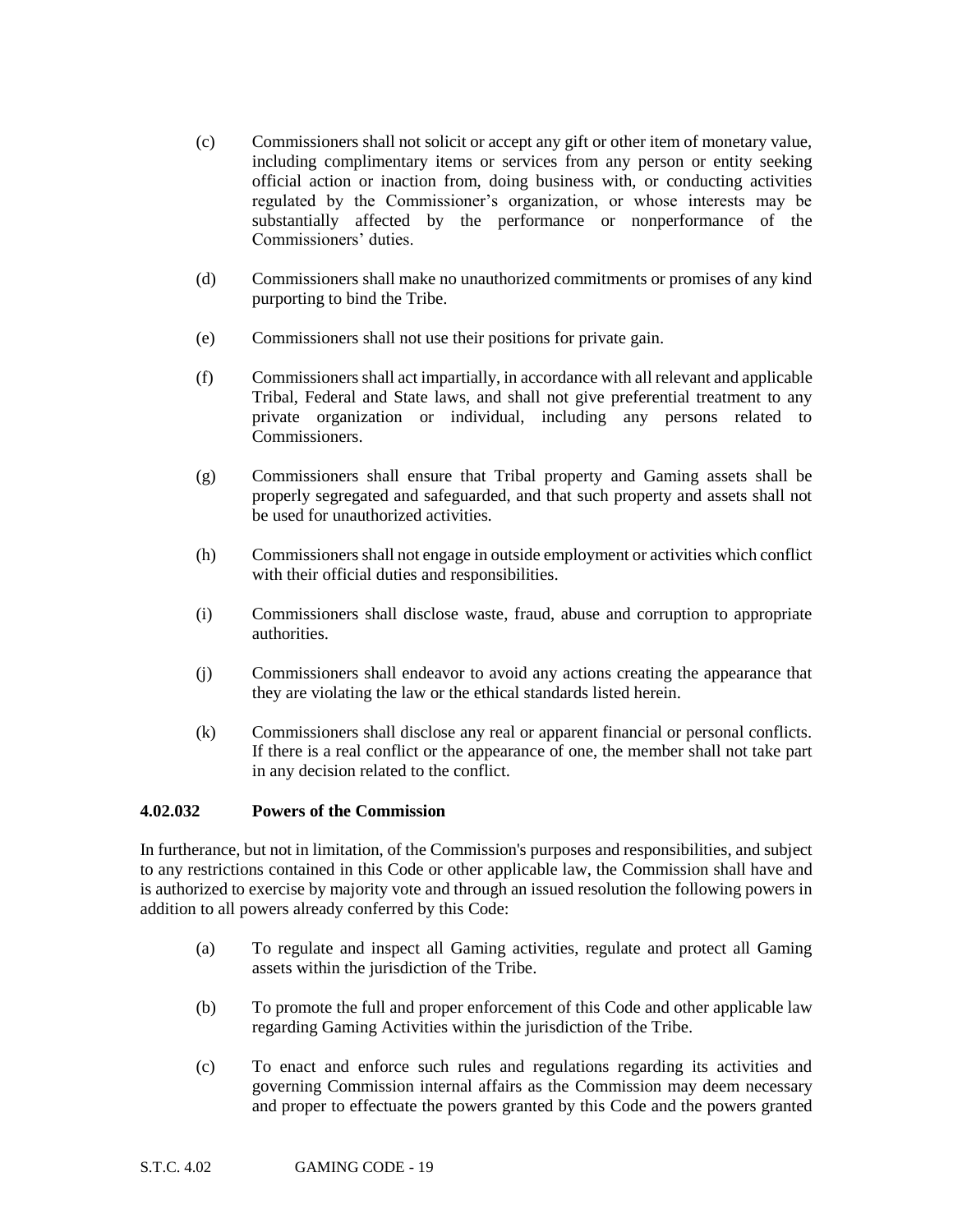and duties imposed by applicable law.

- (d) To publish and distribute copies of this Code and Commission Rules and any Council, Commission, or Tribal Court decisions, including resolutions, regarding Gaming matters.
- (e) To prepare and submit for Council approval proposals, including budget and monetary proposals, which could enable the Tribe to better carry forth the policies and intent of this Code.
- (f) To work with the staff of any tribal department, program, project, or operation and to cooperate with the Tribal Council or any Council Committee in regard to Gaming issues.
- (g) To make or cause to be made by its agents or employees, an examination or investigation of the place of business, equipment, facilities, tangible personal property of any Gaming Activity or Facility operating, or suspected of operating, within the jurisdiction of the Tribe. In undertaking such examination or investigation, the Commission may request the assistance of Commission staff, federal and local law enforcement officials, legal counsel, and other third parties.
- (h) To make or cause to be made by its agents or employees, quarterly examination of the books, records, papers, vouchers, accounts, documents, and financial statements, including all expenses and revenues of any Gaming Activity or Facility operating within the jurisdiction of the Tribe, for the purpose of monitoring budget compliance. The Commission shall then report its quarterly findings, in writing, only to the Council. In undertaking such examination, the Commission may request the assistance of Commission staff and other third parties.
- (i) To maintain and keep current a record of new developments in the area of Indian Gaming.
- (j) To request the assistance of the Tribal Court or Tribal Appellate Court in conducting Gaming hearings, defining terms used in this Code or other tribal laws, or in any other matter in which the Commission deems such assistance to be necessary or proper.
- (k) To consider any Gaming regulatory matter brought before it by any person, organization or business, and all regulatory matters referred to it by the Tribal Council.
- (l) To obtain and publish a summary of federal revenue laws relating to Gaming and to insure compliance with the same.
- (m) To arrange for training of Commission members, tribal employees and others in areas relating to the regulation of Gaming.
- (n) Upon prior explicit written approval of the Council, to employ such advisors as it may deem necessary. Advisors may include, but shall not be limited to, law enforcement specialists and Gaming professionals, the Tribe's general or special counsel, and the Tribe's accountants.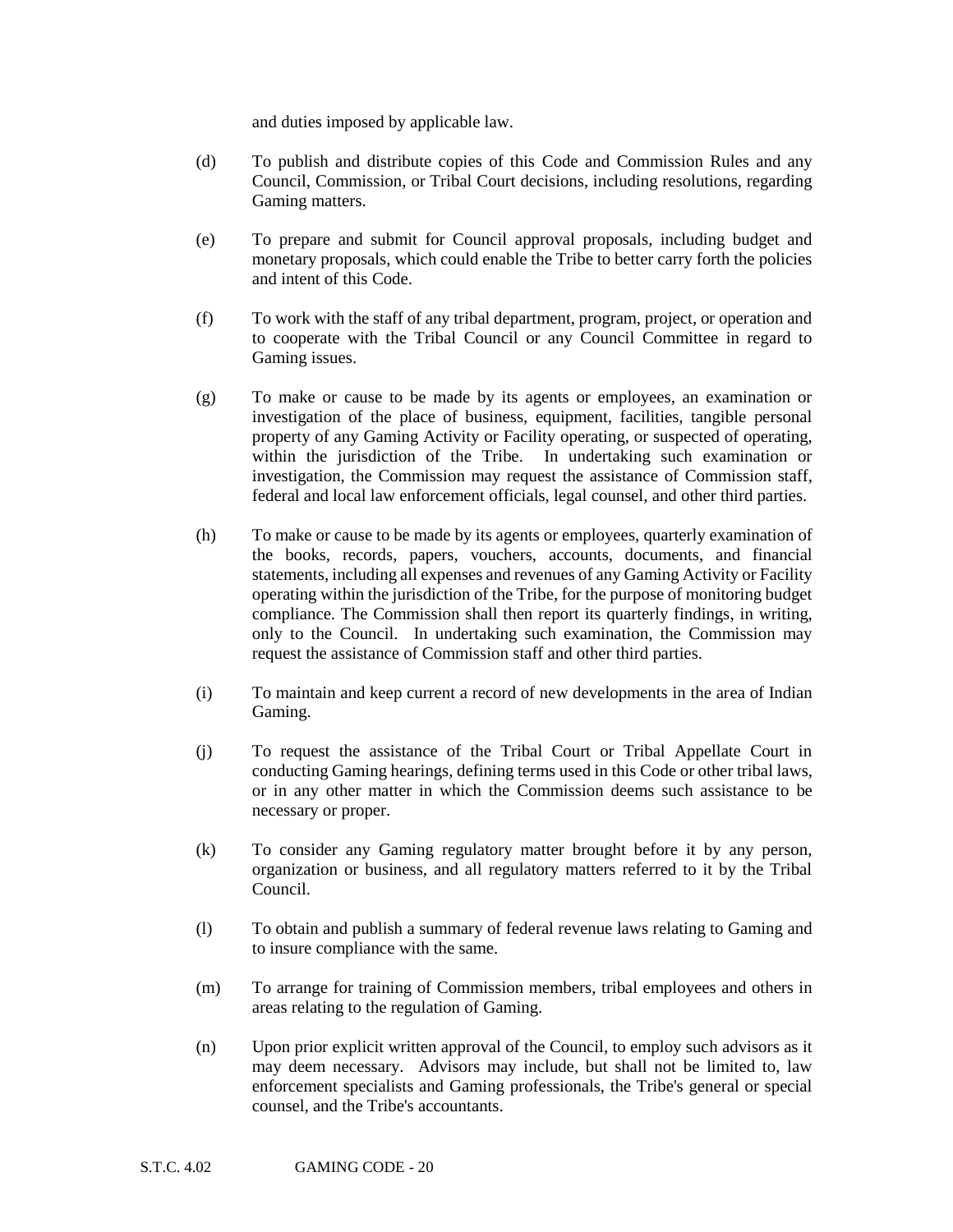- (o) To promulgate rules and regulations to implement and further the provisions of this Code.
- (p) To grant, revoke, suspend, restrict, expand, and approve or disapprove any application for any license under this Code..
- (q) To consult with and make recommendations to the Tribal Council regarding changes in tribal Gaming laws and policies.
- (r) To examine under oath, either orally or in writing, in hearings or otherwise, any person or agent, officer or employee of any person, or any other witness, with respect to any matters related to this Code, including enforcement of tribal Gaming laws, regulations, and policies, and to compel by subpoena the attendance of witnesses and the production of any books, records, and papers with respect thereto.
- (s) When necessary or appropriate, to request the assistance and utilize the services of the courts, law enforcement and government officials and agencies, and private parties in exercising its powers and carrying out its responsibilities.
- (t) To delegate to an individual member or members of the Commission or Commission staff, such of its functions as may be necessary to administer this Code efficiently; provided that the Commission may not re-delegate its power to exercise any substantial governmental function of the Tribe or its power to promulgate rules and regulations; and provided further that the Commission may not delegate to anyone the power to permanently revoke a tribal Gaming license.
- (u) To permanently close, after notice and hearing, any game or games which are operating in violation of tribal law.
- (v) To sue or be sued in courts of competent jurisdiction within the United States, subject to the provisions of this Code and other tribal laws relating to sovereign immunity; provided that no suit shall be brought by the Commission without the prior explicit written approval of the Tribal Council.
- (w) To use the seal of the Tribe with the approval of the Tribal Council.
- (x) To sell, convey, mortgage, pledge, lease, exchange, transfer, and otherwise dispose of all or any part of its personal property and assets. Real property is expressly excluded from this authority.
- (y) With the prior permission of the Tribal Council, to borrow money and to make, accept, endorse, execute and issue bonds, debentures, promissory notes, guarantees, and other obligations of the Commission for moneys borrowed, or in payment for property acquired or for any of the purposes of the Commission and to secure payment of any obligations by secured interest, mortgage, pledge, deed, indenture, agreement, or other instrument of trust or by other lien upon, assignment of, or agreement in regard to all or any part of the property, rights, or privileges of the Commission.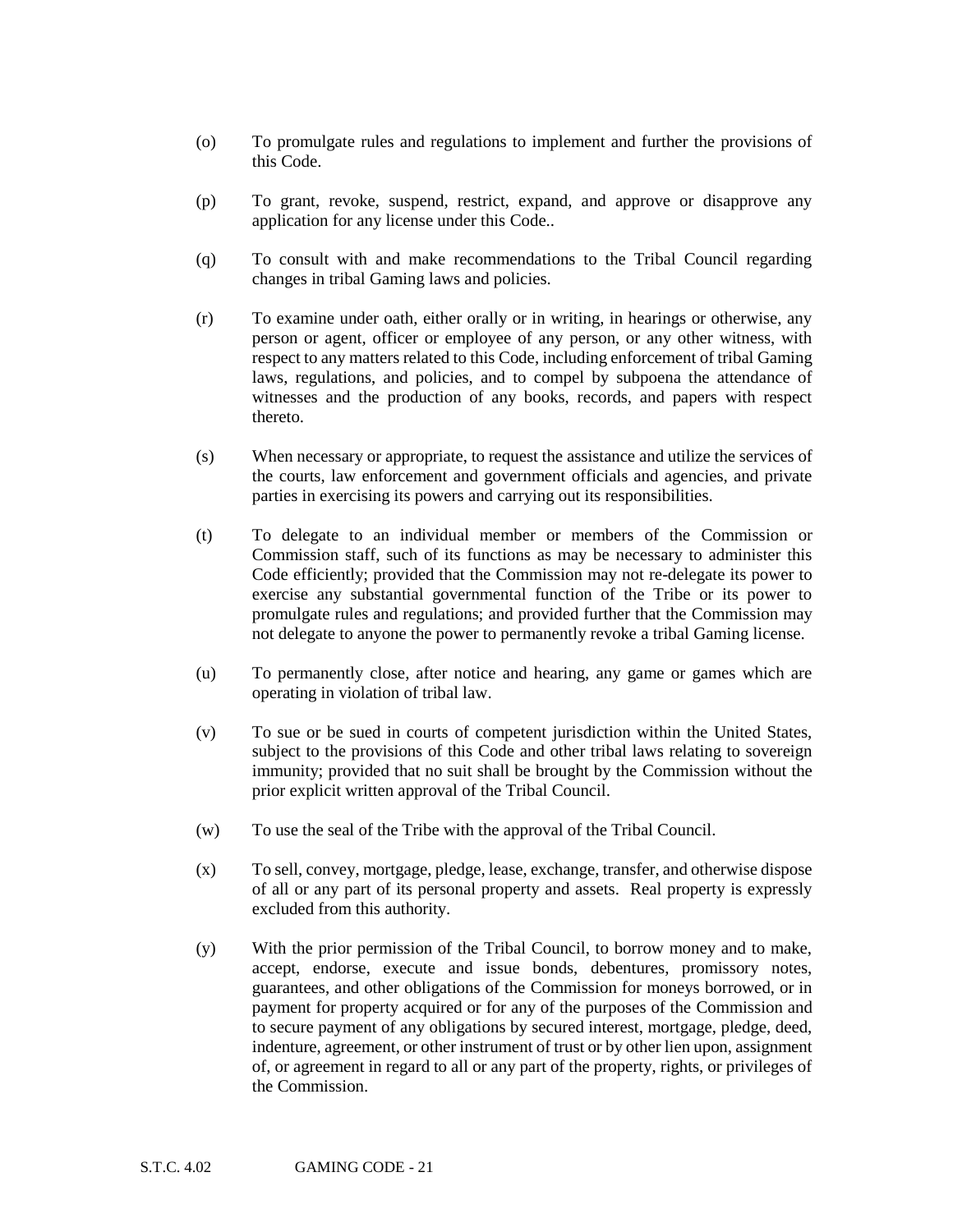- (z) To arbitrate, compromise, negotiate, or settle any dispute to which it is a party relating to the Commission's authorized activities.
- (aa) To enter into, make, perform, and carry out any agreement, partnership, joint venture contract, or other undertaking with any federal, state, or local governmental agency, tribe, person, partnership, corporation, or other association or entity for any lawful purpose pertaining to the business of the Commission or which is necessary or incidental to the accomplishment of the purposes of the Commission.
- (bb) To exercise the tribal power to tax authorized by the Skokomish Tribal Constitution in accordance with a Tribal Council resolution delegating such power to the Commission and in accordance with this Code and other applicable law.
- (cc) To purchase insurance from any stock or mutual company for any property, or against any risk or hazard.
- (dd) To engage in any and all activities which directly or indirectly carry out the purposes of the Tribe as set forth in this Code.
- (ee) With prior approval of the Tribal Council, to make application and accept grants and other awards from private and governmental sources in carrying out or furthering the purposes of the Commission or the Tribe.
- (ff) To exercise all authority delegated to it or conferred upon it by law and to take all action which shall be reasonably necessary and proper for carrying into execution the foregoing powers and all of the powers vested in this Code as permitted by the purposes and powers herein stated and which are deemed to be in the best interests of the Tribe, exercising prudent management and good business judgment, all in compliance with applicable law.
- (gg) To establish and maintain such bank accounts as may be necessary or convenient.
- (hh) To require by regulation the filing of any records, forms, and reports and all other information desired by the Council for implementation of this Code relating to any Gaming Activity or operation or any investigation as required by tribal law and the IGRA.
- (ii) To provide for an internal system of recordkeeping with adequate safeguards for preserving confidentiality as deemed necessary by the Commission. All applications, background investigations and Commission decisions shall be retained in Commission files for a period of at least 10 years.
- (jj) To adopt a schedule of fees to be charged for licenses issued pursuant to this Code.
- (kk) To adopt a schedule of fees and charges for services rendered relating to transcripts and the furnishing or certifying of copies of proceedings, files, and records.
- (ll) To conduct background investigations of all persons who propose to participate in any Gaming Activity.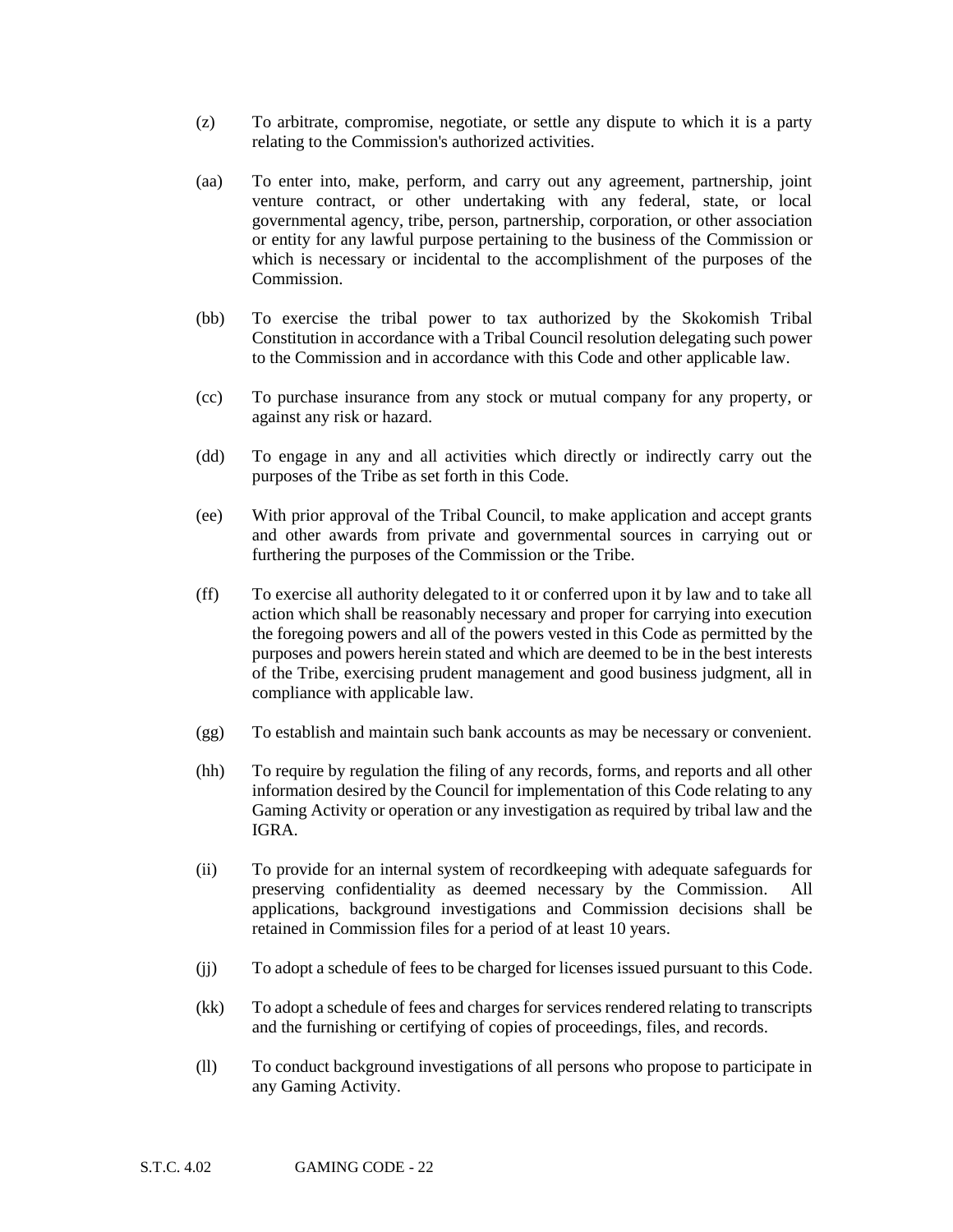- (mm) To compel obedience of its lawful orders by proceedings of mandamus or injunction or other proper proceedings in the name of the Tribe in Tribal Court or in any other court having jurisdiction of the parties and of the subject matter; provided that no suit shall be brought by the Commission without the prior explicit written approval of the Tribal Council after consultation with the Tribal attorneys.
- (nn) To discipline any licensee, or other person participating in any Gaming Activity, by ordering immediate compliance with this Code or Commission regulations, and/or issuing disciplinary action as authorized by this Code, whenever the Commission is notified of a violation by any such person of this Code or any other applicable law.
- (oo) To issue an order of temporary closure of any Gaming Activity in the event the Commission determines that immediate closure is necessary to protect assets or interests of the Tribe, pursuant to Commission regulations, or whenever the Commission shall receive information from the NIGC that a Primary Management Official or Key Employee of a Facility does not meet the standards for being licensed under the IGRA. Immediately upon temporary closure, a hearing will be scheduled to determine the necessity of continued closure.
- (pp) To hire and advise a Tribal Gaming Agency Director, who shall have authority as delegated by the Commission and as delegated in this Code.

#### **4.02.033 Tribal Gaming Agency Director**

The Tribal Gaming Agency Director ('Director') shall be hired by the Tribal Manager in consultation with the Commission. The Director shall report to the Commission on all regulatory matters, under the proper jurisdiction of the Commission. The Director shall report to the Tribal Council on all administrative matters including, but not limited to Commission personnel and budget matters. Director shall be licensed as a Class II & III Gaming Licensee. The TGA Director shall be responsible for:

- (a) Carrying out the daily duties of the Commission including, but not limited to, licensing, compliance and enforcement functions of the Commission as given in this Code; and
- (b) Hiring, firing and managing necessary staff to carry out such daily duties; and
- (c) Developing and implementing policies and procedures for such staff; and
- (d) Preparing and implementing the Annual Budget for the Commission; and
- (e) Acting as Commission staff, including coordination of regular Commission meetings and recording of minutes; and
- (f) Other such duties as may be delegated by the Commission.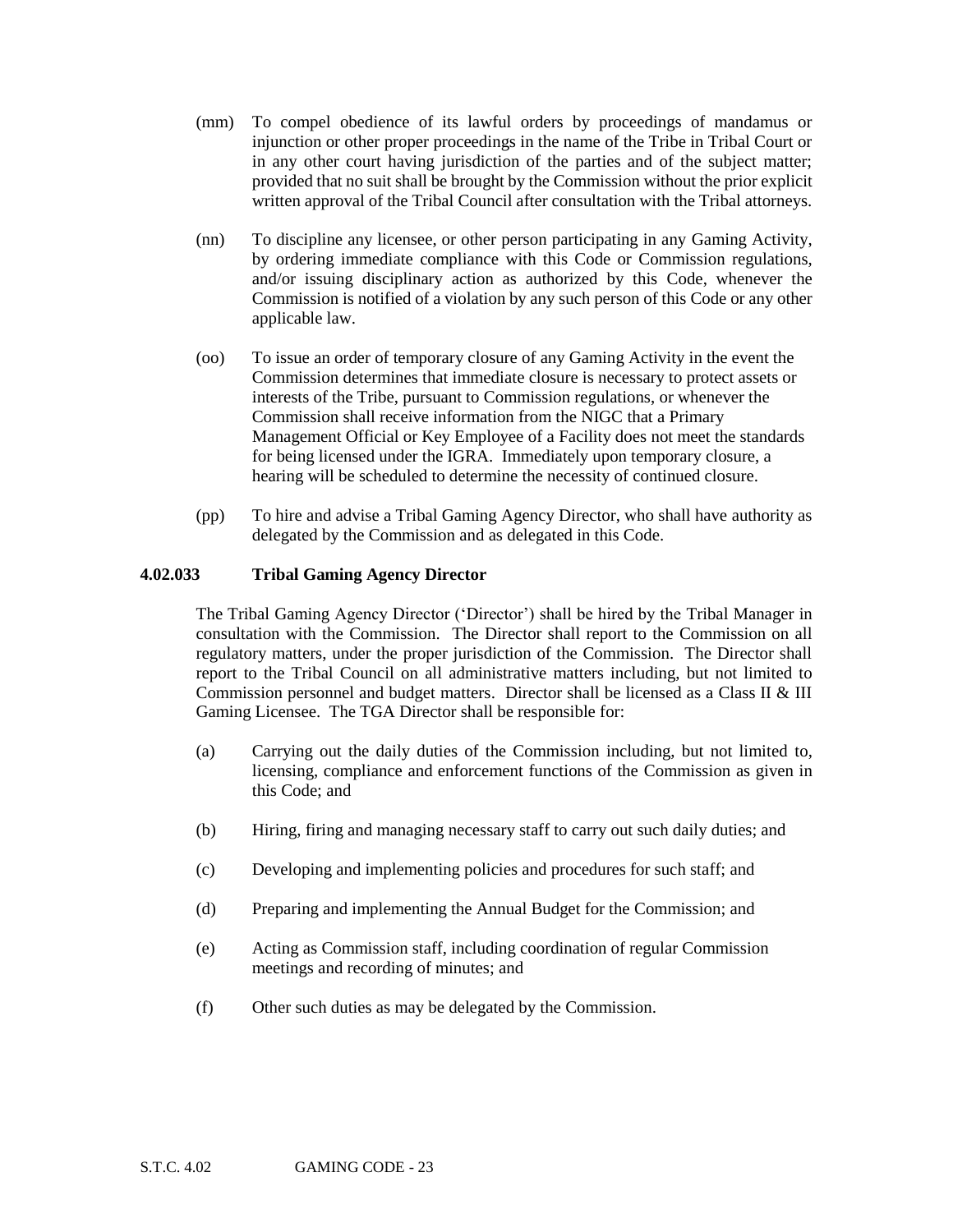# **4.02.034 Annual Budget**

The Director shall prepare an annual operating budget for all Commission activities to be approved by the Commission, and then presented to the Council for final approval according to the Budget Code of the Tribe.

# **4.02.035 Commission Regulations**

- (a) Commission Regulations necessary to carry out the orderly performance of its duties and powers shall include, but shall not be limited to:
	- (i) Internal operational procedures of the Commission and its staff;
	- (ii) Interpretation and application of this Code as may be necessary to carry out the Commission's duties and exercise its powers;
	- (iii) A regulatory system for all Gaming Activity, including accounting, contracting, management, and supervision;
	- (iv) The findings of any reports or other information required by or necessary to implement this Code; and
	- (v) The conduct of inspections, investigations, hearings, enforcement actions, and other powers of the Commission authorized by this Code.
- (b) No regulation of the Commission shall be of any force or effect unless it is adopted by the Commission by written resolution and subsequently approved by a resolution of the Tribal Council and both resolutions filed for record in the Office of the Tribal Attorney.
- (c) The Tribal Court and any other court of competent jurisdiction shall take judicial notice of all Commission Regulations adopted pursuant to this Code.

## **4.02.036 Right of Entrance; Inspection**

The Commission and duly authorized officers and employees of the Commission, during regular business hours, may enter upon any premises of any Gaming Operator or Gaming Facility for the purpose of making inspections and examining the accounts, books, papers, and documents of any such Gaming Operator or Gaming Facility. Such Gaming Operator shall facilitate such inspection or examinations by giving every reasonable aid to the Commission and to any properly authorized officer or employee. The results of such inspection shall be duly reported by the Commission and a copy of such report given to the Gaming Operator.

## **4.02.037 Investigations**

The Commission, upon complaint or upon its own initiative or whenever it may deem it necessary in the performance of its duties or the exercise of its powers, may investigate and examine the operation and premises of any person who is subject to the provisions of this Code. In conducting such investigation, the Commission may proceed either with or without a hearing as it may deem best, but it shall make no order without affording any affected party notice and an opportunity for a hearing pursuant to Commission regulations.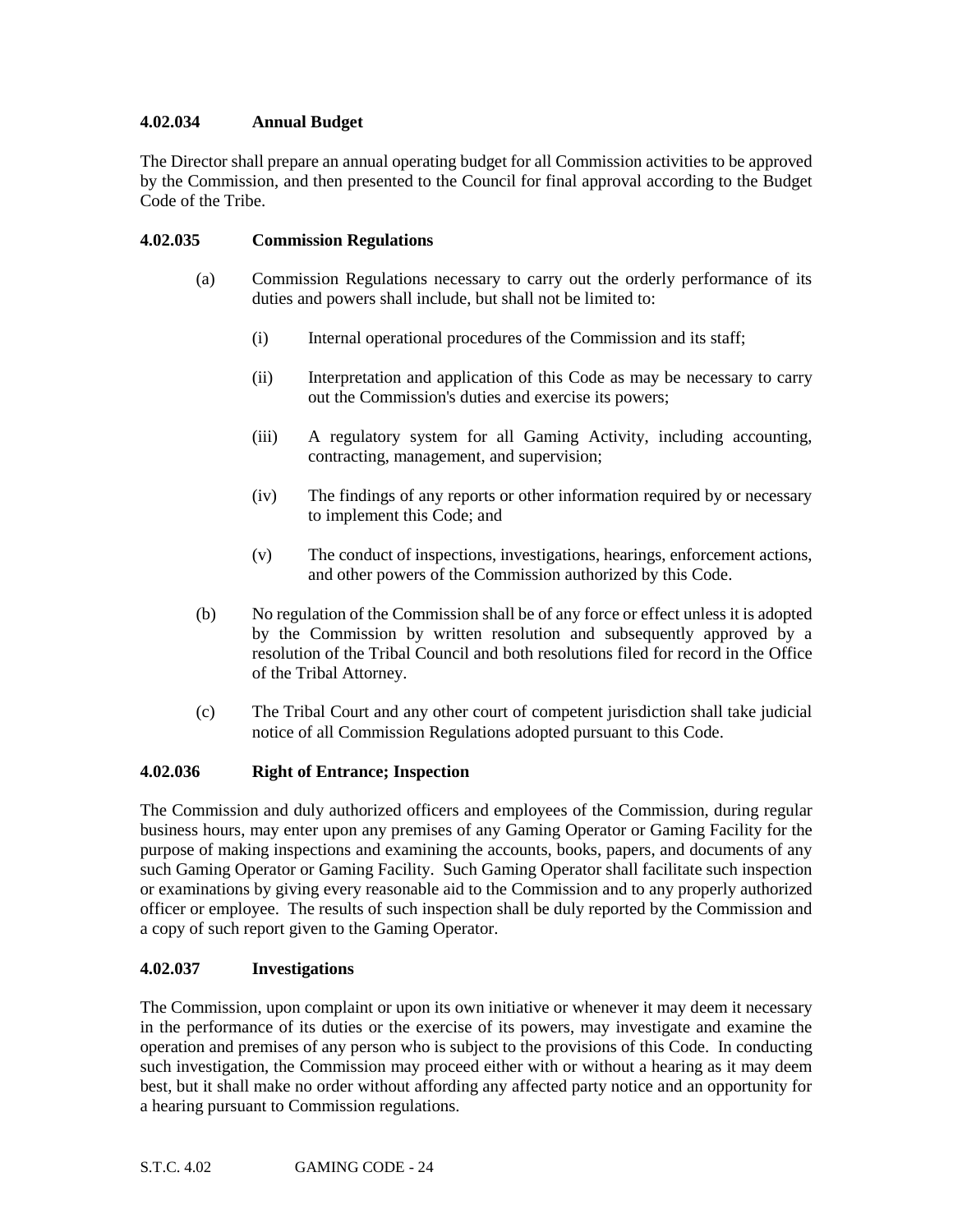#### **4.02.039 Quarterly Report of Gaming Manager Reports**

The Commission shall file a quarterly report with the Council summarizing regulatory reports received from each manager of any tribally owned or managed Gaming Activity and make such comments as it deems necessary to keep the Council fully informed as to the regulatory status of its various Gaming Activities.

# **ADJUDICATIVE HEARINGS AND PROCEDURES**

#### **4.02.040 Hearings**

- (a) The Commission shall afford a Licensee the opportunity for an adjudicative proceeding before suspending a Licensee except in cases where the circumstances call for immediate action to protect the public safety, general welfare, or the integrity of the Gaming Operation, and observing the hearing requirements would be contrary to the public interest, in which case the Licensee shall be entitled to a prompt post-suspension hearing.
- (b) No hearing will be conducted with respect to any adjudicative proceeding unless an application for an adjudicative proceeding and request for hearing is timely filed by the Licensee with the Commission in compliance with this Code. The application must be made in writing on a form to be obtained from the Tribal Gaming Agency, or a facsimile thereof, and must be received within fifteen (15) days of the party's receipt of a notice of administrative charges and opportunity for an adjudicative proceeding. An application for an adjudicative proceeding and request for hearing shall accompany all notices of administrative charges.
- (c) If an application for an adjudicative proceeding is not timely filed, then the party affected shall have waived the right to a hearing on the allegations set forth in the notice of administrative charges. The party shall be deemed to be in default and the Commission may take action against the party not to exceed the maximum penalty as stated in the notice of administrative charges and opportunity for an adjudicative proceeding, which action shall be final.

# **4.02.041 Appearance Before the Commission—Who May Appear**

No person may appear in a representative capacity before the Skokomish Gaming Commission other than the following:

- (a) Persons duly admitted to the bar of the Skokomish Tribal Court.
- (b) Attorneys at law duly qualified and entitled to practice before the highest court of record of any state.
- (c) A bona fide officer, authorized manager, partner, or full-time employee of any individual firm, association, partnership, or corporation who appears for such individual firm, association partnership or corporation.
- (d) A person representing him or herself.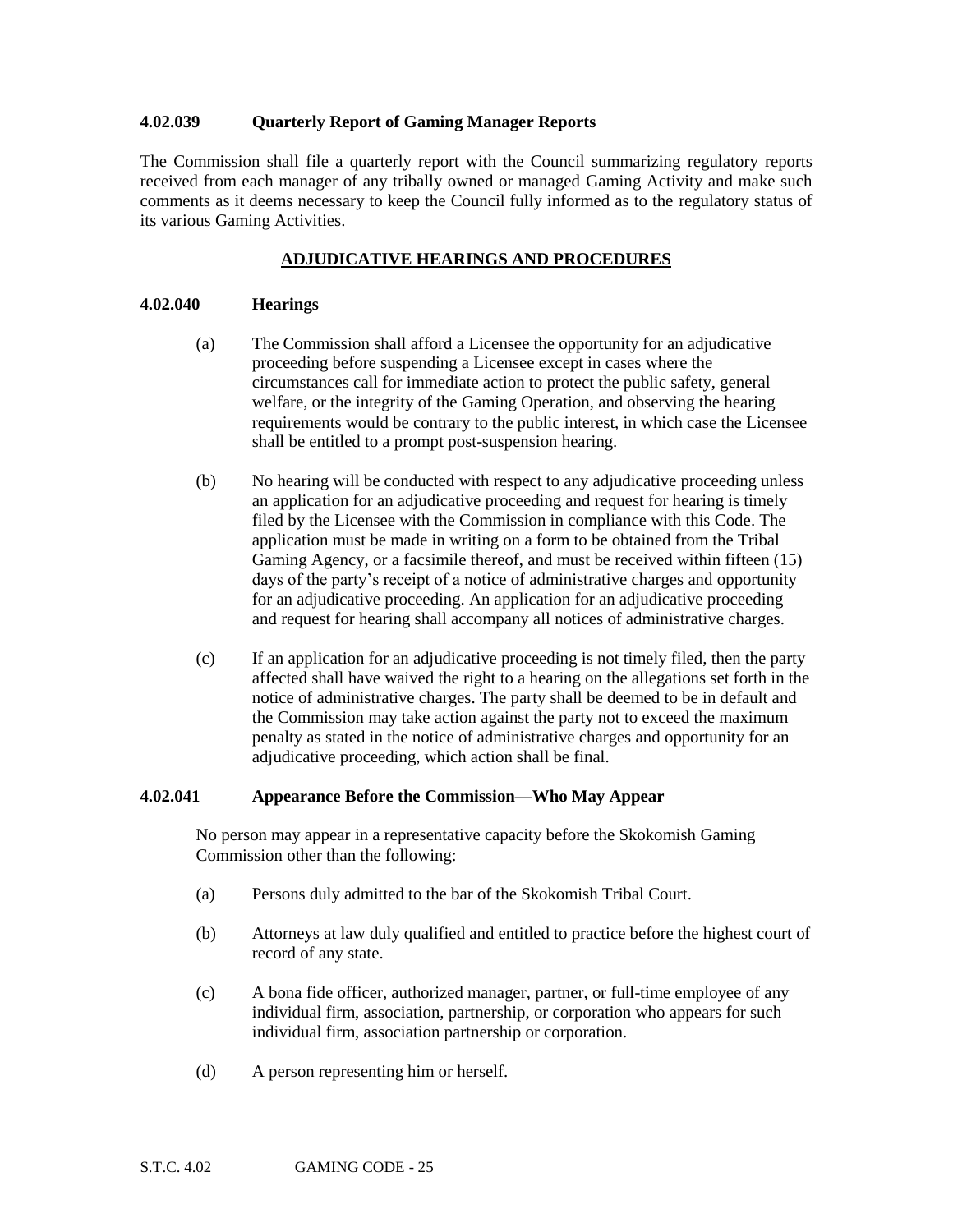- (e) Interpreters for persons with a limited understanding of the English language or hearing-impaired persons.
- (f) Persons as may be permitted by the Commission upon a showing by a party that necessity or hardship would make it unduly burdensome for the party to have a representative as set forth under subsections (a), (b), and (c) above.

## **4.02.042 Notice of Hearing—Requirements**

All parties that have filed a timely application for adjudicated proceeding shall be served with a notice of hearing at least seven (7) days before the date set for the hearing unless all parties consent to a shorter period. The notice shall state the time, place, and purpose of the hearing.

## **4.02.043 Service of Process**

Service of Process to effectuate notice shall be required for all hearings under this Code**.** 

- (a) By Whom Served. The Director shall cause to be served all orders, notices, and other documents issued by the Director or the Commission, together with any other documents, which the Director is required by law to serve. Every other document shall be served by the party filing it.
- (b) Upon Whom Served. All papers served by either the Director or any party shall be served upon all counsel of record at the time of such filing and upon parties not represented by counsel or upon their agents designated by them or by law. Any counsel entering an appearance after the initiation of the proceeding shall notify all other counsel then of record and all parties not represented by counsel of such fact.
- (c) Method of Service. Service of all orders, notices, and other documents shall be made personally or by first-class or certified mail. Facsimile service by the Director or the Commission is prohibited.
- (d) When Service is Complete. Service of notices and other documents shall be regarded as complete as follows:
	- (i) By personal service, upon delivery to the person, attorney representing the party, designated agent of the party, any person aged 18 or older residing at the residence of the party or corporate officer.
	- (ii) By mail, upon deposit in the United States mail properly stamped and addressed; service is complete on the third day after mailing, excluding the date of mailing.
- (e) Filing with the Director or the Commission. Documents required to be filed with the Director or Commission shall be deemed filed upon actual receipt of the documents by the Director or Commission, regardless of method of delivery. Documents may be transmitted for filing by hand-delivery, U.S. mail, or courier. The Director will not accept documents transmitted electronically or by facsimile. The Director shall stamp all documents with the date and time of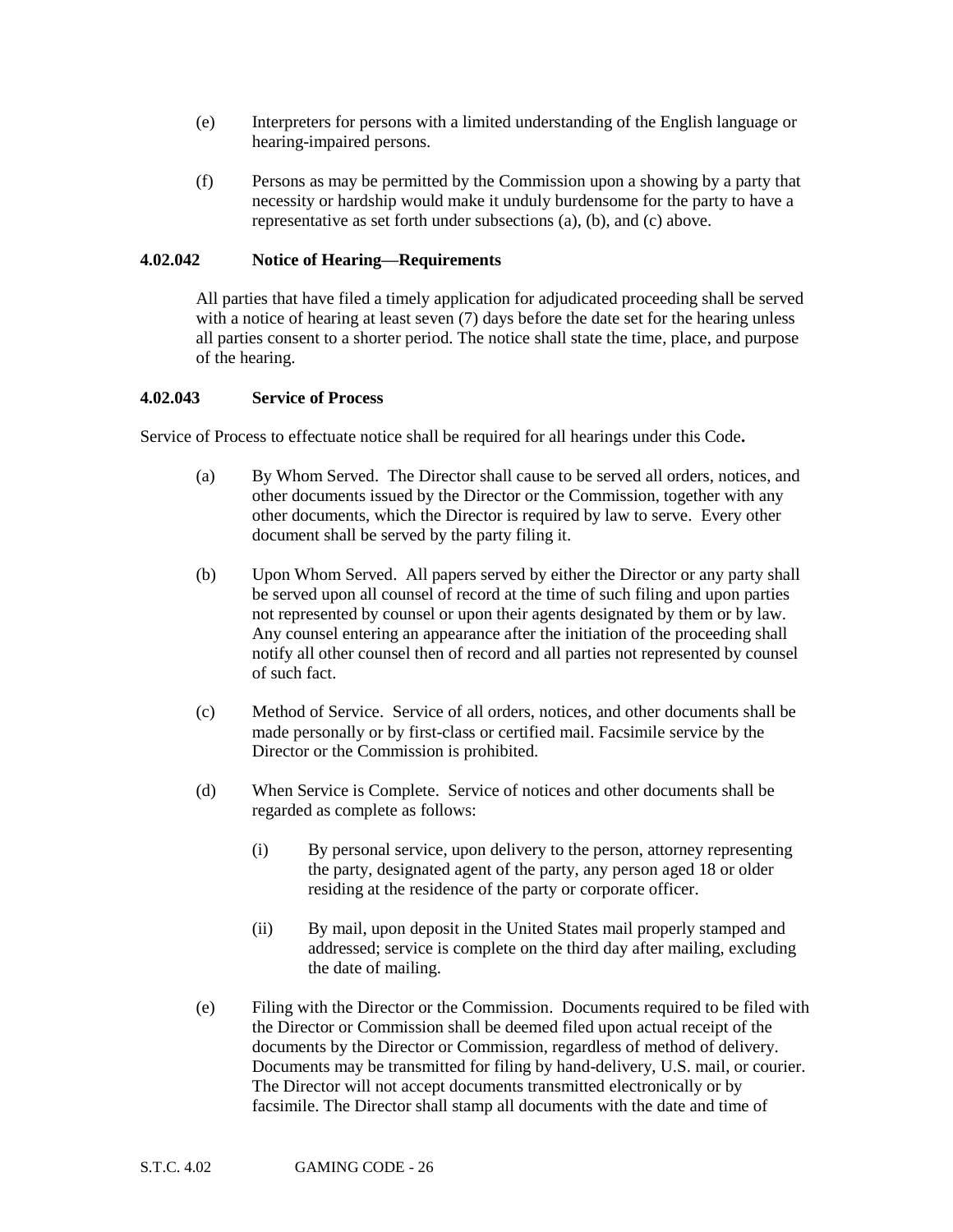receipt. Delivery of documents to any office of the Commission other than the Director's office when said office is not occupied by a Commission employee who can personally accept the documents shall not constitute a lawful filing of papers for any matter under the jurisdiction of the Commission.

#### **4.02.044 Informal Proceedings—Discovery Limitations**

In all proceedings before the Commission, discovery requests to the Director shall be limited to requests for production of written reports and supporting documents relevant to the charges. Interrogatories and depositions shall not be allowed.

#### **4.02.045 Official Notice**

- (a) Matters of Law. The Director and the Commission, upon request made before or during a hearing, or upon its own motion will officially notice:
	- (i) Federal Law. The Constitution; congressional acts, resolutions, records, journals and committee reports; decisions of federal courts and administrative agencies; executive orders and proclamations; and all rules, orders and notices published in the Federal Register.
	- (ii) Tribal Law. The Constitution of the Skokomish Tribe; the Compact; the Skokomish Tribal Code; all duly enacted ordinances, regulations and resolutions of the Tribal Council; and resolutions of the General Council.
	- (iii) State Law. The Constitution of the State of Washington; acts, resolutions, records, journals, and committee reports of the legislature; decisions of the courts and administrative agencies of the State of Washington; executive orders and proclamations by the governor; and all rules, orders and notices filed with the Code reviser.
	- (iv) Commission Organization. The Commission's organization administration, officers, personnel, and official publications.
- (b) Material Facts. In the absence of controverting evidence, the Director and Commission, upon request made before or during a hearing, or upon its own motion, may officially notice:
	- (i) Commission Proceedings. The pendency and disposition of any proceeding then pending before or concluded by the Agency or Commission; and the issues and position of the parties in any other proceeding.
	- (ii) Business Customs. General customs and practices followed in the transaction of business;
	- (iii) Notorious Facts. Facts so generally and widely known to all wellinformed persons as not to be subject to reasonable dispute, or specific facts which are capable of immediate and accurate demonstration by resort to accessible sources of generally accepted authority, including but not exclusively, facts stated in any publication authorized or permitted by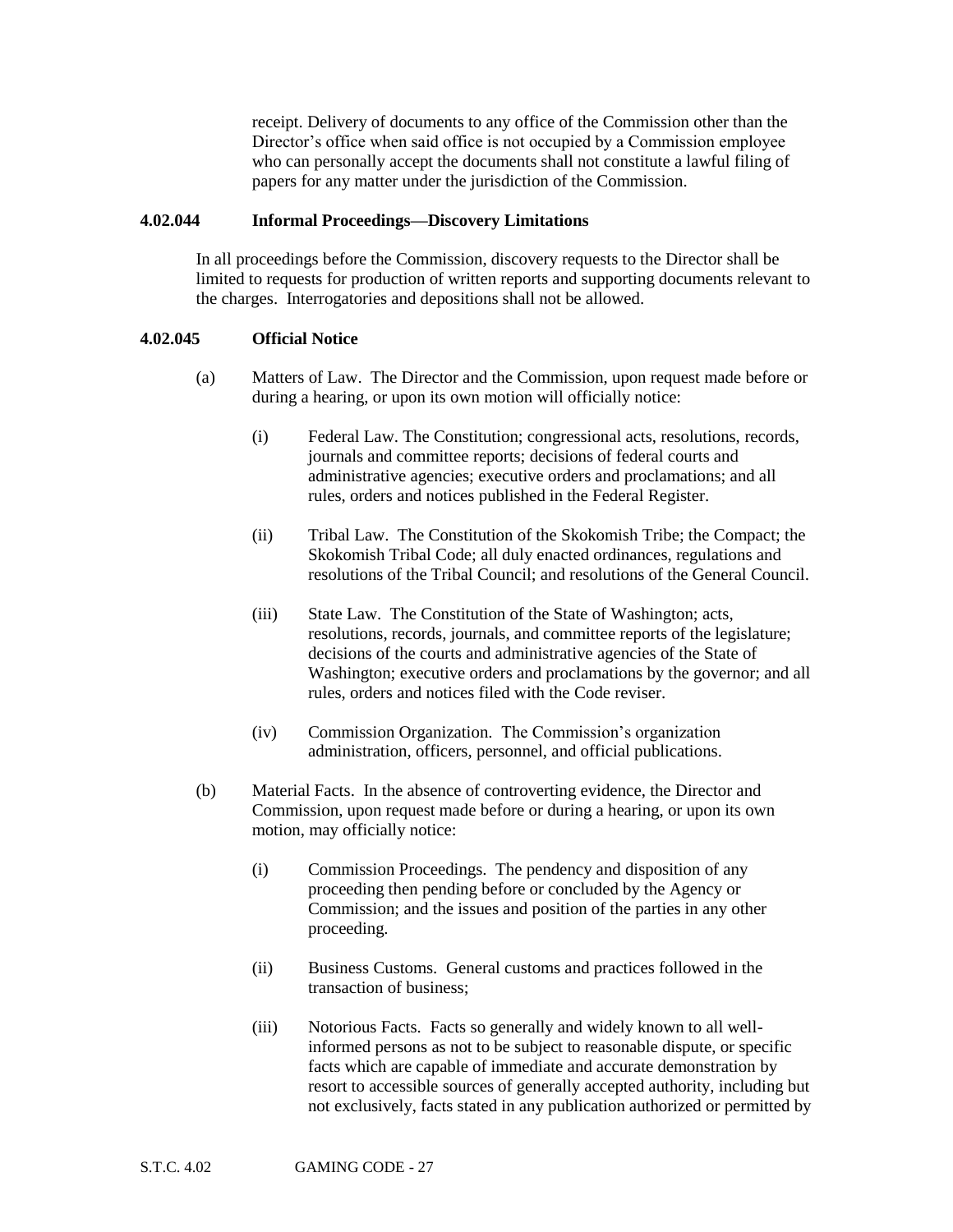law to be made by any federal, state, or tribal officer, commission or agency;

- (iv) Request or Suggestion. Any party may request, or the Commission or the Director may suggest, that official notice be taken of a material fact, which shall be clearly and precisely stated, orally on the record, at any prehearing conference or oral hearing or argument, or may make such request to suggestion by written notice, any pleading, motion, memorandum, or brief served upon all parties at any time before a final decision;
- (v) Statement. Where an initial or final decision of the Commission or Director rests in whole or in part upon official notice of a material fact, such fact shall be clearly and precisely stated in such decision. In determining whether to take official notice of materials facts, the Commission or Director may consult any source of pertinent information, whether or not furnished as it may be, by any party and whether or not admissible under the rules of evidence:
- (vi) Controversion. Any party may controvert a request or a suggestion that official notice of a material fact be taken at the time the same is made if it be made orally, or by a pleading, reply or brief in response to the pleading or brief or notice in which the same is made or suggested. If any decision is stated to rest in whole or in part upon official fact by appropriate exceptions if such notice be taken in an initial or intermediate decision or by a petition for reconsideration if notice of such fact be taken in a final report. Such controversion shall concisely and clearly set forth the sources, authority and other data relied upon to show the existence or nonexistence of the material fact assumed or denied in the decision;
- (vii) Evaluation of Evidence. Nothing herein shall be construed to preclude the Commission or Director from utilizing their experience, technical competence, and specialized knowledge in the evaluation of the evidence presented to them.

#### **4.02.046 Initial or Final Order**

Every decision and order, whether initial or final, shall:

- (a) Be correctly captioned as to the name of the Commission and name of proceeding;
- (b) Designate all parties and counsel to the proceeding;
- (c) Include a concise statement of the nature and the background of the proceeding;
- (d) Be accompanied by appropriate numbered findings of fact and conclusions of law and a statement from the presiding officer of the credibility of the witnesses, and that the decision is based, all or in part, upon such findings;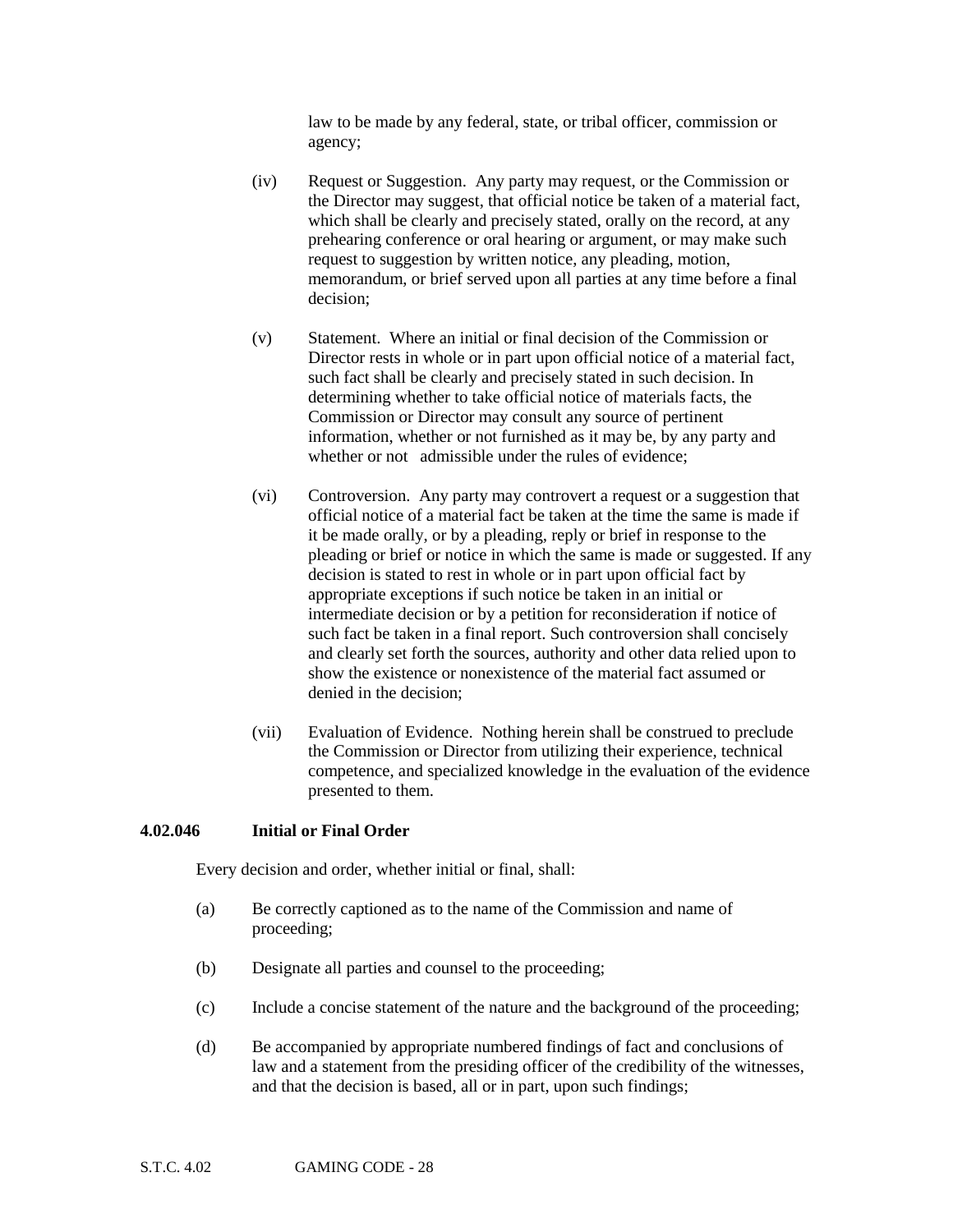- (e) Include the reason or reasons for the particular order or remedy afforded. Findings shall be accompanied by a concise and explicit statement of the underlying evidence of record to support the findings;
- (f) Reference specific authority or rules and provisions considered or relied upon.

# **4.02.047 Judicial Review**

The Commission's decision may be appealed to the Tribal Court. The Court's review should be based on and limited to a review of the Commission's record of decision. The Court may vacate a decision made by the Commission only if it is arbitrary and capricious or contrary to applicable law.

# **4.02.048 Computation of Time**

For the purposes of this section, in computing any period of time prescribed or allowed by Commission Regulation, an order of the Director or Commission, or by an applicable statute, the day of the act, event, or default after which the designated period of time begins to run is not to be included. The last day of the period so computed is to be included, unless it is a Saturday, Sunday or a legal holiday, in which event the period runs until the end of the next day which is not a Saturday, Sunday, or a holiday. This section shall not apply to periods of License suspension.

# **RULEMAKING**

# **4.02.049 Notice of Rulemaking**

In Adopting Rules under this Code, the Commission shall, before adopting any rule, except an Emergency Rule or a Housekeeping Rule, do each of the following:

- (a) Publish a Notice of Proposed Rulemaking at least twenty-five (25) calendar days before the expiration of the public hearing and comment period for the proposed rulemaking action. In addition to publication, a copy of the notice shall be sent via first-class mail or hand delivered on or before the date of publication to any existing Licensee or pending applicant for a License whose rights or duties will be substantially affected by the Proposed rule.
- (b) Conduct, on the date and at the time and place designated in the notice, a public hearing at which any person affected by the Proposed Rule, including organizations, may appear and be heard in person, by attorney, or both, and may present the person's or organization's position or contentions orally or in writing. The hearing date should be the last day of the public hearing and comment period.

# **4.02.050 Public Hearing**

The Public Hearing for rulemaking except those given in Section 4.02.049(b) above:

(a) Shall be held on Skokomish Tribal Lands. The Commission shall make effort to allow all interested parties to make a full presentation of their oral comments, but the Commission may, at its discretion, limit the time available to each commenter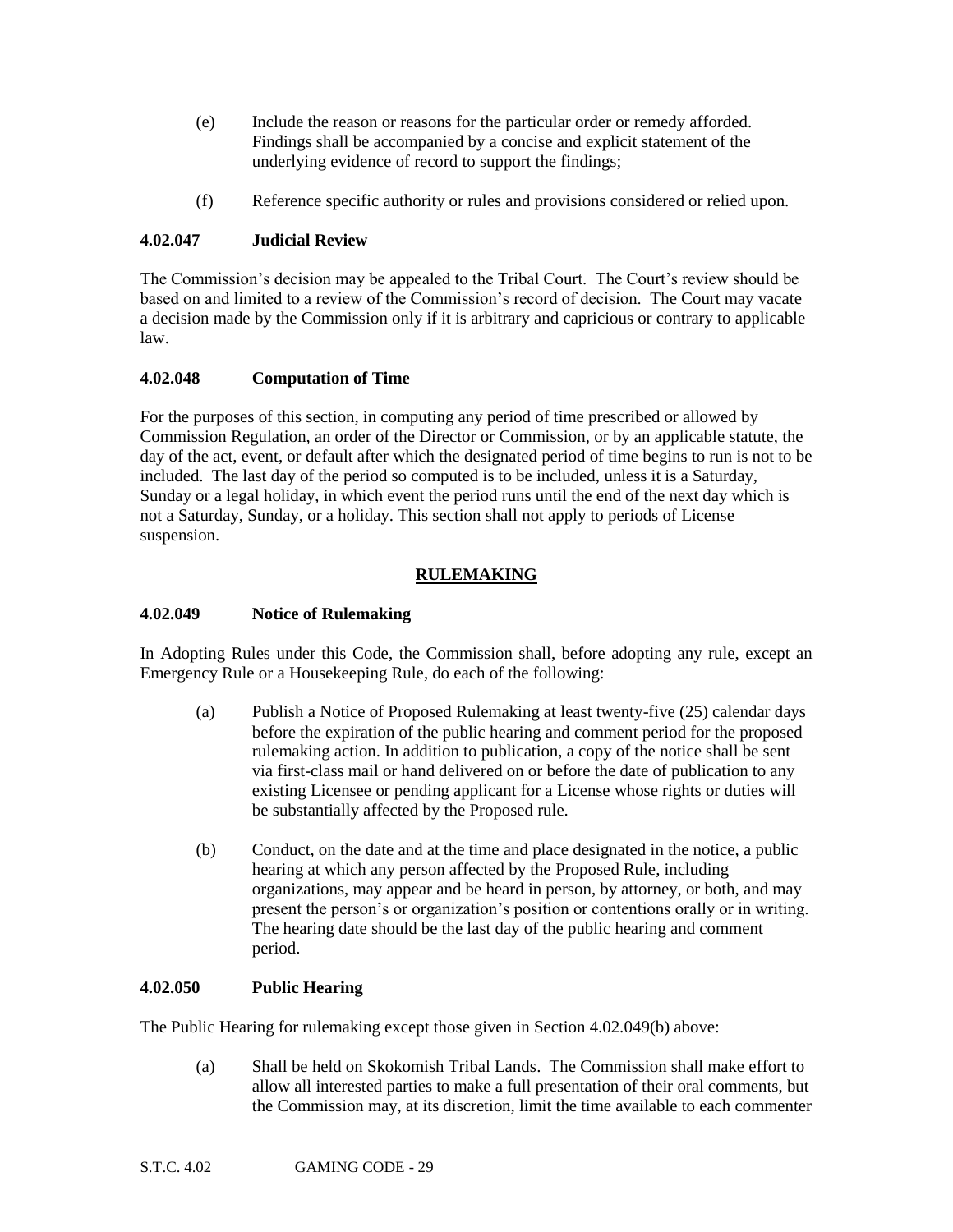to whatever extent is necessary to conclude the meeting by the end of the business day. The Commission may, if necessary and at its discretion, extend a hearing for an additional day.

- (b) May be held as a part of a regular or special meeting of the Commission.
- (c) Shall be recorded or detailed minutes shall be taken.

#### **4.02.051 Review and Consideration of All Submitted Comments**

- (a) Interested parties may submit written comments during the Public hearing and comment period. The comments must be received by the Commission before the comment period ends. Oral comments may be made in lieu of, or in addition to, written comments. The oral comments may be made only at the scheduled hearing.
- (b) If substantial changes to the proposed rule are made after the hearing and review of the submitted comments, a Supplemental Notice will be issued. An additional comment period shall be open for at least twenty-five (25) days. An additional hearing may be held at the discretion of the Commission.
- (c) If substantial changes to the proposed rule are not made, or they have been made and the additional comment period has passed and no additional substantial changes are made, then the Commission shall vote on the Final Rule. If the Final Rule passes the Commission, the Commission shall submit the final rule to the Tribal Council for the Council's consideration and vote.
- (d) If the Tribal Council passes the Final Rule, then the Commission shall publish the Rulemaking Order of Adoption. The Order of Adoption must contain an Effective Date, and the Effective Date must be at least ten (10) days after the Adoption date.

## **4.02.052 Housekeeping Rulemaking**

The Commission may hold a Public Hearing for a proposed Housekeeping rule at its discretion. If the Commission chooses to hold a Public Hearing, the hearing is subject to the requirements contained herein.

## **4.02.053 Emergency Rulemaking Criteria**

Emergency Rulemaking is appropriate under the following circumstances:

- (a) The circumstances call for immediate action to protect the public safety, general welfare, or the integrity of the Gaming Operation, and observing the notice and hearing requirements of regular rulemaking would be contrary to the public interest; or
- (b) Binding law or regulation requires immediate Adoption of a Rule to protect the public or the Gaming Operation.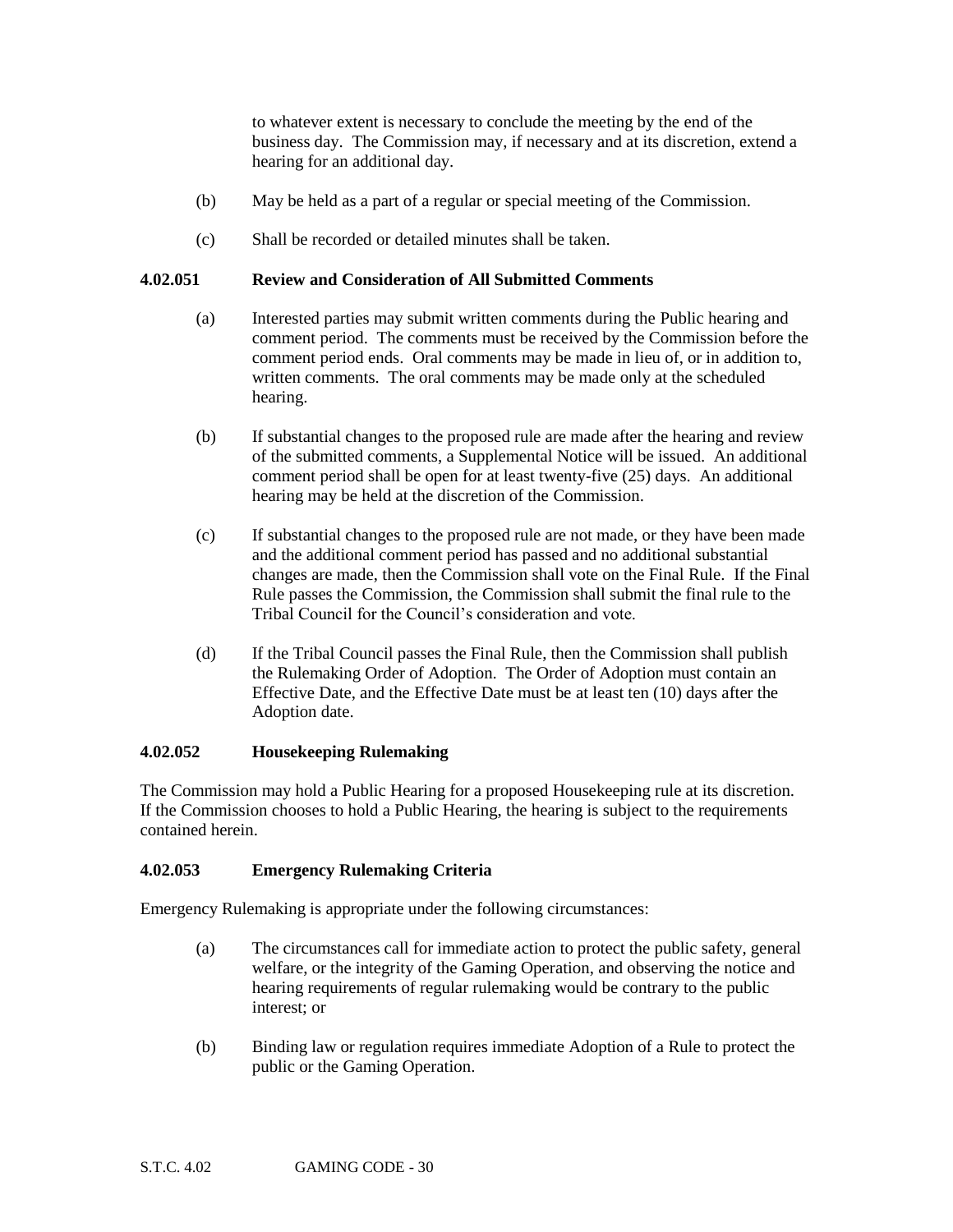## **4.02.054 Emergency Rulemaking Procedure**

- (a) Emergency Rulemaking is exempt from the Notice Requirement given in Section 4.02.049 to address the emergency. The Commission will vote on a proposed Emergency Rule as soon as possible, without a comment period.
- (b) Upon adoption of an Emergency Rule by the Commission, the Emergency Rule shall be submitted to the Tribal Council for consideration and vote.
- (c) Upon Adoption of the Emergency Rule by the Tribal Council, the Commission shall publish the Rulemaking Order of Adoption. The Order of Adoption must contain an Effective Date, and the Effective Date will be the day of Adoption. The Order of Adoption shall contain a notice that interested parties may petition for the Amendment or abrogation of the Emergency Rule.

## **4.02.055 Petition for Rulemaking**

An interested party may at any time petition for the issuance, Amendment, or abrogation of a Rule. The petition must be signed and filed with the Commission. The Commission shall consider the petition and may, at its discretion, begin a rulemaking.

## **4.02.056 Rulemaking-Commission Discharge of Duties**

The Commission shall diligently discharge the duties imposed by this section, but a minor failure of publication or a failure to mail any notice or copy of a Proposed rule does not necessarily invalidate any Rule.

## **4.02.057 Computation of Time**

For the purposes of this section, in computing any period of time prescribed or allowed by Commission regulation, an order of the Director or Commission, or by an applicable statute, the day of the act, event, or default after which the designated period of time begins to run is not to be included. The last day of the period so computed is to be included, unless it is a Saturday, Sunday or a legal holiday, in which event the period runs until the end of the next day which is not a Saturday, Sunday, or a holiday. This section shall not apply to periods of license suspension.

#### **LICENSES**

## **4.02.058 Applicability**

The Commission will perform background investigations and issue Licenses to Key Employees and Primary Management Officials according to requirements at least as stringent as those in 25 CFR Parts 556 and 558. Any application for License pursuant to this Code and participation in any Gaming Activity within the jurisdiction of the Tribe shall be deemed to be a consent to the jurisdiction of the Tribe and the Tribal Court in all matters arising from the conduct of such Gaming and all matters arising under any of the provisions of this Code or other Tribal Laws.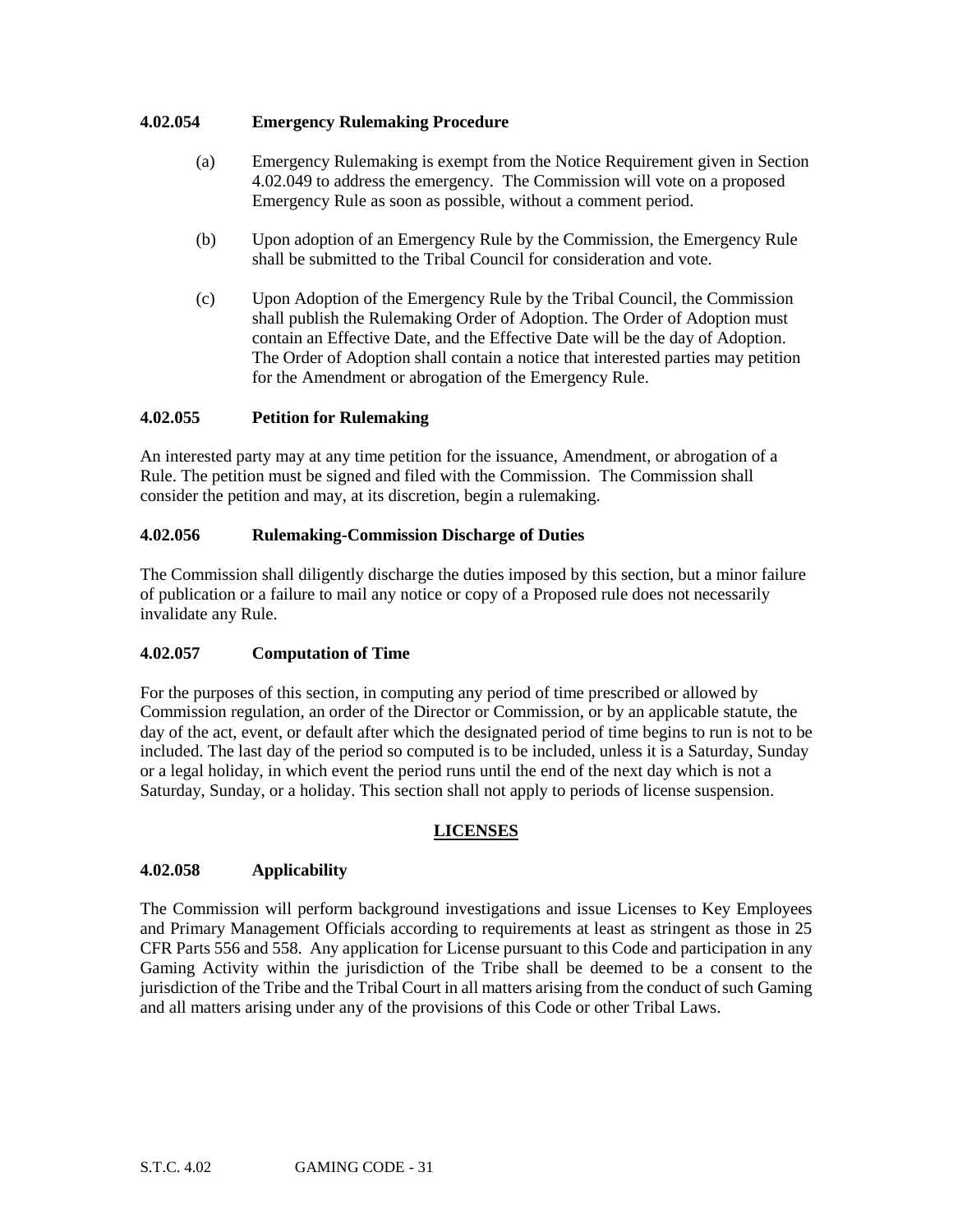# **4.02.059 Gaming Prohibited**

All Gaming within the reservation is hereby prohibited unless in compliance with this Code and other applicable laws of the Skokomish Tribe. No person shall engage in Gaming Activity except in compliance with this Code.

# **4.02.060 License Required**

No person shall operate a Class II or Class III Gaming Facility, conduct Class II or Class III Gaming, or conduct business with a Class II or Class III Facility Operator within the jurisdiction of the Tribe unless such Gaming is licensed by the Tribe. A separate tribal Gaming License shall be obtained for each game as authorized by this Code.

# **4.02.061 Types of Licenses**

The Commission shall issue each of the following types of Gaming licenses:

- (a) Class II & Class III Gaming-This type of License is required by any Primary Management Official, Key Employee, Class II Gaming Employee, or Class III Gaming Employee.
- (b) Non-Gaming Employee..
- (c) Facility and Facility Operator-This type of License is required for each Class II or Class III Gaming Facility operated by the Skokomish Indian Tribe.
- (d) Gaming Vendor-This type of License is required of all Vendors of goods and services directly related to Class II & III Gaming and Non-exempt Gaming Financiers. Non-exempt Gaming financiers must meet all Tribal licensing and State Certification and suitability requirements. Gaming Vendor licensing requirements may be more fully set forth in the Commission regulations. The Tribe shall not enter into, or continue to make payments pursuant to, any contract or agreement that would require licensing if the Gaming Vendor has been denied a License or is deemed unsuitable, or the license or suitability determination has expired without renewal.
- (e) Non-Gaming Vendor-This type of License is required of all Vendors of goods and services not related to Gaming and which:
	- (i) Supply more than \$25,000 in goods and services annually; and
	- (ii) Supply only food, beverage, gift shop, advertising, promotional, entertainment or marketing goods and services.

## **4.02.062 No License Required for Class I Gaming**

A tribal License shall not be required for any Class I Gaming Activity or Operation provided, however, that each Class I Gaming Activity or Operation must have written permission of the Commission, and such permission must be on file with the Tribal Secretary before any such Class I Gaming is conducted.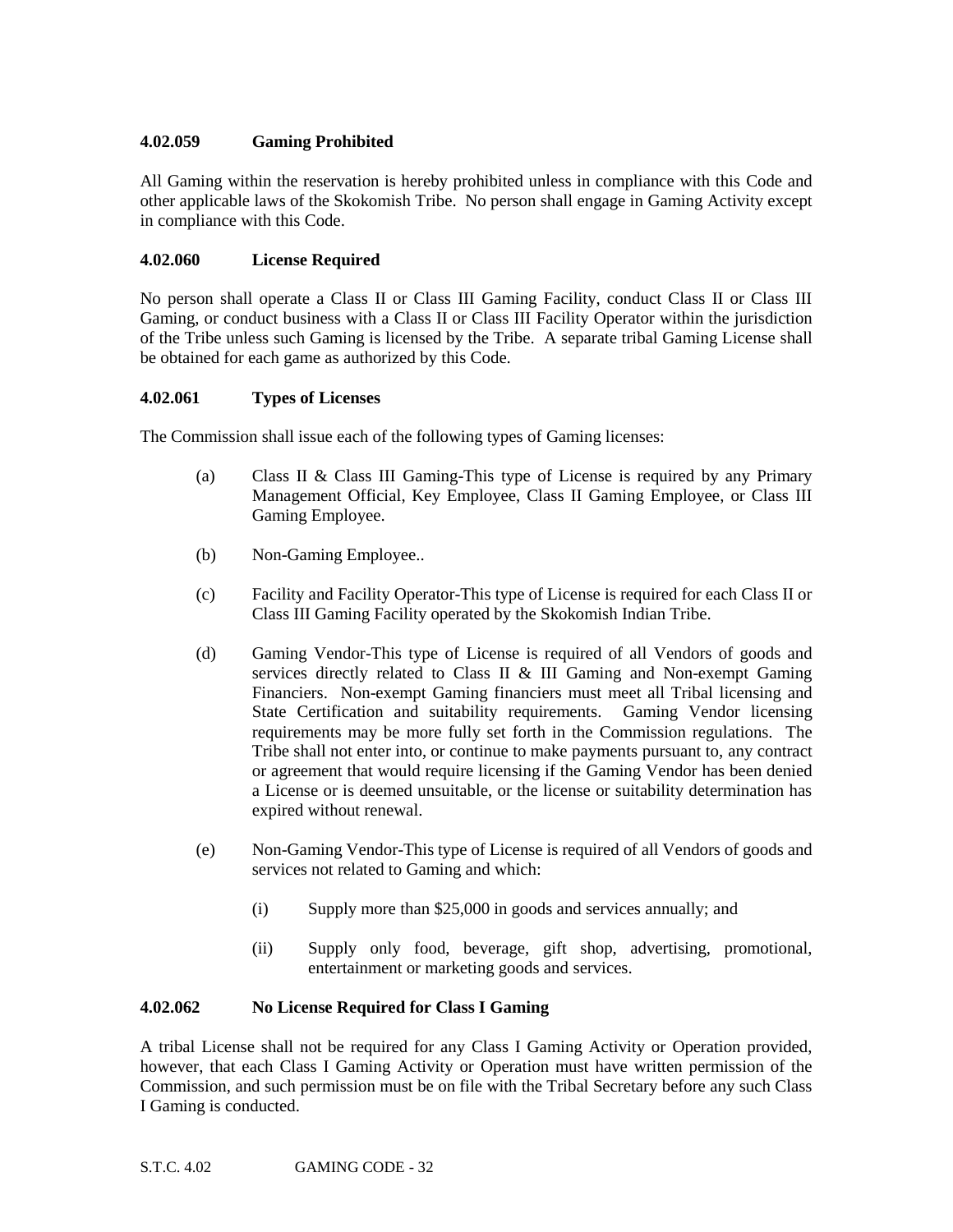# **4.02.063 Application Procedures**

For any proposed activity requiring a License as described in this Code, the applicant shall file with the Commission an application for the appropriate License. Before issuing a License pursuant to this Code, the Commission shall:

- (a) Review the proposed Gaming Activity to ensure that all criteria required by this Code shall be met.
- (b) Perform the necessary background checks on management contractors, Primary Management Officials, and Key Employees required by this Code.
- (c) Review and approve the accounting procedures to be used in such Gaming Activity.
- (d) Take any additional steps necessary to ensure the integrity of such Gaming Activity.
- (e) Review all aspects of the proposed Gaming Operation to ensure that it will be in compliance with the provisions of the Compact.

# **Class II & Class III Gaming Licenses**

## **4.02.064 Current and Valid Gaming License Required**

Every Primary Management Official and every Key Employee of any Class II or Class III Gaming Activity subject to this Code shall possess a current, valid Class II & III Gaming License.

## **4.02.065 Application for Class II & III Gaming License**

- (a) A Person seeking a Tribal Gaming License must be at least 19 years of age. All applicants shall submit an application to the Commission on such form and in such manner as the Commission may require.
- (b) Such application shall include the following information:
	- (i) The applicant's name, including all other names used (oral or written), current home and work addresses and telephone numbers, social security number, place of birth, date of birth, citizenship, gender, all languages (spoken or written) and driver's license number, as well as the address of his personal residences over the past five years.
	- (ii) The name, address, and telephone number of the Gaming Facility and of the Gaming Operator for whom the applicant intends to work and the specific location in which the applicant will be employed.
	- (iii) The name and job description of the applicant's position.
	- (iv) The names and addresses of each of the applicant's relatives employed at the Gaming Facility or by the Commission.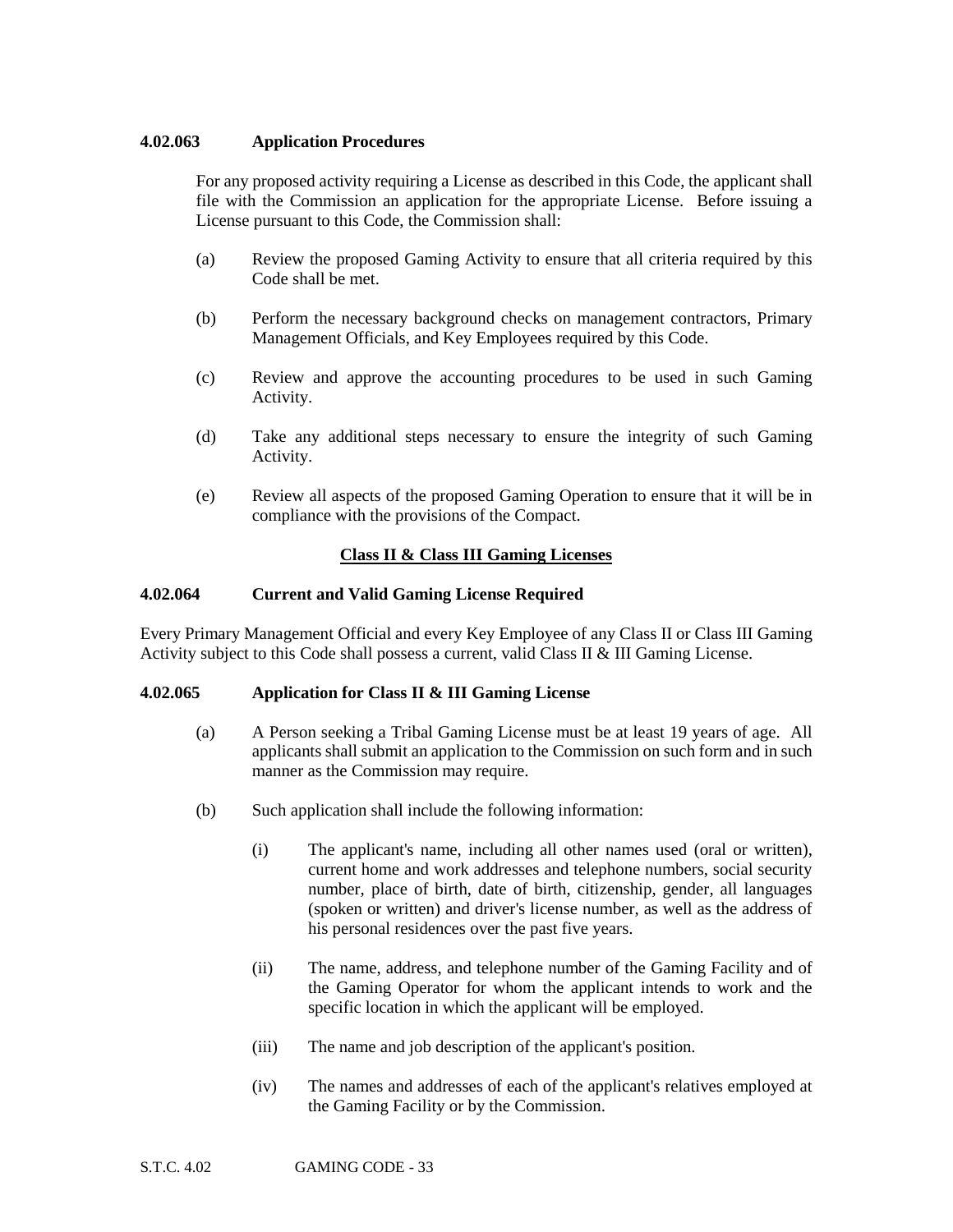- (v) A statement as to whether or not the applicant has ever been charged with a crime, and if so, the charge, the name and address of the court involved, and the applicant's explanation of the outcome of the case, including the date of final disposition.
- (vi) The names, current addresses, and telephone numbers of three references who are not related to the applicant and who were acquainted with the applicant when the applicant was residing at each of the addresses listed in subsection (b)(1) of this section.
- (vii) A list of the applicant's previous jobs over the preceding five years, including the name, address and telephone number of applicant's employer, and the position held.
- (viii) The names and addresses and a brief description of all businesses in which the applicant currently holds, or has within the last five years held, an ownership interest.
- (ix) A description of any previous employment relationship with an Indian tribe, including the employee position held, name of the tribe involved and the name and address of a person who can attest to the accuracy of the information provided.
- (x) A description of any current or past non-employee business arrangement which the applicant has had with an Indian tribe, including the name of the tribe involved and the name and address of a person who can attest to the accuracy of the information provided.
- (xi) A statement as to whether the applicant has had any past employment with, or ownership interest in, any Gaming business. If so, the applicant shall provide a written statement describing the applicant's position, the dates during which that position was held, a description of the applicant's ownership interest or job responsibilities, the name, address, and phone number of the business, and the name of a person who can attest to the accuracy of the information provided.
- (xii) A list of all Gaming-related licenses the individual has ever applied for, whether or not those licenses were granted, and the name, address, and phone number of the regulatory agency involved.
- (xiii) A list of all professional or business licenses the applicant has applied for, whether or not those licenses were granted, and the name, address, and phone number of the regulatory agency involved.
- (xiv) A statement of all languages written or spoken.
- (xv) A sworn statement that neither the applicant nor any member of the applicant's immediate family has a past or current financial interest, other than a salary interest, in any Gaming-related enterprise anywhere. If the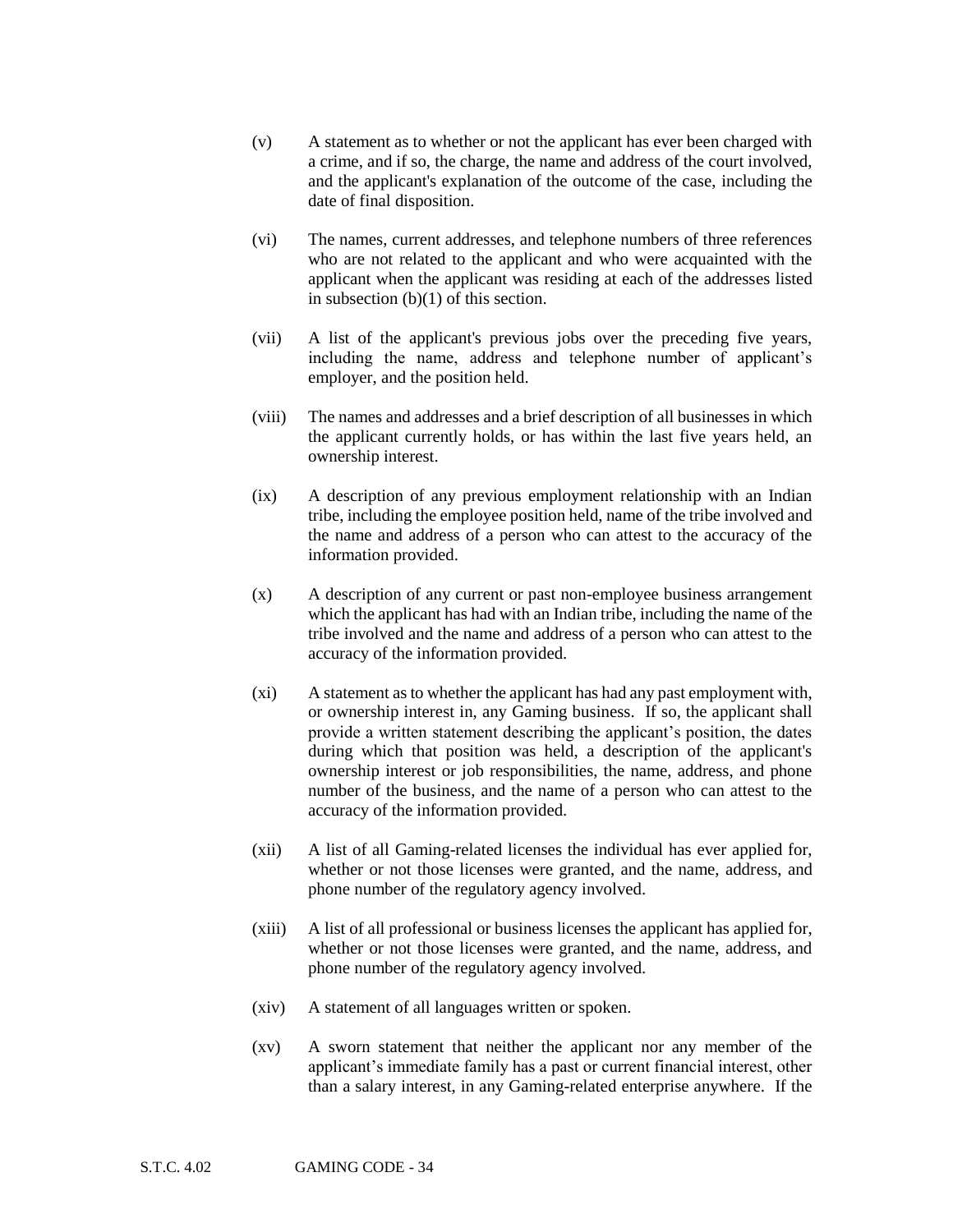applicant has any relative who has such a relationship, the applicant shall fully disclose that relative's name and the nature of the relationship.

- (xvi) Written permission giving the Commission or its designee the right to investigate the applicant's background, including his criminal record, civil and criminal judgments, and credit history.
- (xvii) A complete disclosure of any pending or anticipated civil or criminal action against the applicant, including the name and address of the police department and court involved.
- (xviii) A disclosure of any civil or criminal judgments rendered against the applicant, including the case number, a description of the judgment, and the name and address of the court involved.
- (xix) Any other information which might bring into question the applicant's fitness to serve as a Primary Management Official, Key Employee or Gaming Employee of a Gaming Operation.
- (c) Each application shall be accompanied by a sworn statement that if the License is issued, the applicant will submit to the jurisdiction of the Tribe and the Tribal Court.
- (d) Each application shall be accompanied by a photograph of the applicant taken within the last year.
- (e) Each application shall be accompanied by a sworn statement that the applicant will abide by this Code and all other applicable Laws.
- (f) Each application shall be accompanied by a written statement that the applicant has read, understands and approves of the following Privacy Act notice:

In compliance with the Privacy Act of 1974, the following information is provided: Solicitation of the information on this form is authorized by 25 U.S.C. 2701 et seq. The purpose of the requested information is to determine the eligibility of individuals to be granted a Gaming license. The information will be used by the Tribal Gaming regulatory authorities and by the National Indian Gaming Commission members and staff who have need for the information in the performance of their official duties. The information may be disclosed to appropriate federal, tribal, state, local, or foreign law enforcement and regulatory agencies when relevant to civil, criminal, or regulatory investigations or prosecutions or when pursuant to a requirement by a tribe or the National Indian Gaming Commission in connection with the issuance, denial, or revocation of a Gaming license, or investigations of activities while associated with a tribe or a Gaming Operation. Failure to consent to the disclosures indicated in this notice will result in a tribe's being unable to license you for a Primary Management Official or Key Employee position.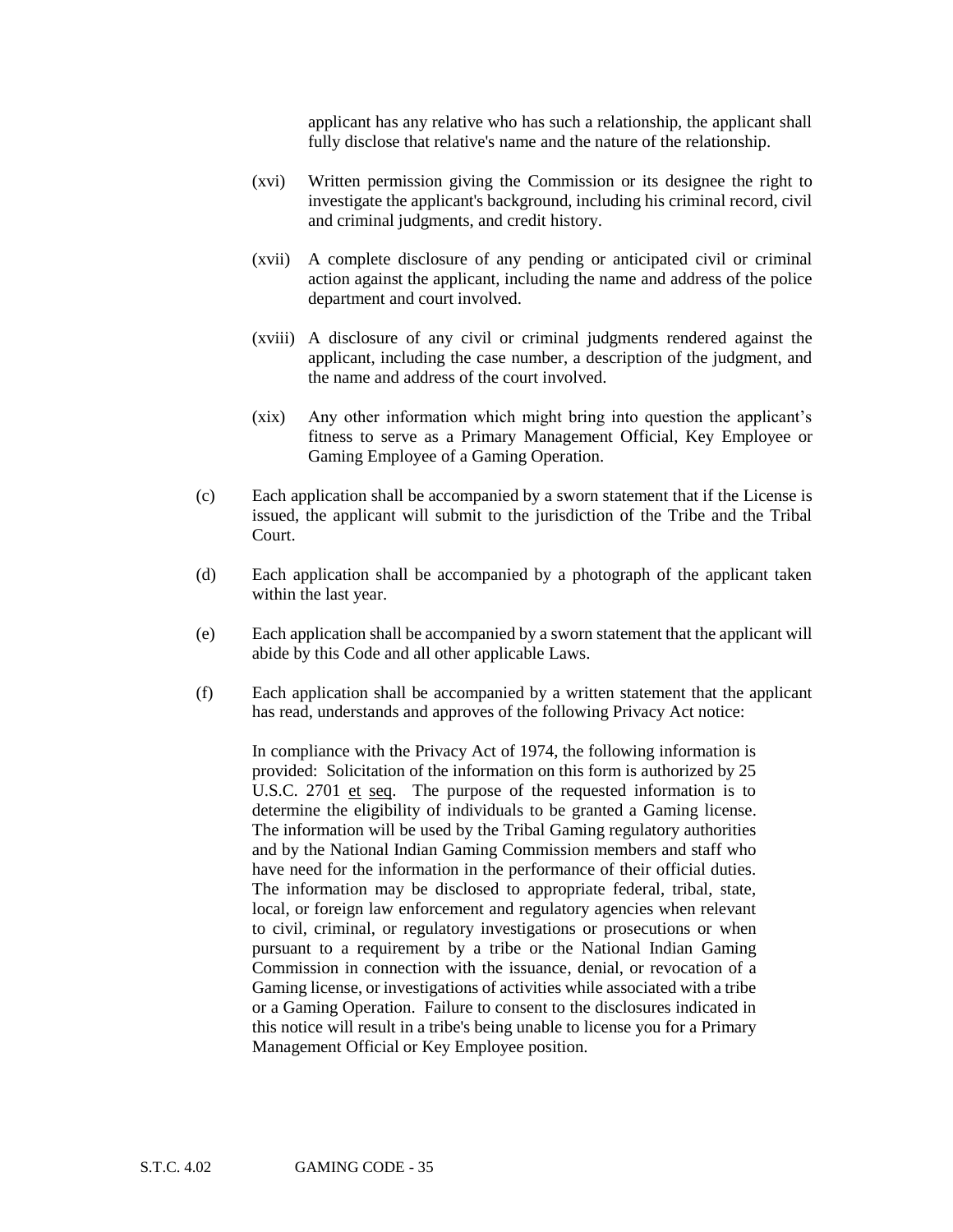The disclosure of your Social Security Number (SSN) is voluntary. However, failure to supply a SSN may result in errors in processing your application.

(g) Each application shall include the following notice to applicants:

'A false statement on any part of your License application may be grounds for denying a License or the suspension or revocation of a License. Also, you may be punished by fine or imprisonment. (U.S. Code, Title 18, Section 1001).'

Primary Management Officials and Key Employees employed at the time of the adoption of this Code, shall sign a statement that contains the above notice regarding false statements.

- (h) Each application for a Class II  $&$  III Gaming License shall be accompanied by a non-refundable application fee. The amount of this fee shall be determined by the Skokomish Tribal Gaming Commission to recover the costs of processing Gaming License applications.
- (i) The disclosure of an applicant's social security number (SSN) is voluntary. However, failure to supply a SSN may result in errors in processing the application.
- (j) In conducting a background investigation, the Commission shall keep confidential the identity of each person interviewed in the course of the investigation.

## **4.02.066 Review Procedure for Class II & III Gaming License Application**

Before issuing a Class II & III Gaming License, the Commission shall:

- (a) Perform or arrange to have performed the necessary background investigation of the applicant required by this Code. Such investigation shall include contacting each reference provided in the application and taking all appropriate steps to verify the accuracy of information contained in the application, and arranging for the Tribal Law Enforcement Agency to take the applicant's fingerprints and forward them directly to the National Indian Gaming Commission to be forwarded to the Federal Bureau of Investigation, National Criminal Information Center, for a criminal records search. There shall be a written report of the findings and conclusions of the investigation. The Commission shall then review the findings and conclusions and either grant or deny the License. The applicant shall be notified in writing of the Commission's decision. If the Commission votes to deny the License, it shall include in such notice the specific reasons for its decision and shall notify the NIGC of the decision.
- (b) For Primary Management Officials and Key Employees, forward to the National Indian Gaming Commission a copy of the application, a written investigative report that includes steps taken in conducting said background investigation, the results of the background checks performed, the Commission's findings and decision, the basis for those conclusions, and the date on which applicant began or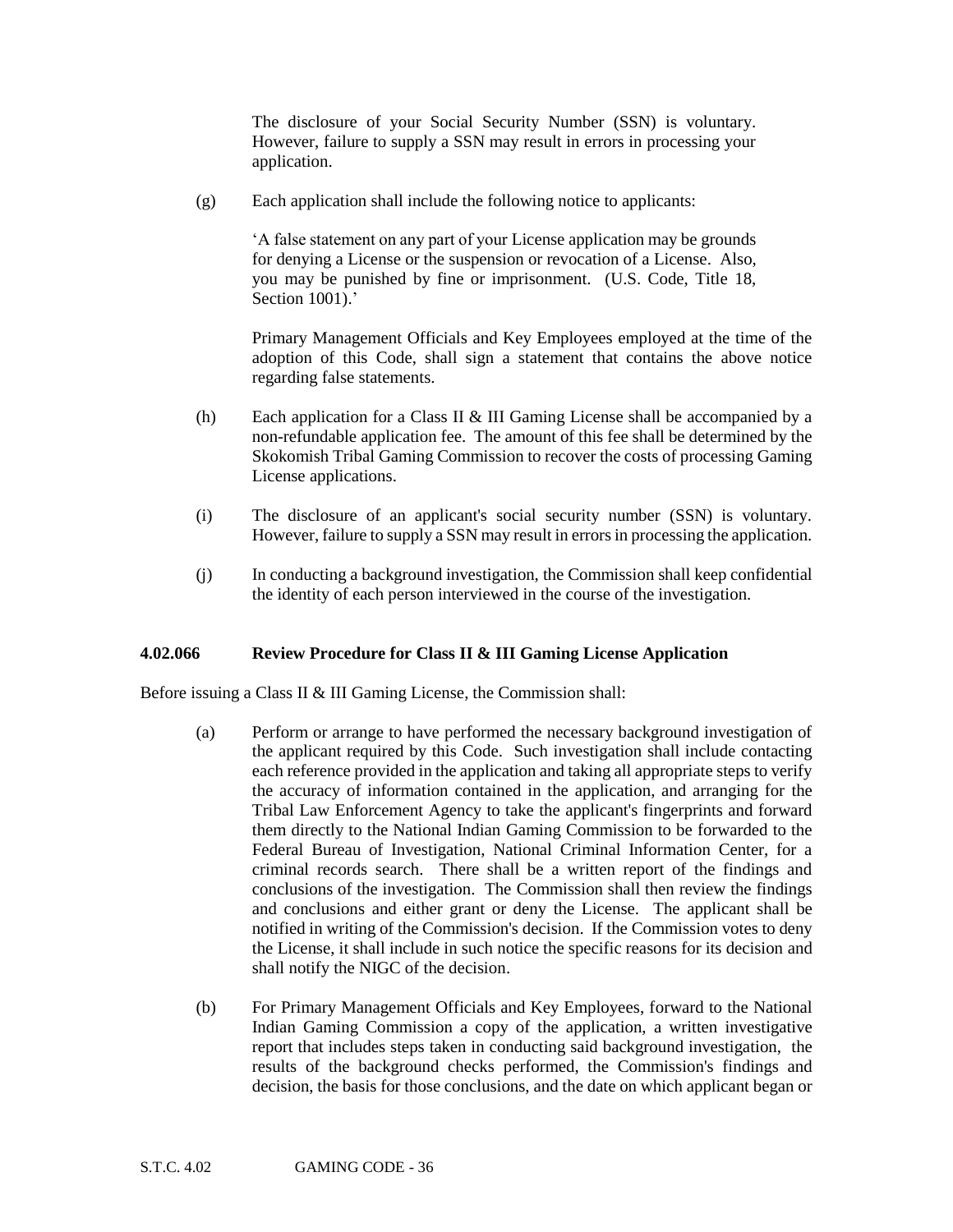will begin work as a Primary Management Official or Key Employee, no later than sixty (60) days after the applicant begins work.

> (i) The Commission shall, within sixty (60) days after the applicant begins work, submit notice of results of the applicant's background investigation containing the applicant's name, date of birth, social security number, date on which applicant began or will begin work; along with a summary of information presented in the investigation report listing any licenses that have previously been denied, or revoked, even if subsequently reinstated, and every known criminal charge brought against the applicant within the last 10 years of the date of application, every felony of which the applicant has been convicted of, or any ongoing prosecution, along with a copy of the eligibility determination.

> (ii) After providing notice of results of the written investigative report to National Indian Gaming Commission, the Commission may license a Primary Management Official or Key Employee. Notice of issuance of such license will be sent to National Indian Gaming Commission within thirty (30) days of said issuance.

- (c) Upon receipt of a complete notice of results for Primary Management Official or Key Employee, Chair of National Indian Gaming Commission has thirty (30) days to request additional information from the Commission concerning the applicant or licensee and to object. If there is no objection National Indian Gaming Commission shall notify the Commission within thirty (30) days. The Tribal Gaming Commission shall take the National Indian Gaming Commission's objections into account when reconsidering a license application.
- (d) If the Commission has issued a license to a Primary Management Officer or Key Employee before receiving the National Indian Gaming Commissions statement of objections, notice and a hearing will be provided to the licensee.
- (e) The Commission shall not employ a Primary Management Official or Key Employee who does not have a license after ninety (90) days.
- (f) All applications, background checks, and Commission decisions shall be retained in the Commission files for as long the Licensee is employed at the Facility or for a period of 10 years, whichever is greater.
- (g) Following the termination of a Primary Management Official or Key Employee, the Commission shall retain the applications, eligibility determination, and Background Investigations reports for inspection by the NIGC for at least three years from the date of termination.
- (h) All Class III Gaming Licenses shall be certified by the Washington State Gambling Commission as required by the Class III Gaming Tribal-State Compact.
- (i) The Commission shall forward to the National Indian Gaming Commission a copy of its eligibility determination and notice of results for all applicants denied licensing, for inclusion in the Indian Gaming Individuals Record System.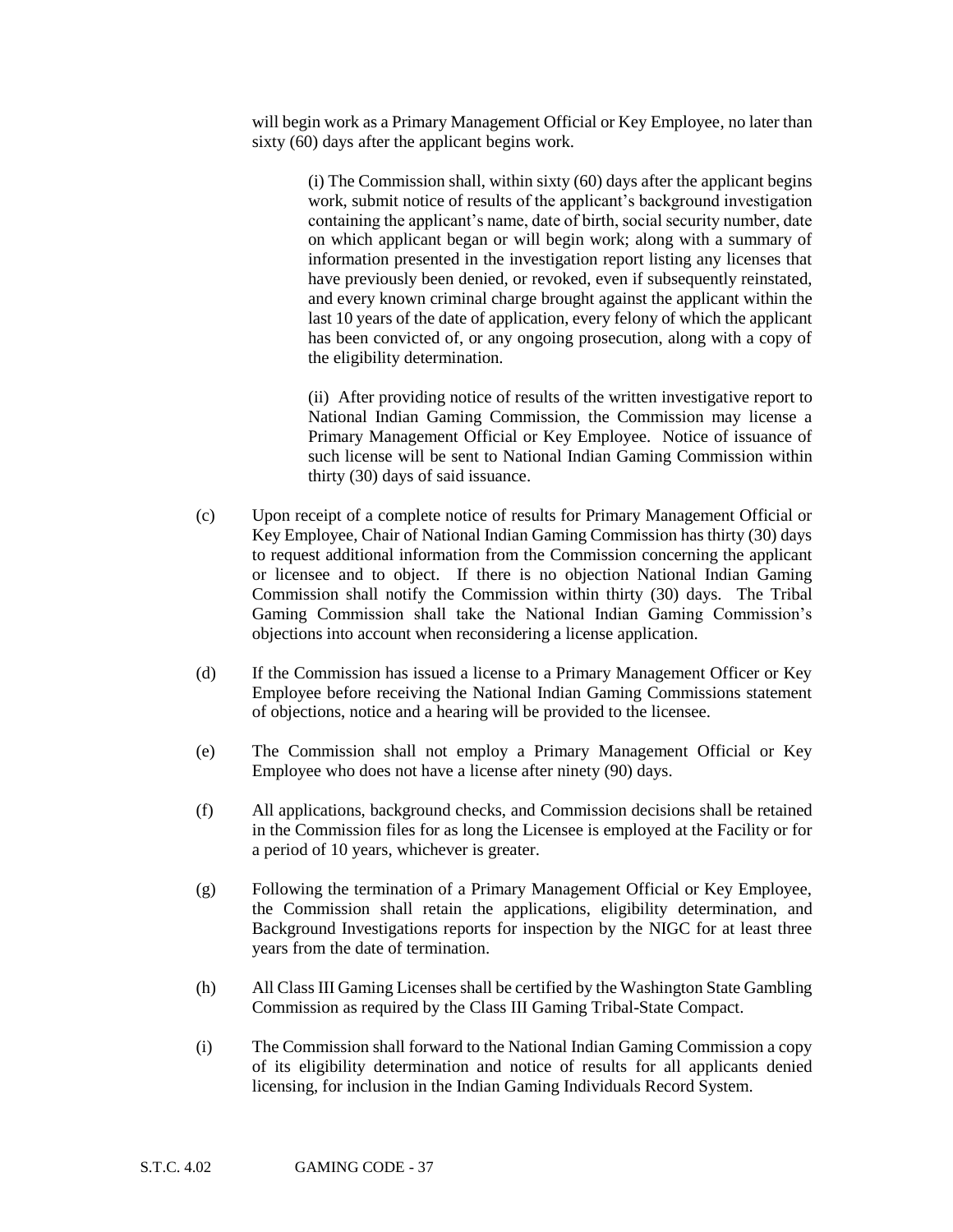## **4.02.067 Standards of Denial for a Class II & III Gaming License**

The Commission shall not License for a Class II or Class III Gaming License, any Person who:

- (a) Is under the age of 19; provided, however, that if liquor is sold on the premises that age limitation is raised to 21.
- (b) Has been convicted of or entered a plea of no contest to a gambling offense, theft, embezzlement, fraud or misrepresentation; unless seven (7) years have passed since the offense, and the person is a member of a federally recognized Indian tribe who has been determined by the Tribe to be a person who is not likely again to engage in any offensive or criminal course of conduct; or
- (c) Has been convicted of or entered a plea of guilty or no contest to any other offense related to violence or drugs; this provision shall not apply if that person has had their conviction expunged or has been pardoned by the Governor of the State where the conviction occurred or, if a member of a federally recognized Indian tribe, has been determined by the Tribe to be a person who is not likely again to engage in any offensive or criminal course of conduct and the public good does not require that the applicant be denied a License as a Key Employee or Primary Management Official; or
- (d) If the Commission determines that the Person has participated in organized crime or unlawful gambling or is a Person whose prior activities, criminal record, reputation, habits, and/or associations pose a threat to the public interest or to the effective regulation and control of Gaming, or create or enhance the dangers of unsuitable, unfair, or illegal practices and methods and activities in the conduct of Gaming or to the carrying on of the business and financial arrangements incidental to the conduct of Gaming.
- (e) If the applicant is found to have knowingly supplied false or misleading information or has knowingly omitted material information on his License application.
- (f) Provided further that the Commission may, by regulations, add additional limitations and conditions for denial of said License.

## **4.02.068 Scope of Class II & Class III Gaming License**

A Class II & III Gaming License shall be effective only for the person to whom it is issued and only with respect to the Gaming Facility specified in the application. Any such License may be transferred to a new Gaming Facility only upon prior approval of the Commission, upon written request of the Licensee identifying the proposed new Gaming Facility, its location, and the proposed Gaming Operator thereof.

#### **4.02.069 Requirement to Produce License Upon Request**

Any person receiving a Class II & III Gaming License must carry that license upon his person during all working hours and must produce that License upon the request of any law enforcement official with jurisdiction over the Gaming Activity or any agent of the Tribe, the Commission, the WSGC, or the NIGC.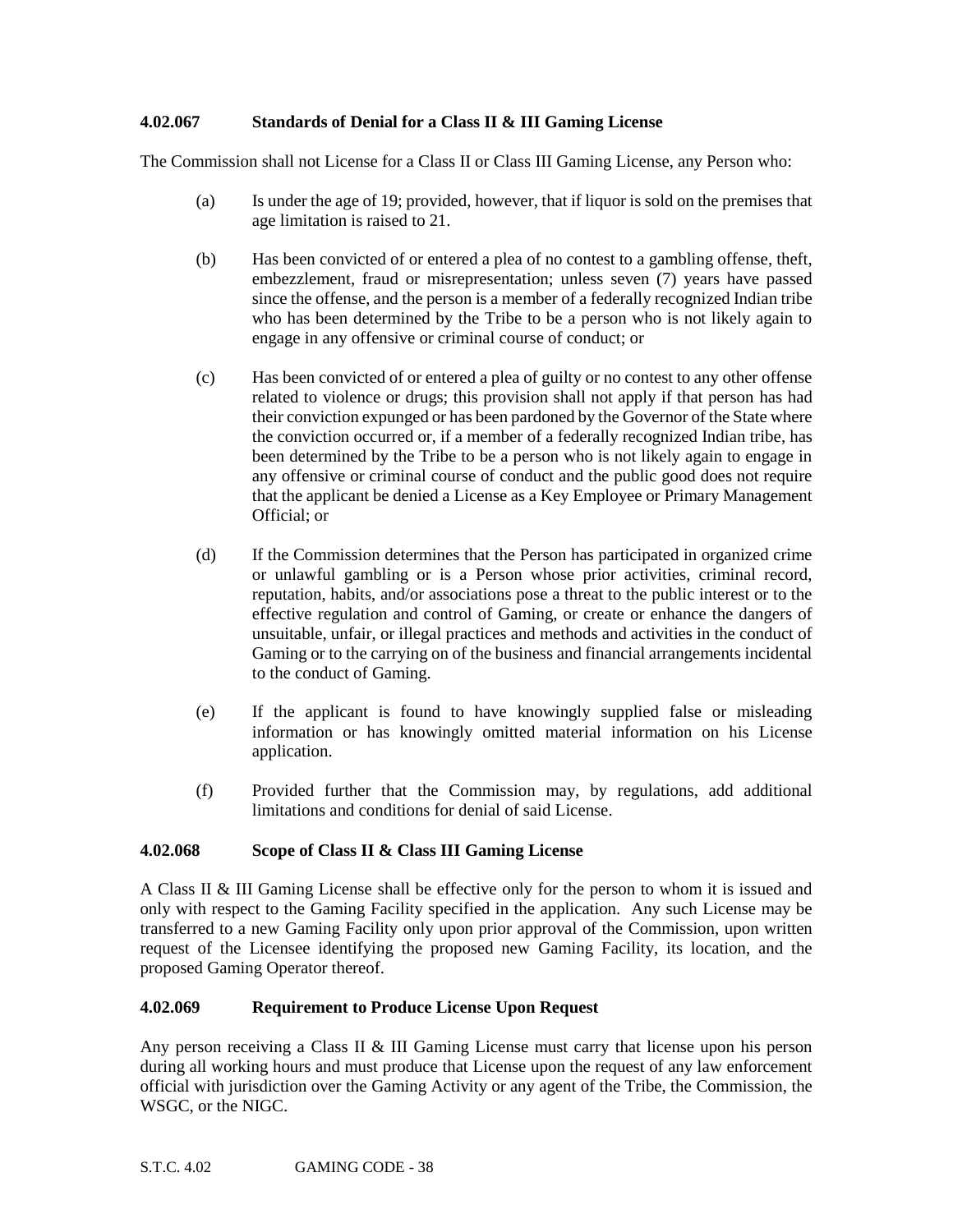#### **4.02.070 Permanent License Revocation of Class II & III Gaming License**

(a) Grounds for Permanent Revocation

The Commission may permanently revoke a Gaming License, after notice and an opportunity for a hearing, for any of the following reasons:

- (i) The Licensee has withheld pertinent information on his application;
- (ii) The Licensee has made false statements on the application;
- (iii) The Licensee has participated in Gaming Activity which was not authorized by any tribal Gaming License;
- (iv) The Licensee has attempted to bribe a Tribal Council member, Commissioner, or other Person in an attempt to avoid or circumvent this Code or any other applicable law;
- (v) The Licensee has offered something of value or accepted a loan, financing, or other thing of value to a Commission member, a subordinate employee or any person participating in any Gaming Activity;
- (vi) The Licensee has knowingly promoted, played, or participated in any Gaming Activity operated in violation of this Code or any other applicable law;
- (vii) The Licensee has been knowingly involved in the falsification of books or records which relate to a transaction connected with the operation of Gaming Activity;
- (viii) The Licensee has violated any provision of this Code or the rules and regulations of the Commission;
- (ix) The Licensee has been convicted of, or has entered a plea of *no contest* to, any crime involving Gaming, fraud, theft, embezzlement, or other activity which, if perpetrated at his Gaming Operator's place of employment, would injure or pose a threat to the public interest, or the integrity of the Gaming Activity, or the effective regulation of Gaming or enhance the dangers of unfair, unsuitable, or illegal Gaming practices;
- (x) The Licensee has been convicted of, or entered a plea of *no contest* to, a crime involving the sale of illegal narcotics or controlled substances;
- (xi) The Licensee has failed to comply with any lawful order, inquiry or directive of the Commission, the Tribal Council, or any administrative or judicial body of competent jurisdiction, arising from any Gaming Activity whether or not subject to this Code; or
- (xii) The Licensee is determined to have present or prior activities, including criminal record, or reputation, habits or associations which pose a threat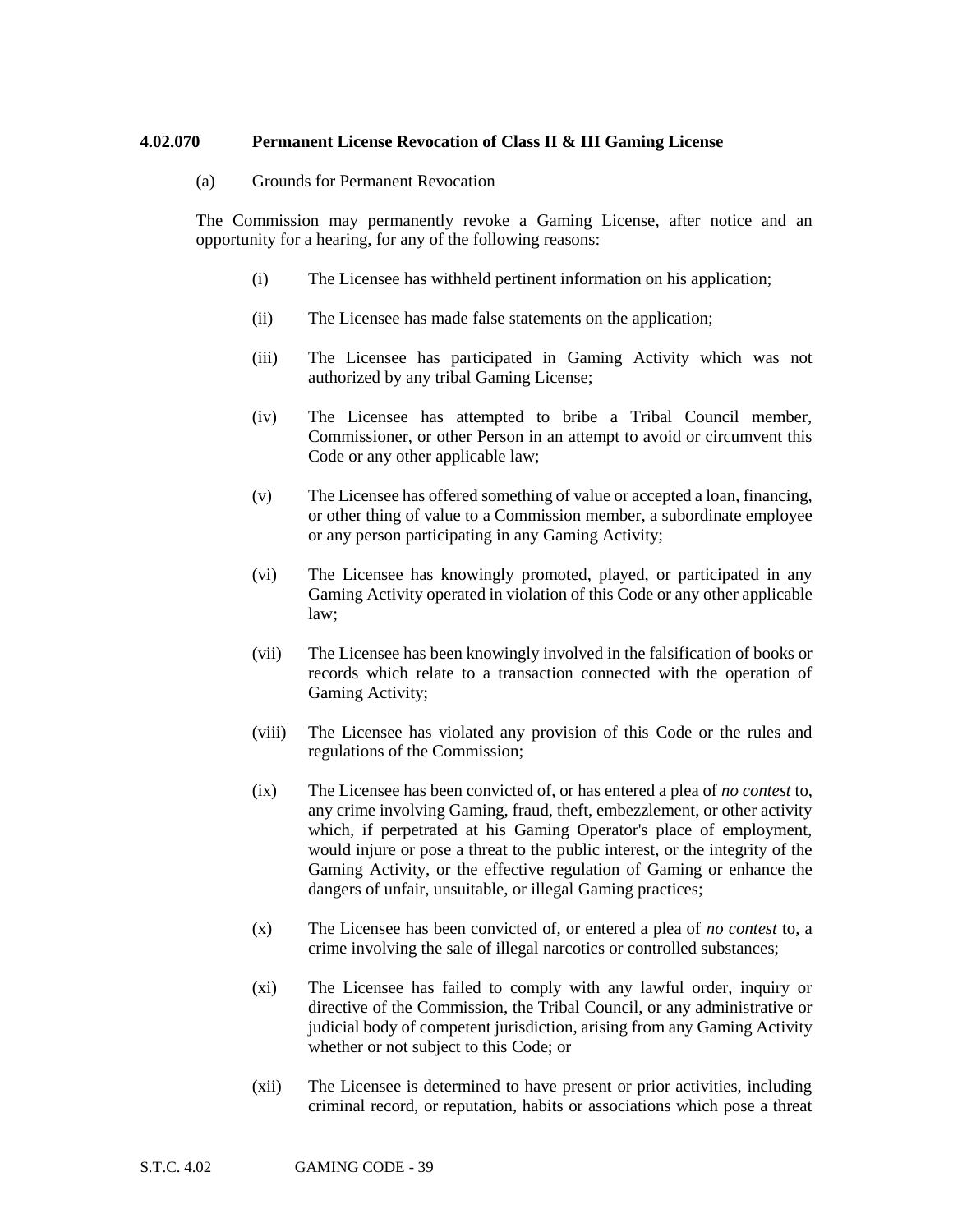to the public interest or to the effective regulation of Gaming, or create or enhance the dangers of unsuitable, unfair, or illegal practices and methods and activities in the conduct of Gaming.

## **4.02.071 Temporary Suspension of Class II & III Gaming License**

(a) Grounds for Temporary Suspension

The Commission may temporarily suspend a Class II & III Gaming License for not more than thirty days for any of the following reasons:

- (i) The Licensee has been charged with a violation of any Gaming Law;
- (ii) The Licensee's continued employment as a Primary Management Official or Key Employee of a Gaming Activity poses a threat to the general public;
- (iii) The Licensee has made a material false statement in his or her License application;
- (iv) The Licensee has participated in Gaming Activity unauthorized by his or her License;
- (v) The Licensee has refused to comply with any lawful order of the Commission, the Tribal Council, the Tribal Court, the WSGC or the NIGC arising from or relating to Gaming.
- (b) Immediate Temporary Suspension

The Commission shall immediately temporarily suspend a Class II & III Gaming License upon receipt of notification from the NIGC pursuant to 25 C.F.R. § 558.5 that reliable information exists that such Gaming employee is not eligible for employment. Upon receipt of such notification, the Commission shall notify the Licensee of the suspension and proposed revocation and the time and place for hearing under this Code. A right to a hearing under this part shall vest only upon receipt of a license granted under an ordinance approved by the Chair of the National Indian Gaming Commission.

(i) After a revocation hearing, the Commission shall decide to revoke or to reinstate a gaming license. The Commission shall notify the National Indian Gaming Commission of its decision within forty-five (45) days of receiving notification.

# **4.02.072 Tribal Non-Gambling Related Offenses**

- (a) Notwithstanding anything herein to the contrary, in the absence of other violations, it shall not be automatic grounds for revocation, suspension or denial of a Class II & III Gaming License for an Indian from a federally recognized Indian tribe to have been charged and convicted of the following non-Gaming related offenses, the occasion of which occurred prior to U.S. Supreme Court rulings on the subject:
	- (i) fishing or hunting offenses;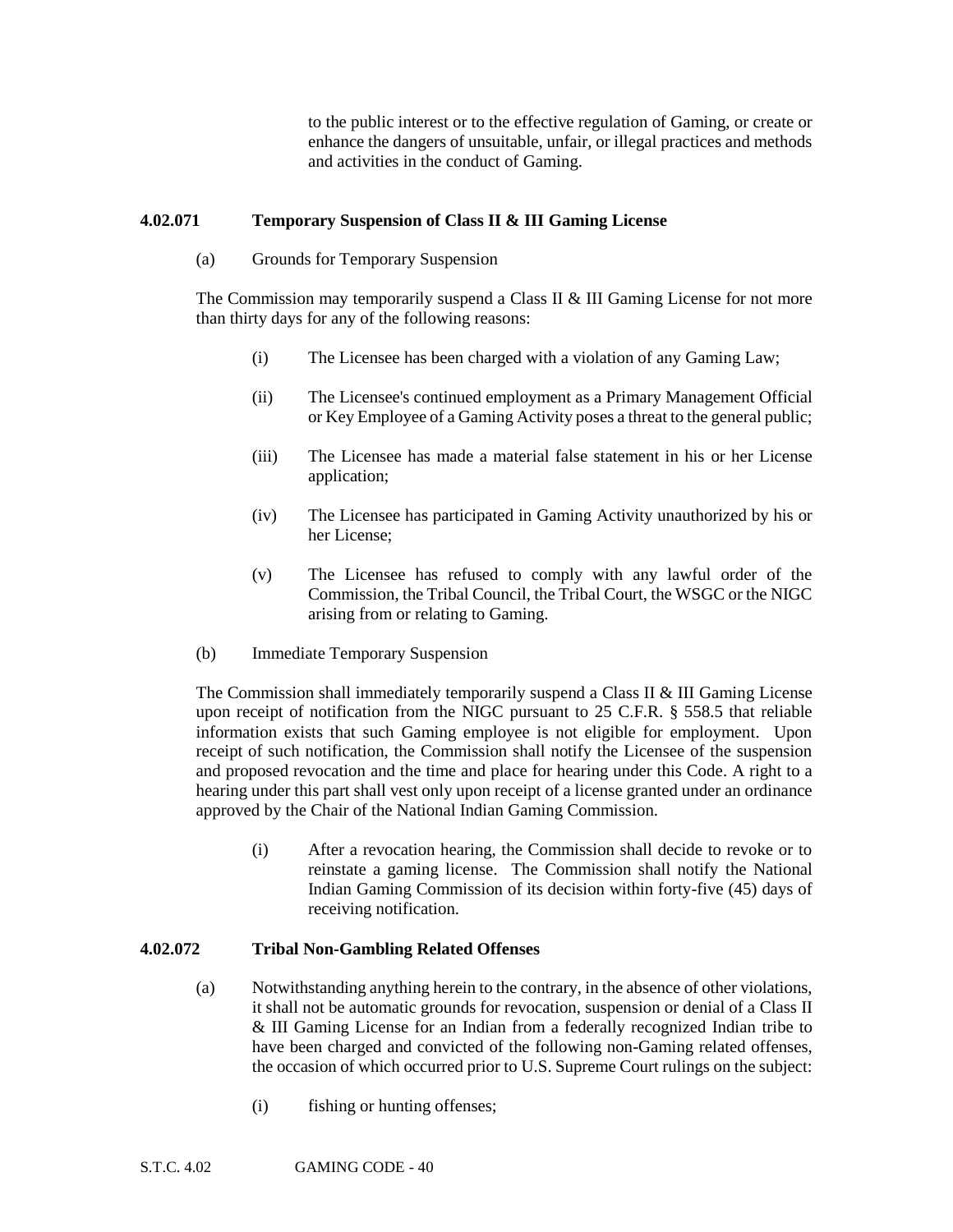- (ii) cigarette, fireworks or alcohol sales offenses; or
- (iii) cases involving the exercise of trust or treaty rights
- (b) In the absence of other violations, activities or factors which would warrant denial, revocation or suspension, these Indian individuals shall not be barred from licensing solely as a result of such activities.

## **Non-Gaming Employee Licenses**

#### **4.02.073 Current and Valid License Required**

Every Non-Gaming Employee employed at a Tribal Gaming Facility under the jurisdiction of the Tribe shall possess a current, valid Non-Gaming Employee license.

#### **4.02.074 Application for Non-Gaming Employee License**

- (a) A person seeking a Non-Gaming Employee License must be at least 18 years of age. All applicants shall submit an application to the Commission on such form and in such manner as the Commission may require.
- (b) Such application shall include the following information:
	- (i) The applicant's name, including all other names used, current home and work addresses and telephone numbers, social security number, place of birth, date of birth, citizenship, and driver's license number, as well as the address of his personal residences over the past five years.
	- (ii) The name, address, and telephone number of the Gaming Facility and of the Gaming Operator for whom the applicant intends to work and the specific location in which the applicant will be employed.
	- (iii) The name and job description of the applicant's position.
	- (iv) The names and addresses of each of the applicant's relatives employed at the Gaming Facility or by the Commission
	- (v) A statement as to whether or not the applicant has ever been charged with a crime, and if so, the charge, the name and address of the court involved, and the applicant's explanation of the outcome of the case, including the date of final disposition.
	- (vi) The names, current addresses, and telephone numbers of three references who are not related to the applicant and who were acquainted with the applicant when the applicant was residing at each of the addresses listed in subsection  $(b)(1)$  of this section.
	- (vii) A list of the applicant's previous jobs over the preceding five years, including the name, address and telephone number of applicant's employer, and the position held.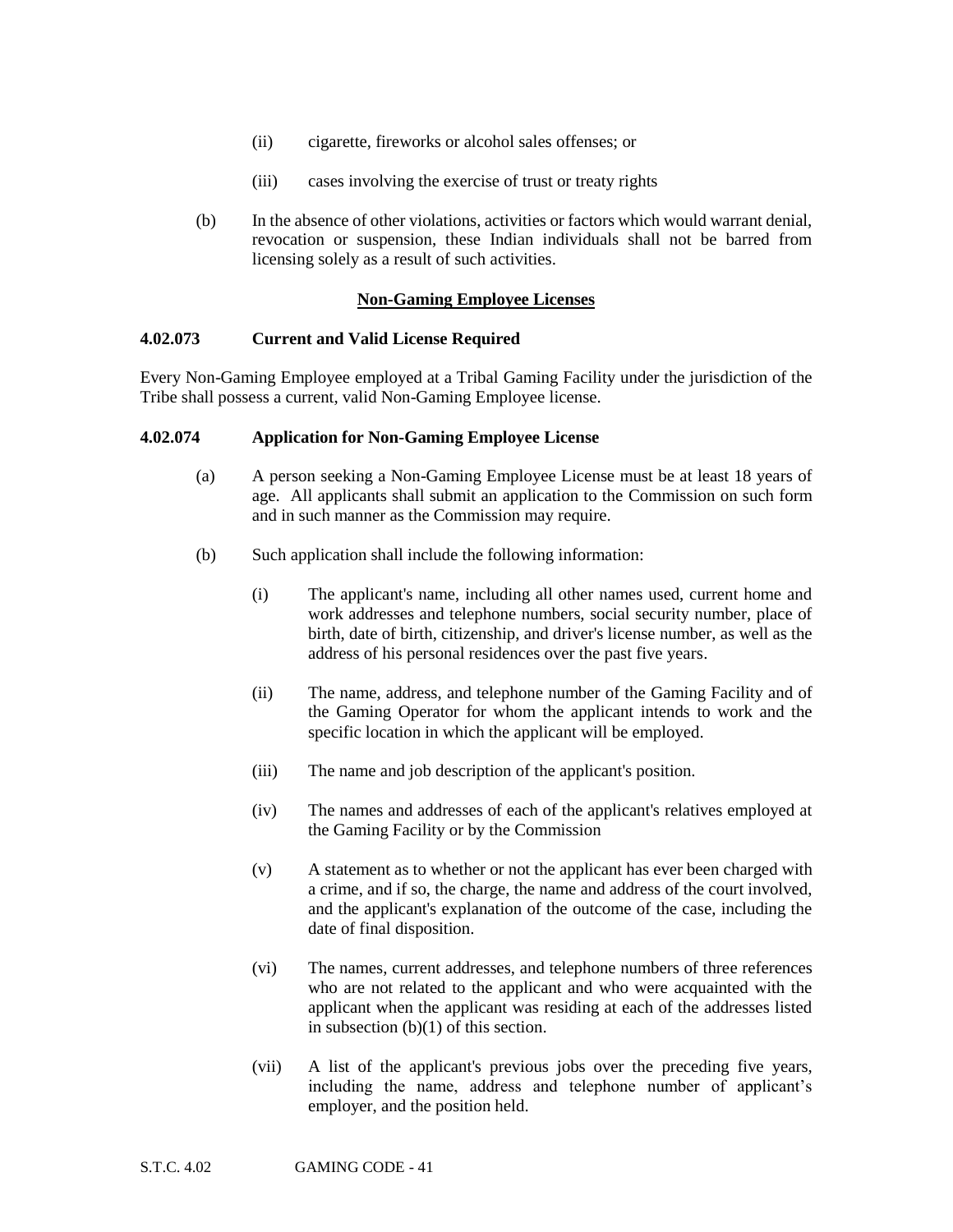- (viii) The names and addresses and a brief description of all businesses in which the applicant currently holds, or has within the last five years held, an ownership interest.
- (ix) A description of any previous employment relationship with an Indian tribe, including the employee position held, name of the tribe involved and the name and address of a person who can attest to the accuracy of the information provided.
- (x) A description of any current or past non-employee business arrangement which the applicant has had with an Indian tribe, including the name of the tribe involved and the name and address of a person who can attest to the accuracy of the information provided.
- (xi) A statement as to whether the applicant has had any past employment with, or ownership interest in, any Gaming business. If so, the applicant shall provide a written statement describing the applicant's position, the dates during which that position was held, a description of the applicant's ownership interest or job responsibilities, the name, address, and phone number of the business, and the name of a person who can attest to the accuracy of the information provided.
- (xii) A list of all professional or business licenses the applicant has applied for, whether or not those licenses were granted, and the name, address, and phone number of the regulatory agency involved.
- (xiii) A statement of all languages written or spoken.
- (xiv) Written permission giving the Commission or its designee the right to investigate the applicant's background, including his criminal record, civil and criminal judgments, and credit history.
- (xv) A complete disclosure of any pending or anticipated civil or criminal action against the applicant, including the name and address of the police department and court involved.
- (xvi) A disclosure of any civil or criminal judgments rendered against the applicant, including the case number, a description of the judgment, and the name and address of the court involved.
- (c) Each application shall be accompanied by a sworn statement that if the License is issued, the applicant will submit to the jurisdiction of the Tribe and the Tribal Court.
- (d) Each application shall be accompanied by a photograph of the applicant taken within the last year.
- (e) Each application shall be accompanied by a sworn statement that the applicant will abide by this Code and all other applicable Laws.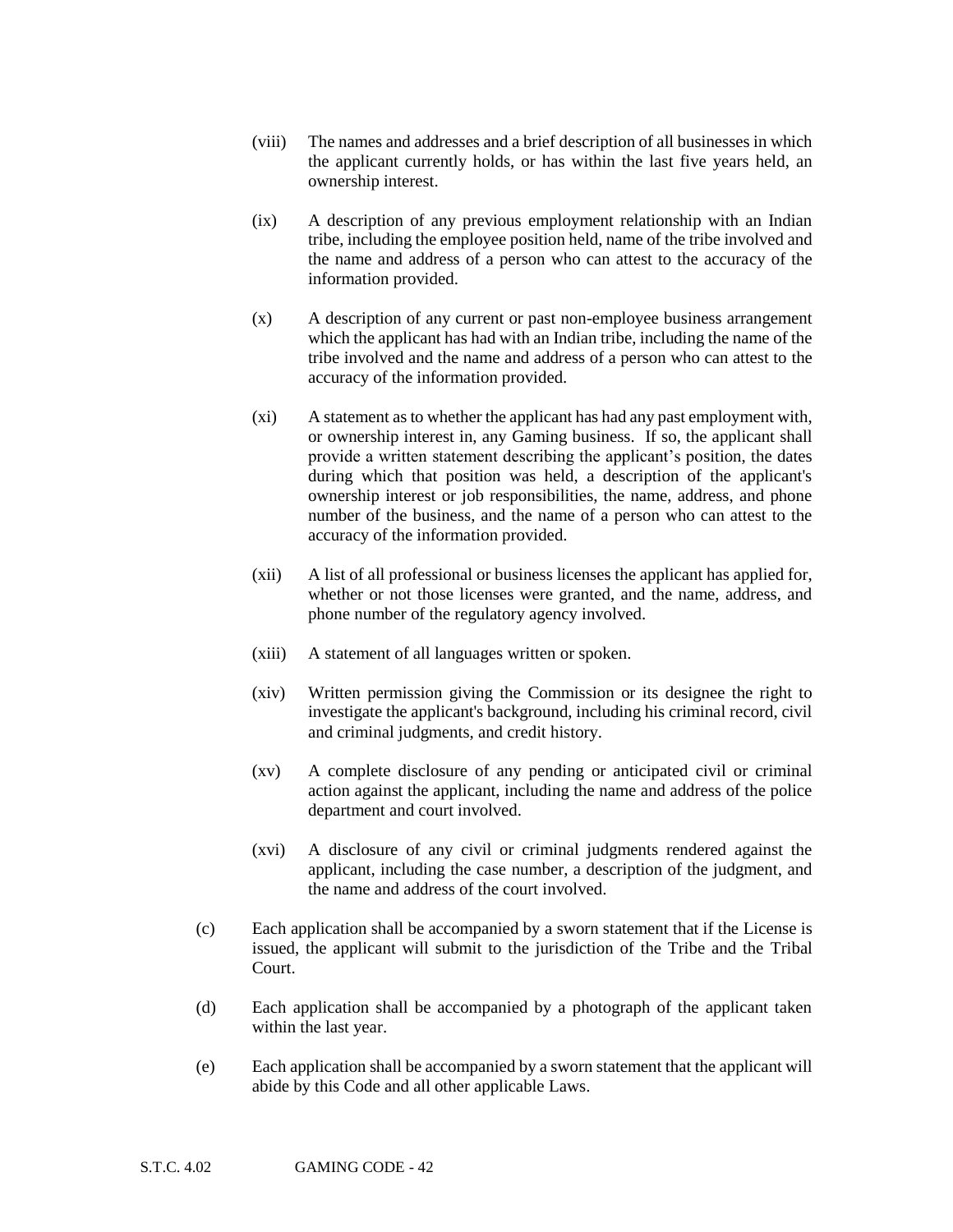- (f) Each application for a Non-Gaming Employee License shall be accompanied by a non-refundable application fee. The amount of this fee shall be determined by the Skokomish Tribal Gaming Commission to recover the costs of processing License applications.
- (g) The disclosure of an applicant's social security number (SSN) is voluntary. However, failure to supply a SSN may result in errors in processing the application.

## **4.02.075 Review Procedure for Non-Gaming Employee License**

Before issuing a Non-Gaming Employee License, the Commission shall:

- (a) Perform or arrange to have performed the necessary background investigation of the applicant required by this Code. Such investigation shall include contacting each reference provided in the application and taking all appropriate steps to verify the accuracy of information contained in the application. The Commission shall then review the findings and conclusions and either grant or deny the License. The applicant shall be notified in writing of the Commission's decision. If the Commission votes to deny the License, it shall include in such notice the specific reasons for its decision.
- (b) All applications, background checks, and Commission decisions shall be retained in the Commission files for a period of at least 10 years.
- (c) The Commission may License a Non-Gaming Employee if, in its good faith determination, the potential Licensee presents a limited risk to the Gaming Operation. This provision applies to Non-Gaming applicants who may have prior criminal convictions or other behaviors that may show threat to the general public or Gaming Operation. If the Commission Licenses an applicant under this provision, the Commission must provide a written determination showing cause for granting a Non-Gaming Employee License.

## **4.02.076 Scope of Non-Gaming Employee License**

A Non-Gaming Employee License shall be effective only for the person to whom it is issued and only with respect to the Gaming Facility specified in the application. Any such License may be transferred to a new Gaming Facility only upon prior approval of the Commission, upon written request of the Licensee identifying the proposed new Gaming Facility, its location, and the proposed Gaming Operator thereof.

## **4.02.077 Requirement to Produce License Upon Request**

Any person receiving a Non-Gaming Employee License must carry that License upon his or her person during all working hours and must produce that License upon the request of any law enforcement official with jurisdiction over the Gaming Activity or any agent of the Tribe, the Commission, WSGC or NIGC.

## **4.02.078 Permanent License Revocation of Non-Gaming Employee License**

(a) Grounds for Permanent Revocation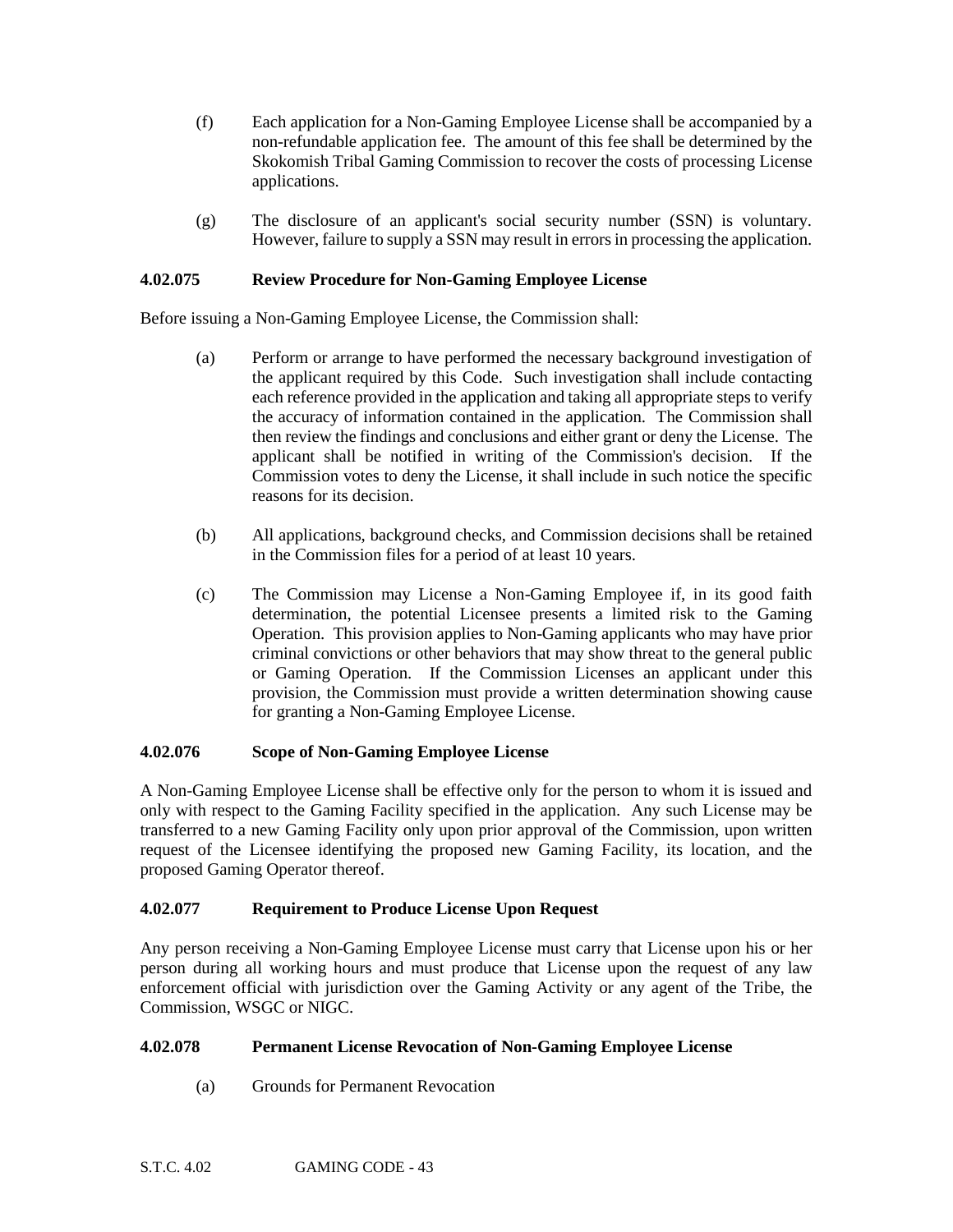The Commission may permanently revoke a Non-Gaming Employee License, after notice and an opportunity for a hearing, for any of the following reasons:

- (i) The Licensee has withheld pertinent information on his application;
- (ii) The Licensee has made false statements on the application;
- (iii) The Licensee has participated in Gaming Activity which was not authorized by any tribal Gaming license;
- (iv) The Licensee has attempted to bribe a Tribal Council member, Commissioner, or other person in an attempt to avoid or circumvent this Code or any other applicable law;
- (v) The Licensee has offered something of value or accepted a loan, financing, or other thing of value to a Commission member, or a subordinate employee;
- (vi) The Licensee has knowingly promoted, played, or participated in any Gaming Activity operated in violation of this Code or any other applicable law;
- (vii) The Licensee has been knowingly involved in the falsification of books or records which relate to a transaction connected with the operation of Gaming Activity;
- (viii) The Licensee has violated any provision of this Code or the rules and regulations of the Commission;
- (ix) The Licensee has been convicted of, or has entered a plea of *no contest* to, any crime involving Gaming, fraud, theft, embezzlement, or other activity which, if perpetrated at his Gaming Operator's place of employment, would injure or pose a threat to the public interest;
- (x) The Licensee has been convicted of, or entered a plea of *no contest* to, a crime involving the sale of illegal narcotics or controlled substances within the last three (3) years;
- (xi) The Licensee has failed to comply with any lawful order, inquiry or directive of the Commission, the Tribal Council, or any administrative or judicial body of competent jurisdiction, arising from any Gaming Activity whether or not subject to this Code; or
- (xii) The Licensee is determined to have present or prior activities, including criminal record, or reputation, habits or associations which pose a threat to the public interest.

# **4.02.079 Temporary Suspension of Non-Gaming Employee License**

The Commission may temporarily suspend a Non-Gaming Employee License for not more than thirty days for any of the following reasons: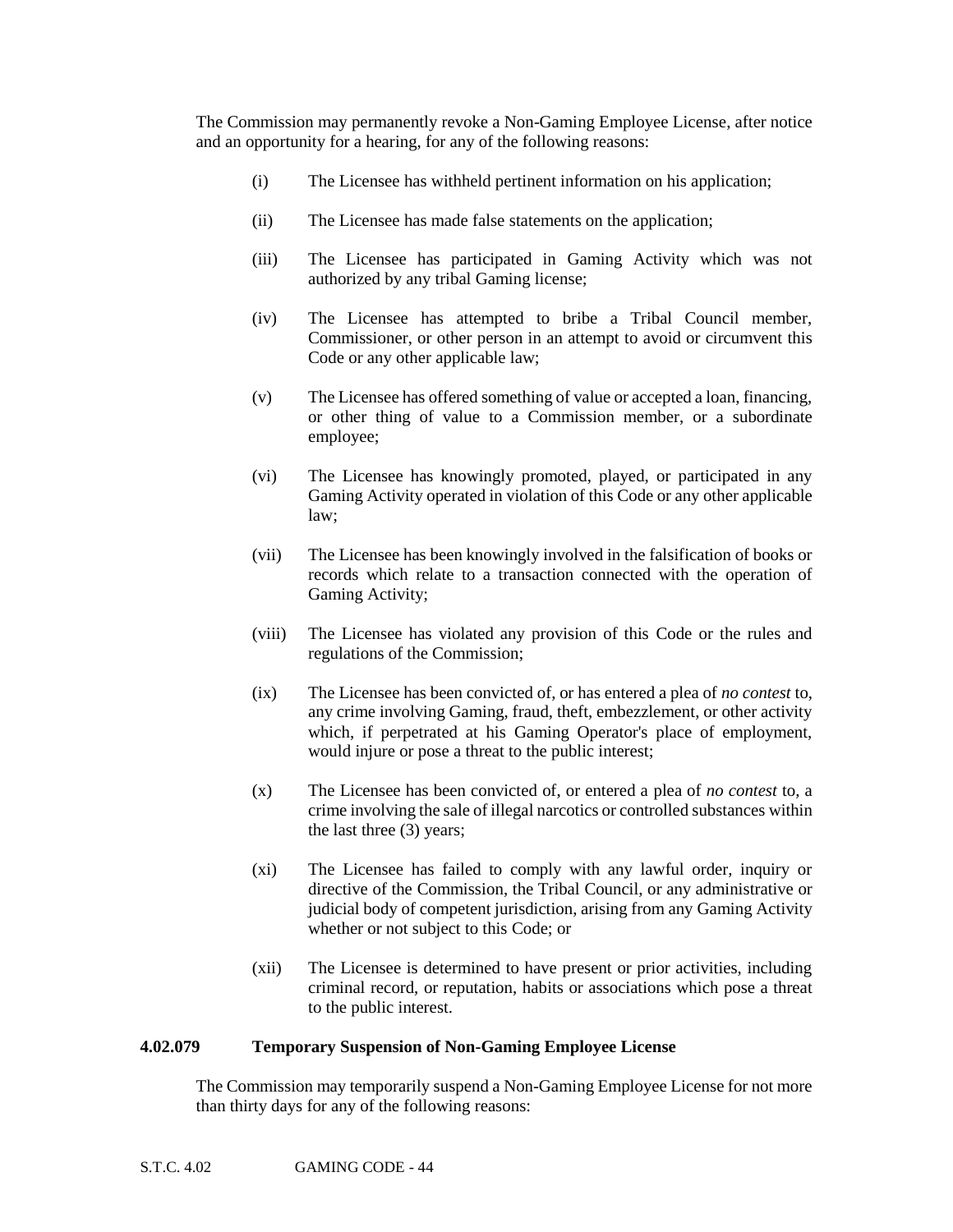- (a) The Licensee has been charged with a violation of any Gaming Law;
- (b) The Licensee's continued employment poses a threat to the general public;
- (c) The Licensee has made a material false statement in his license application;
- (d) The Licensee has participated in Gaming Activity unauthorized by his License;
- (e) The Licensee has refused to comply with any lawful order of the Commission, the Tribal Council, the Tribal Court, the WSGC or the WSGC arising from or relating to Gaming.

#### **4.02.080 Tribal Non-Gambling Related Offenses**

- (a) Notwithstanding anything herein to the contrary, in the absence of other violations, it shall not be automatic grounds for revocation, suspension or denial of a License for an Indian from a federally recognized Indian tribe to have been charged and convicted of the following non-Gaming related offenses, the occasion of which occurred prior to U.S. Supreme Court rulings on the subject:
	- (i) fishing or hunting offenses;
	- (ii) cigarette, fireworks or alcohol sales offenses; or
	- (iii) cases involving the exercise of trust or treaty rights
- (b) In the absence of other violations, activities or factors which would warrant denial, revocation or suspension, these Indian individuals shall not be barred from licensing solely as a result of such activities.

## **Facility and Operator Licenses**

#### **4.02.081 Criteria Which a Gaming Facility Must Meet**

The Commission shall issue a Facility and Operator License to any tribally owned or tribally operated Class II or Class III proposed Gaming Facility only if all of the following criteria are met:

- (a) The proposed Gaming Facility is to be located on "Indian Lands" as defined under this Code and 25 U.S.C. § 2703(4), and shall be in compliance with 25 U.S.C. § 2719.
- (b) The proposed Gaming Facility will have Gaming Activities as defined by this Code, IGRA and the Compact.
- (c) The proposed Gaming Facility is authorized by a Tribal Council resolution.
- (d) The Tribe will have the sole proprietary interest and the exclusive responsibility for the conduct of the proposed Gaming Activities within the Facility.
- (e) The resolution authorizing the proposed Gaming Activity provides that: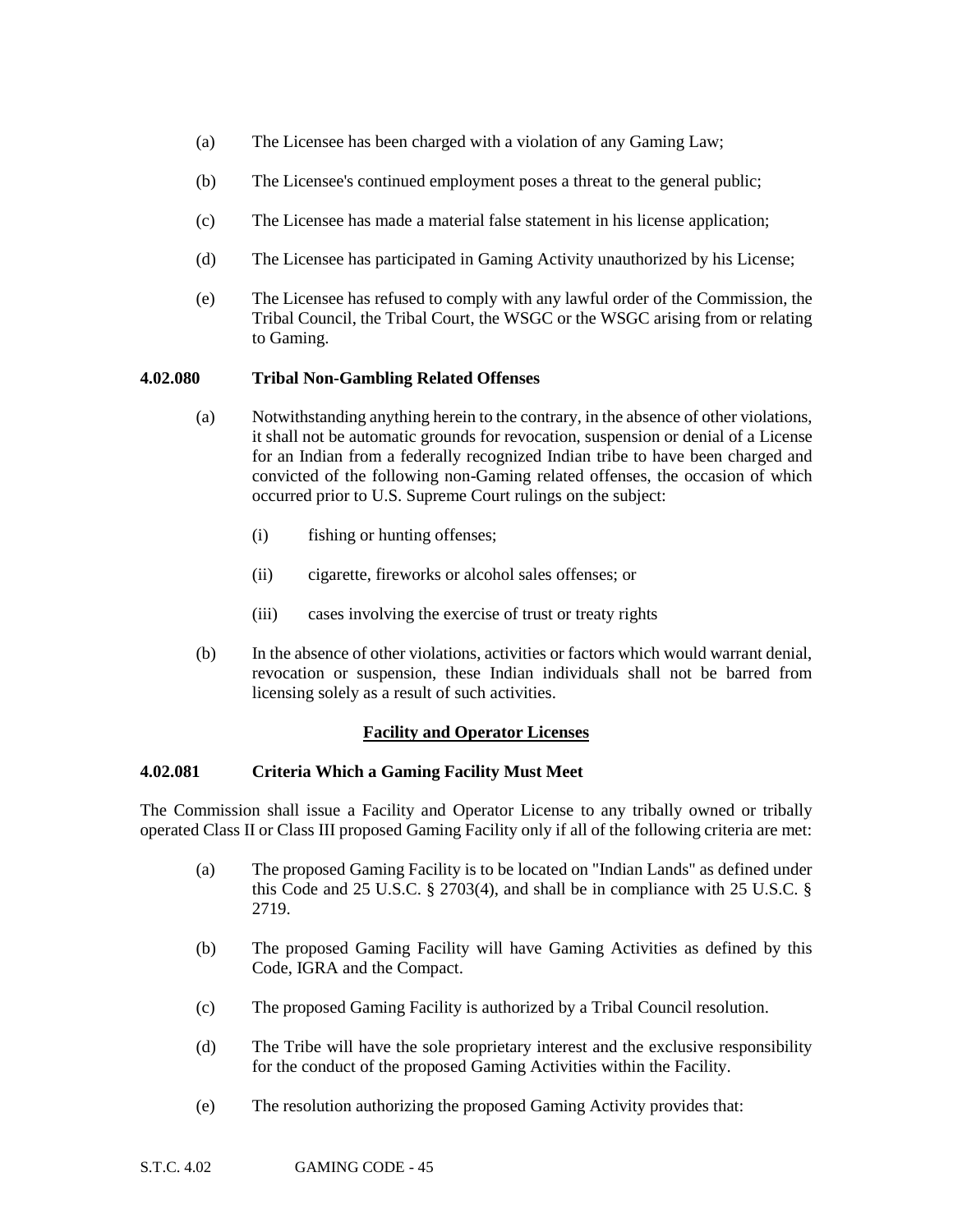- (i) The revenues of the proposed Gaming Activity shall be audited annually and copies of those audits will be provided to the Commission and the National Indian Gaming Commission.
- (ii) The proposed Gaming Activity shall comply with all IRS reporting and filing requirements.
- (iii) All of the net proceeds of the proposed Gaming Activity shall be used for the purposes stated in this Code.
- (iv) All contracts for supplies, services, or concessions for an amount in excess of \$25,000 annually (except contracts for legal and consulting services) shall be subject to an annual independent audit.
- (v) The construction or maintenance of the Gaming Facility and the operation of the proposed Gaming Activity shall be comply with all applicable Tribal, State and Federal laws and ordinances.
- (vi) The general manager, all Primary Management Officials, and all Key Employees have passed the background investigations and obtained the Licenses required by this Code. Each application must state in writing that all future Primary Management Officials and Key Employees will be required to pass background investigations and obtain Class II & III Gaming Licenses before they are hired.
- (vii) The Commission shall have the authority to regulate the proposed Gaming Activity.
- (viii) The proposed Gaming Activity shall pay to the National Indian Gaming Commission such fees as federal law may require to be paid.
- (ix) If the Gaming Activity is Class III Gaming, such Gaming Activity meets all other criteria established by the Compact and its Amendments.
- (f) Renewal of a Facility and Operator License must occur annually, consistent with the fiscal year schedule of the Tribe.
- (g) The Tribe shall construct, maintain and operate all Gaming Facilities in a manner that adequately protects the environment and the public health and safety.

## **4.02.082 License Application Fees**

No application fee shall be required for a tribally owned or tribally operated Class II or Class III Gaming Activity.

#### **4.02.083 License Tax**

No annual license tax shall be required for a tribally owned or tribally operated Class II or Class III Gaming Operation.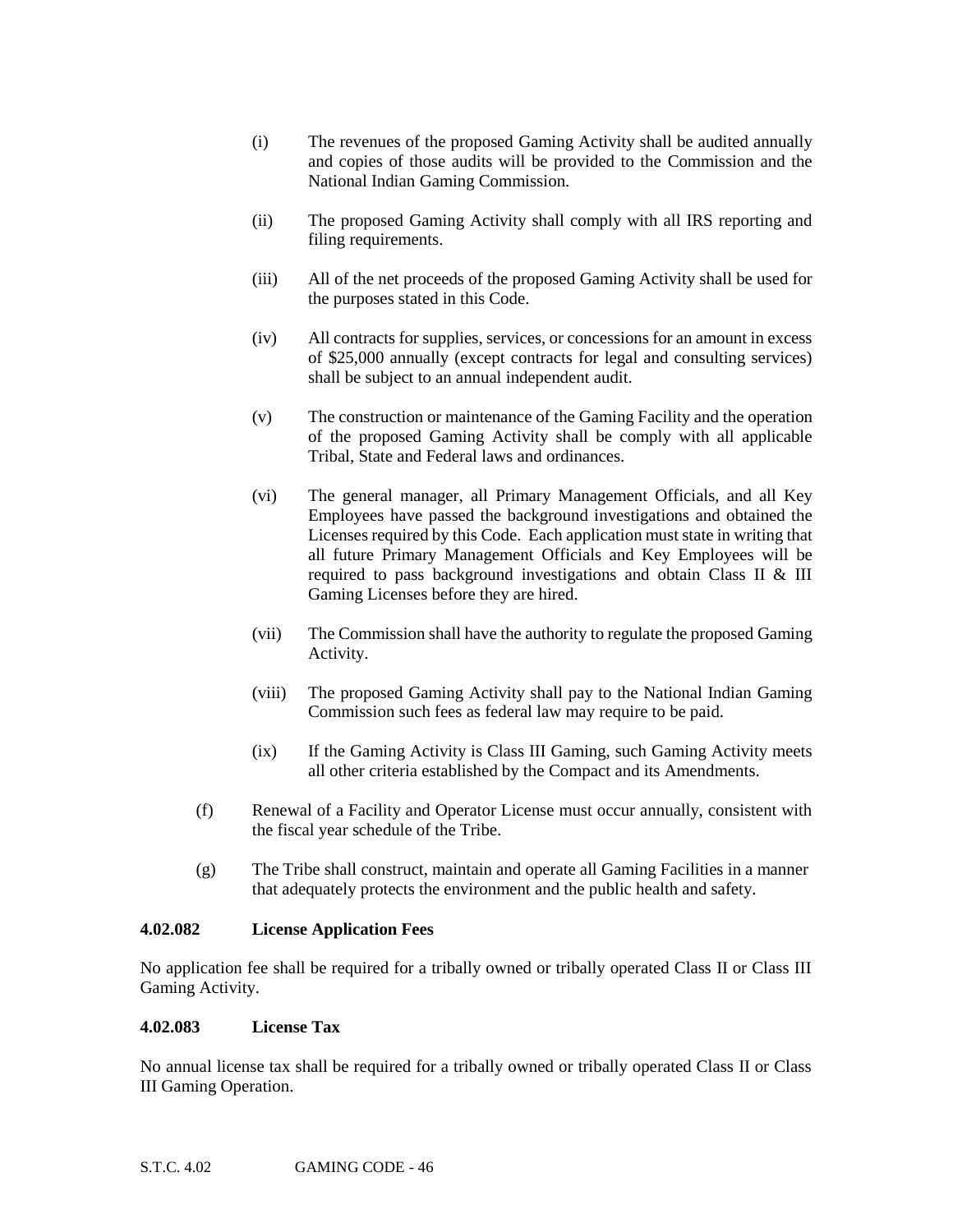## **4.02.084 Form of Gaming License**

Every License issued by the Commission shall include the name and address of the authorized Licensee and the signature of an authorized officer of the Commission.

# **4.02.085 Scope of Gaming License**

A License issued by the Commission shall be effective only for the Gaming Activity and location specified in the application. Such License may be transferred only upon prior approval of the Commission upon written request that details the proposed new Gaming Activity, its location, and proposed Gaming Operator.

## **4.02.086 Posting of Licenses**

Each Gaming Operator shall post its License in a conspicuous location at the Gaming Operator's Gaming Facility. If a Gaming Operator has more than one Gaming Facility, the Gaming Operator must obtain and post a separate License for each Gaming Facility. A Gaming Operator licensed to sell raffle tickets outside a Gaming Facility shall carry a copy of the Gaming License under which such Person is employed.

#### **4.02.087 Annual Reports**

Each Gaming Operator must file an annual report with the Commission and the Tribal Council consistent with the Tribe's Budget Code. The report shall be submitted to the Commission on the annual report form provided by the Commission and shall include the following information:

- (a) The name, address, and telephone number of the Gaming Operator;
- (b) The names, addresses, and titles of its current general manager and all submanagers;
- (c) A description of each Gaming Activity that it is operated and the total gross proceeds of each;
- (d) A written copy of any changes the Gaming Operator proposes to initiate in its rules;
- (e) A statement of the specific dates and times during which the Gaming Activity will be operated during the next license period;
- (f) The name and address of the person who will be the general manager and the names and addresses of all persons who will be the Primary Management Officials during the next license period;
- (g) A statement of any changes in the general manager or in the Primary Management Officials or Key Employees who will operate the Gaming Activity over the next license period;
- (h) The names and addresses of any employees who the Commission may determine to be Key Employees during review of the application;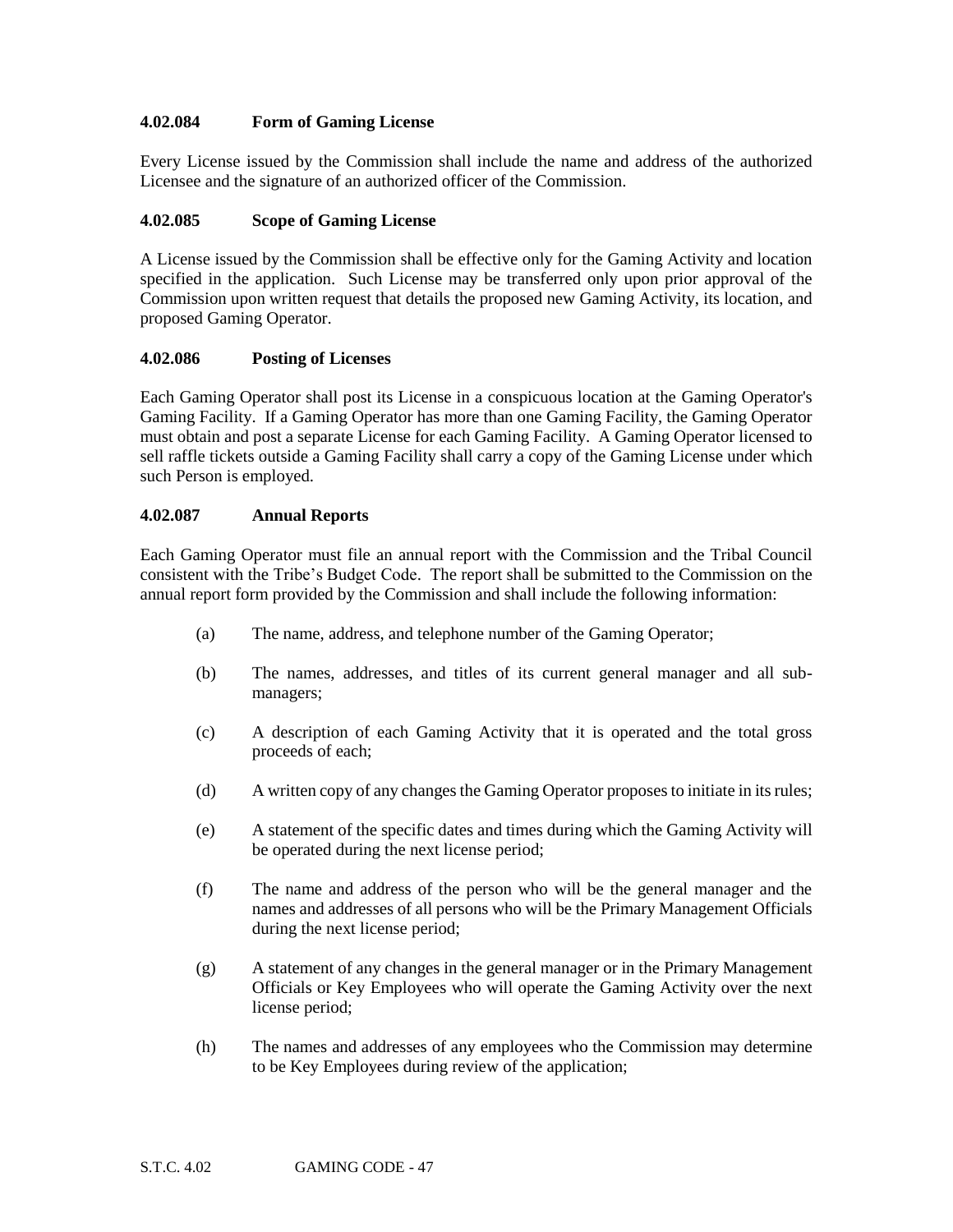- (i) Written proof that the Gaming Operator has paid to the National Indian Gaming Commission such fees as federal and tribal law may require it to pay, and will continue to do so;
- (j) A sworn statement that the Gaming Operator has complied with the Internal Revenue Code and regulations, including written notice of customer winnings, and a statement that the Gaming Operator shall continue to obey all tribal and federal laws and shall hold the Commission and the Tribe harmless for failure to do so;
- (k) The description of any location at which the Gaming Activity has been conducted and any new location which is expected to be established during the next license period;
- (l) The number of full-time equivalent persons, on an annualized basis, employed by the operation during the past 12 months, together with a projection of the number of full-time equivalent persons who are expected to be employed during the next license period;
- (m) The total gross proceeds of the Gaming Operator attributable directly or indirectly to tribally licensed Gaming Activity over the preceding 12 months;
- (n) A sworn statement that the Gaming Operator will continue to comply with all tribal and federal laws applicable to the Gaming Operation;
- (o) A sworn statement that the Gaming Operator and all of its Key Employees and Primary Management Officials continue to consent to Tribal Court jurisdiction and service of process in all matters arising from the conduct of tribally licensed Gaming Activity;
- (p) The name, address, and signature of the agent who will accept service of process on behalf of the Gaming Operator, who must reside on the Reservation; and
- (q) If the Gaming Operator is a corporation, a copy of any amendment to its Articles of Incorporation, properly certified by the incorporating government, unless a current copy has already been filed with the Commission.

## **4.02.088 Procedure to Remedy Gaming License Violation**

If the Commission finds that a tribally owned or operated Gaming Activity is being operated in violation of this Code or otherwise presents a threat to the Tribe or to the public, the Commission shall immediately take all necessary steps to bring such activity into compliance, including, but not limited to, closing down such activity temporarily or permanently pursuant to enforcement procedures and Regulations duly promulgated by the Commission under this Code. An Adjudicative Hearing is required prior to any closure of a Gaming Activity, including temporary and permanent. Nothing contained in this Code shall be construed as limiting, restraining or effecting a waiver of the Tribe or the Tribal Council's right and authority to take appropriate action to remedy any Gaming violation pursuant to tribal and federal law.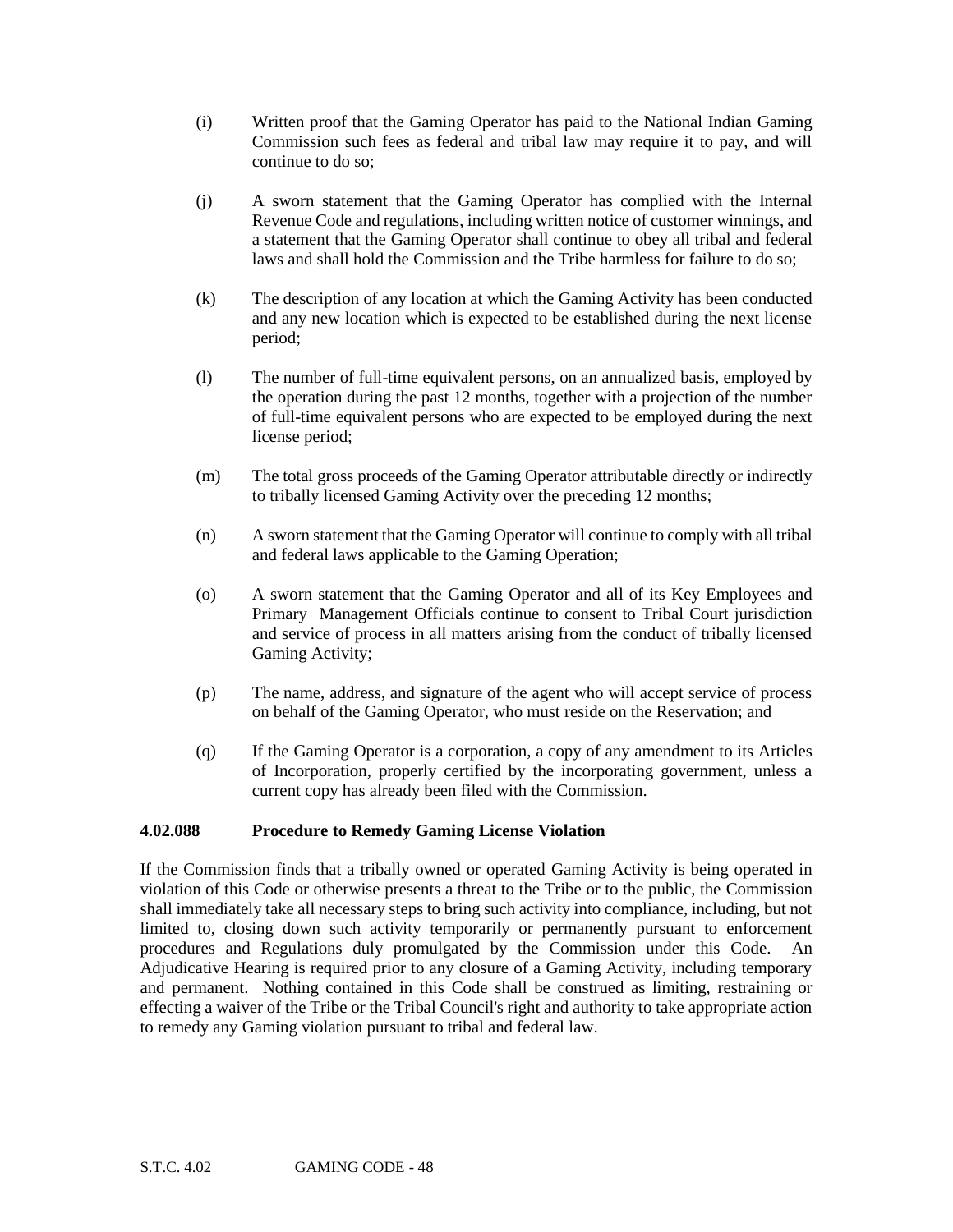## **Vendor Licenses**

#### **4.02.089 Current and Valid Gaming or Non-Gaming Vendor License Required**

Each Gaming Vendor and Non-Gaming Vendor, as defined by this Code must possess a current, valid Vendor License. A Vendor License encompasses both Gaming and Non-Gaming Vendors. The License shall indicate whether the Vendor is Gaming or Non-Gaming. If an unlicensed Vendor sells to, or otherwise transacts business with, facilities or enterprises covered by this Code, the TGA Director shall impose a fine recover any loss of revenue or damages sustained.

#### **4.02.090 Application for Vendor License**

- (a) All applicants for a Vendor License shall submit an application to the Commission on such form and in such manner as the Commission may require.
- (b) The application shall include the following information:
	- (i) The Vendor's name, and the names and contact information for certain Vendor Key Employees as determined by the Commission;
	- (ii) Current contact information, including addresses and telephone numbers;
	- (iii) Any business license number or numbers held by the applicant, and other business identification information as determined by the Commission;
	- (iv) The nature of the business the applicant intends to conduct with the Tribe, an agency of the Tribe, and/or any tribal enterprise; and
	- (v) All other information the Commission deems necessary.
- (c) Each application shall be accompanied by a sworn statement that if the License is issued, the applicant will submit to the jurisdiction of the Tribe and the Tribal Court.
- (d) Each application shall be accompanied by a sworn statement that the applicant and its employees and agents will abide by this Code and all other applicable laws.
- (e) Each application shall be accompanied by a non-refundable application fee. The amount of this fee shall be determined by the Skokomish Tribal Gaming Commission to recover the costs of processing License applications.
- (f) Each application shall be accompanied by two copies of any contract executed between the Vendor and Gaming Facility.

#### **4.02.091 Review Procedure for Vendor License Application**

Before issuing a Vendor License, the Commission shall review the application materials, and investigate issues of concern, if any. The Commission shall then either grant or deny the License. The applicant shall be notified in writing of the Commission's decision. If the Commission votes to deny the License, it shall include in such notice the specific reasons for its decision.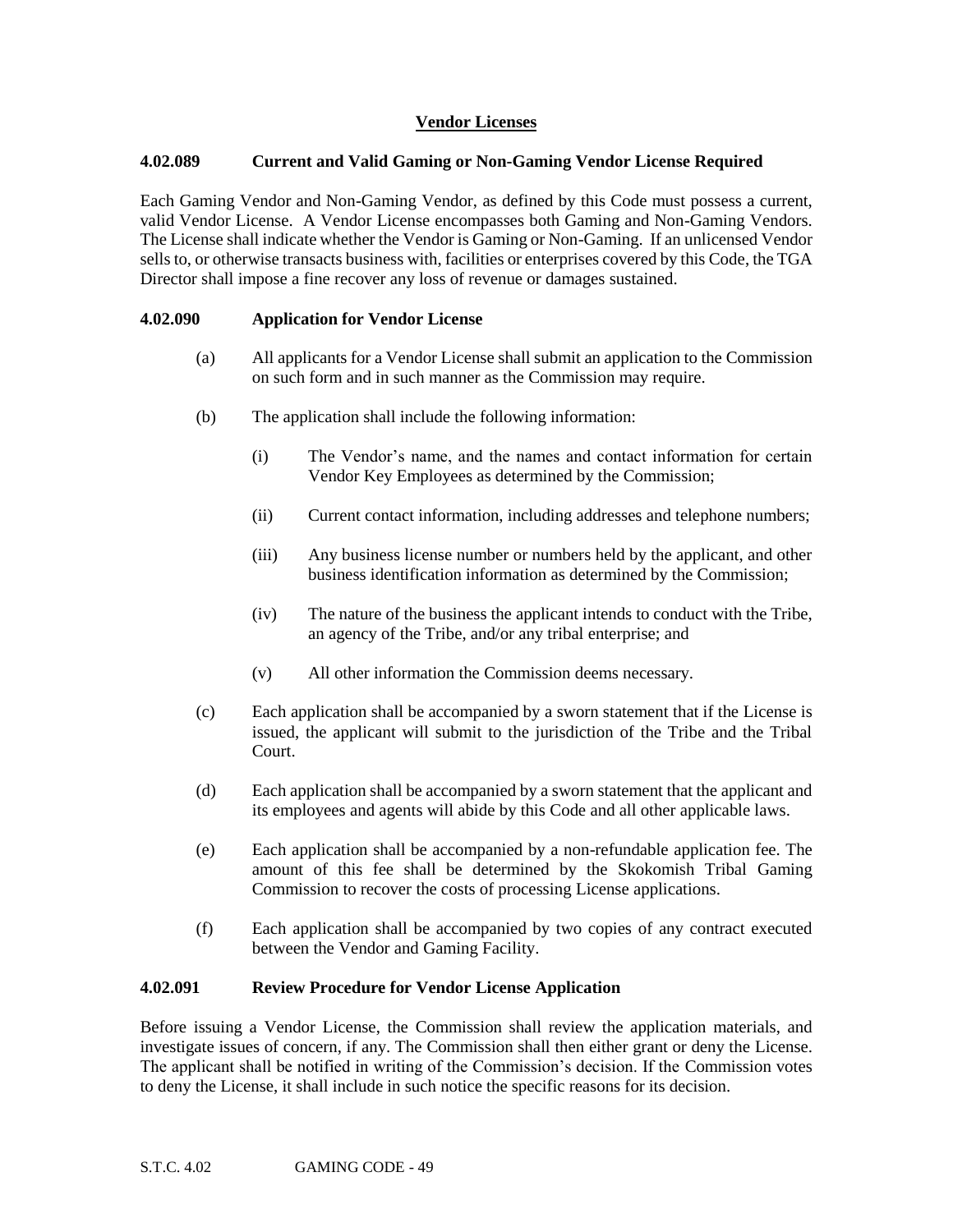#### **4.02.092 Standards of Denial of a Vendor License**

The Commission shall not License any Vendor that:

- (a) Has Key Employees who have been convicted of, or entered a plea of no contest to, a gambling offense, theft, embezzlement, fraud or misrepresentation within the immediately preceding seven years;
- (b) The Commission has determined has Key Employees who have participated in organized crime or unlawful gambling, or whose prior activities, criminal record, reputation, habits, and/or associations pose a threat to the public interest or to the effective regulation and control of Gaming, or create or enhance the dangers of unsuitable, unfair, or illegal practices and methods and activities in the conduct of Gaming or to the carrying on of the business and financial arrangements incidental to the conduct of Gaming; or
- (c) Is found to have knowingly supplied false or misleading information or has knowingly omitted material information on the License application.

The Commission may, by regulation, add additional limitations and conditions for denial of an application for a Vendor License.

#### **4.02.093 Revocation or Suspension of a Vendor License and Other Penalties**

(a) Types of Licensing Action and When Each May Be Taken

Only the following licensing actions may be taken:

- (i) The Commission may revoke a License in the circumstances provided in subsection (b). A fine may be imposed under subsection (3) in conjunction with a License revocation.
- (ii) The Commission may suspend a Vendor License for up to 30 days in the circumstances provided in subsection (b). A fine may be imposed under subsection (3) in conjunction with a License suspension.
- (iii) The Commission may fine a Vendor for a Violation of any of the circumstances listed in subsection (b). No fine shall exceed \$1,000.

Under no circumstances may a Facility be closed, or a Gaming Activity or Gaming Operation be shutdown or ordered to stop, for the purpose of a Licensing action.

(b) Grounds for Licensing Action

The TGA Director may initiate a licensing action based upon any action of the Licensee that tends to indicate that the Licensee's behavior is a threat to the integrity of Gaming under the jurisdiction of the Skokomish Indian Tribe.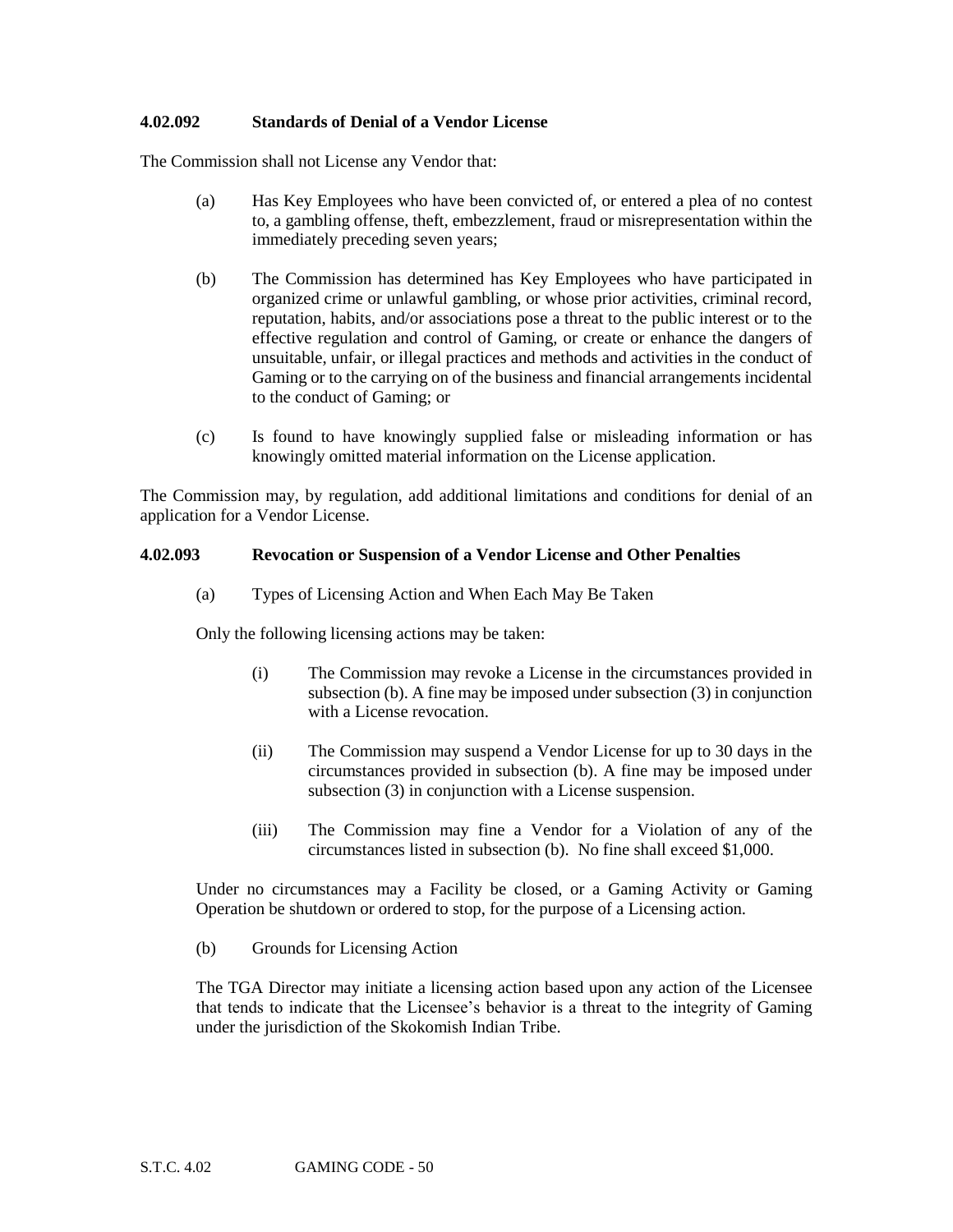#### **Provisions Of General Applicability To All Licensees**

#### **4.02.094 Provisions of General Applicability to All Gaming Operators**

- (a) Each Class II or Class III Gaming Activity within the jurisdiction of the Tribe shall be conducted only by a Gaming Operator who possesses a current and valid License.
- (b) Each License shall be applicable only to one Gaming Facility and the Gaming Operator named on such License.
- (c) No License shall be sold, lent, assigned or otherwise transferred.
- (d) Each Primary Management Official and Key Employee of a licensed Gaming Activity shall possess a current and valid Tribal Class II & III Gaming License.
- (e) A License shall be issued only to a Person who qualifies under this Code.
- (f) Each Gaming Operator shall have a copy of this Code and regulations readily available for inspection by any person at each authorized Gaming Facility.
- (g) Each Gaming Facility shall post, in a prominent place in each room where Gaming is conducted, a sign stating the following:

This Facility is regulated by the Skokomish Indian Tribe, The Washington State Gambling Commission and the National Indian Gaming Commission.

- (h) Each Facility that houses one or more card games shall post, in a prominent place in each card room, the Rules of each card game played. These Rules shall notify the public of the following:
	- (i) The maximum rake-off percentage, time buy-in and other fees charged;
	- (ii) The number of raises allowed;
	- (iii) The monetary limit of each raise
	- (iv) The amount of ante; and
	- (v) Other rules as may be necessary.
- (i) No Class III Gaming Equipment or Supplies shall be operated, purchased, leased or otherwise acquired by the Tribe unless that Class III Equipment or Supplies meet the technical equipment standards as required by the Compact.
- (j) All accounting records of each tribally licensed Gaming Facility shall be kept on a double entry system of accounting, maintaining detailed, supporting, subsidiary records. The Operator and the Tribe shall maintain the following records for not less than three (3) years: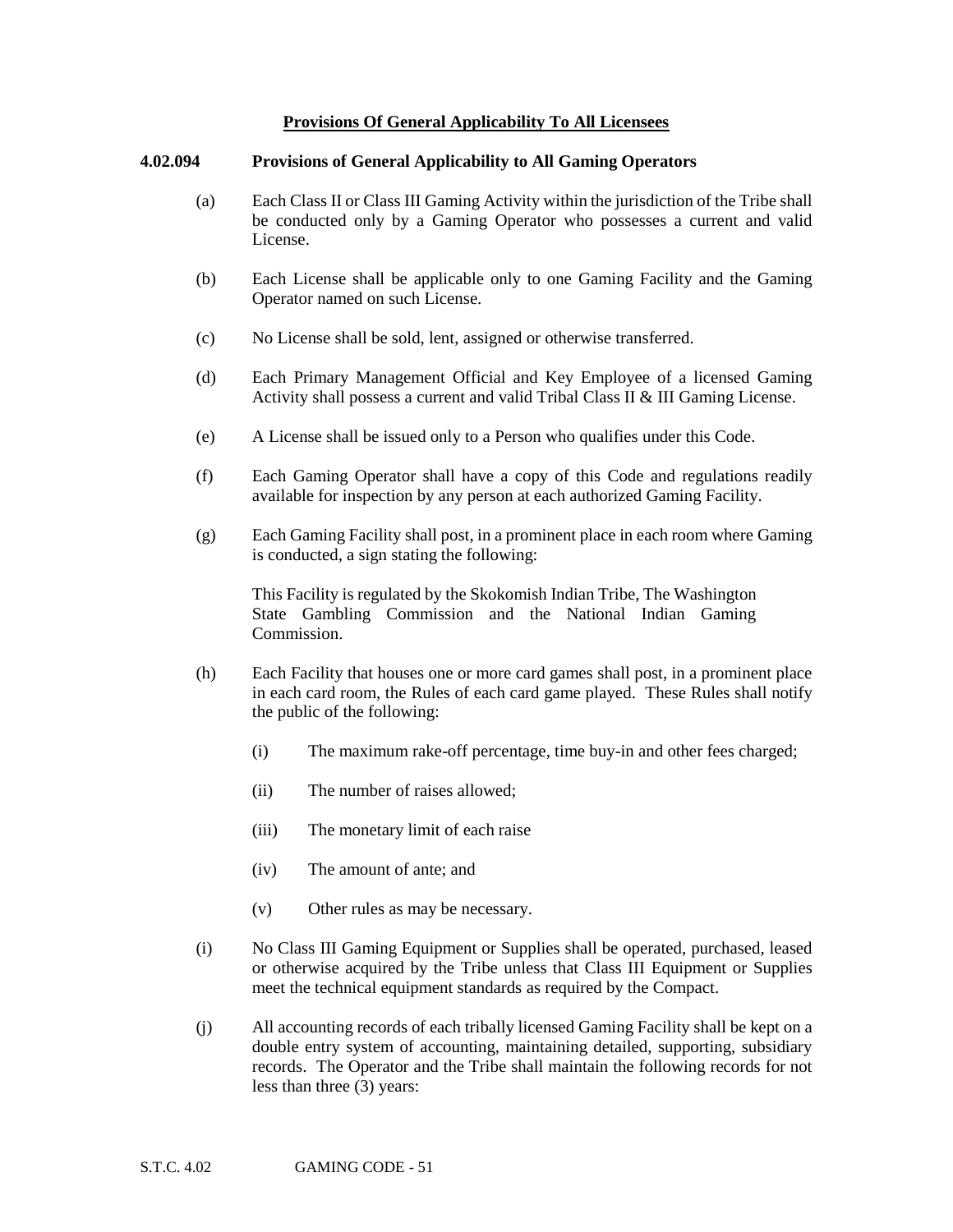- (i) Revenues, expenses, assets, liabilities and equity for each location at which Class II and Class III Gaming is conducted:
- (ii) Daily cash transactions for each Class II and Class III game at each location at which Gaming is conducted, including but not limited to transactions relating to each Gaming table bank, game drop box, and Gaming room bank;
- (iii) All markers, IOU's, returned checks, hold checks or other similar credit instruments;
- (iv) Individual and statistical game records (except card games) to reflect statistical drop and statistical win; for electronic, computer, or other technologically assisted games, analytic reports which show the total amount of cash wagered and the total amount of prizes won;
- (v) Contracts, correspondence and other transaction documents relating to all Vendors and contractors;
- (vi) Records of all tribal Gaming enforcement activities;
- (vii) All Gaming related audits prepared by or on behalf of the Tribe or one of its subdivisions; and
- (viii) Personnel information on all Class II and Class III Gaming Employees or agents including rotation sheets, hours worked, employee profiles and background checks.
- (k) No person under the age of 21 shall be employed as a Key Employee or Primary Management Official of any Class III game, if the Facility serves alcoholic beverages.
- (l) No person under the age of 21 years shall be permitted to conduct, assist in, or play any Gaming Activity conducted at any location having an alcoholic beverage license of any type or class.
- (m) Each Gaming Operator shall post in a conspicuous location near where each Gaming Activity is being played or shall otherwise provide the public with an explanation of the rules of play of every game in operation.
- (n) A Gaming Operator is prohibited from renting or lending Gaming Equipment to any person without the prior written approval of the Commission.
- (o) A Gaming Operator is prohibited from exchanging pull-tabs, punch-boards, sports pools, and shoes (including automatic/electronic shuffling devices) without the approval of the Commission. All other Gaming Equipment may be exchanged without prior approval. Any request for approval shall be made to the Commission at least 5 days prior to the exchange.
- (p) Each Gaming Operator who anticipates the printing, manufacture, or construction of any equipment for Gaming Activity shall first notify the Commission of his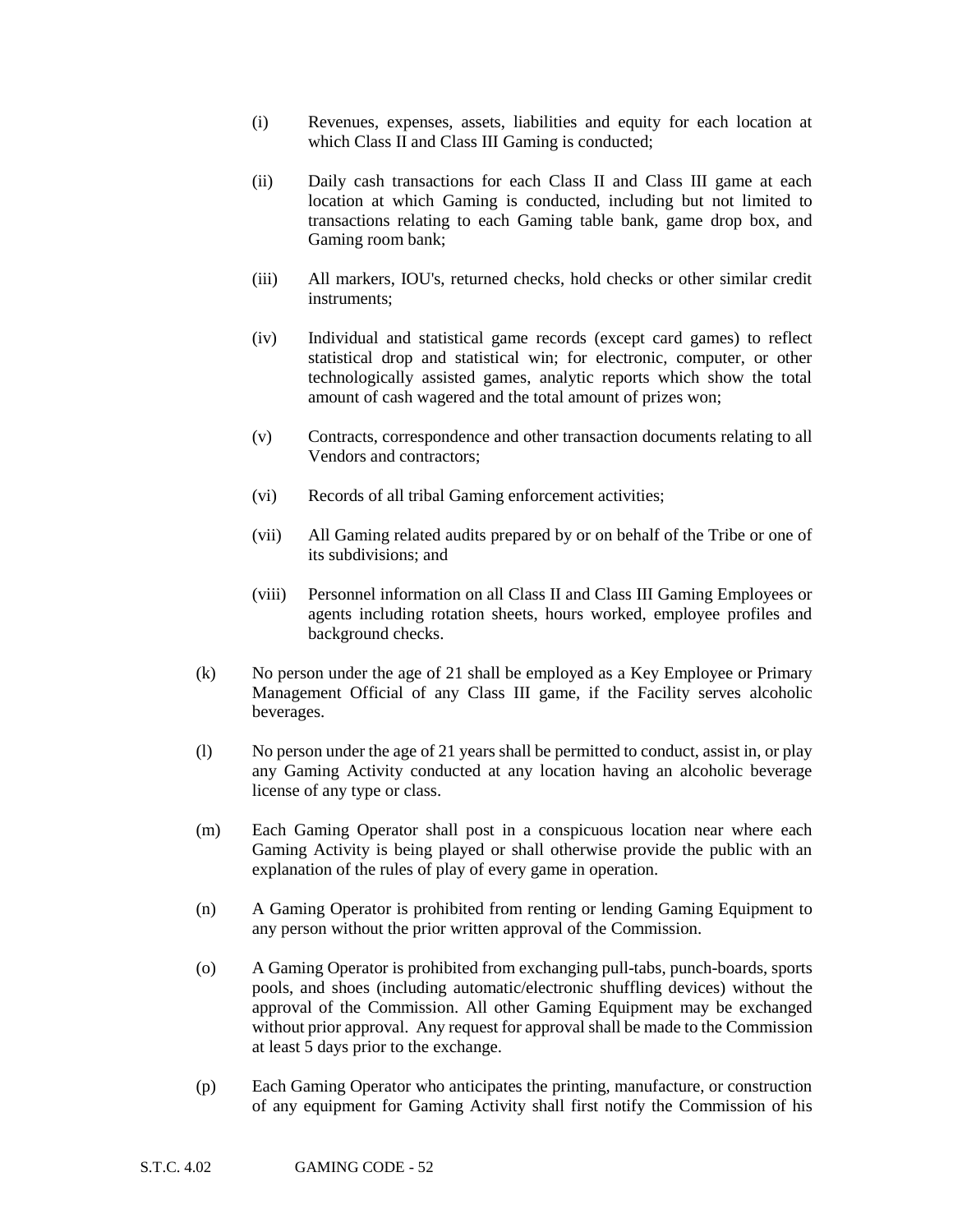intention and shall have the finished product approved by the Commission before it is placed in service.

- (q) Gaming chips and other tokens of value, including coupons issued for promotional purposes, may be sold and redeemed only by the Gaming Operator and only for full value.
- (r) Every Gaming Operation shall maintain and keep for not less than 10 years permanent books of accounts and records, including inventory records of Gaming Supplies, sufficient to establish the gross and net income, deductions, expenses, receipts, and disbursements of the Operation.
- (s) A Gaming Operator who conducts a Gaming Activity at a site in which the Operator does not have a legal ownership interest shall file with the Commission, prior to conducting any Gaming Activity at such site, a written agreement, attested to by both the Gaming Operator and the owner of such site, setting forth the terms under which the Operator is permitted the use of such site.
	- (i) Such agreement shall contain all of the following information:
		- (1) The name of the legal owner of the site. If the Gaming Operator is to be a sub-lessee, then the name of the lessee must also be included.
		- (2) The name and License number of the Gaming Operator.
		- (3) The term of such use of the site.
		- (4) The monetary consideration to be paid for such use of the site, if any.
		- (5) A precise description of the location or premises.
		- (6) A prohibition of advertising of the Gaming Activity by the owner.
		- (7) The following provision:

The (grantor/lessor) hereby agrees that neither (he), (his) spouse, nor any employee or agent of the (grantor/lessor) shall participate in the selling, distributing, conducting, assisting, or participating in Gaming Activity at the site herein (granted/leased) without the prior written approval of the Commission.

- (ii) Any rent or lease provision of such agreement shall include a fixed monthly rental dollar amount, unless otherwise approved in writing by the Commission.
- (iii) A graduated lease rate for use of the site is prohibited unless approved in writing by the Commission.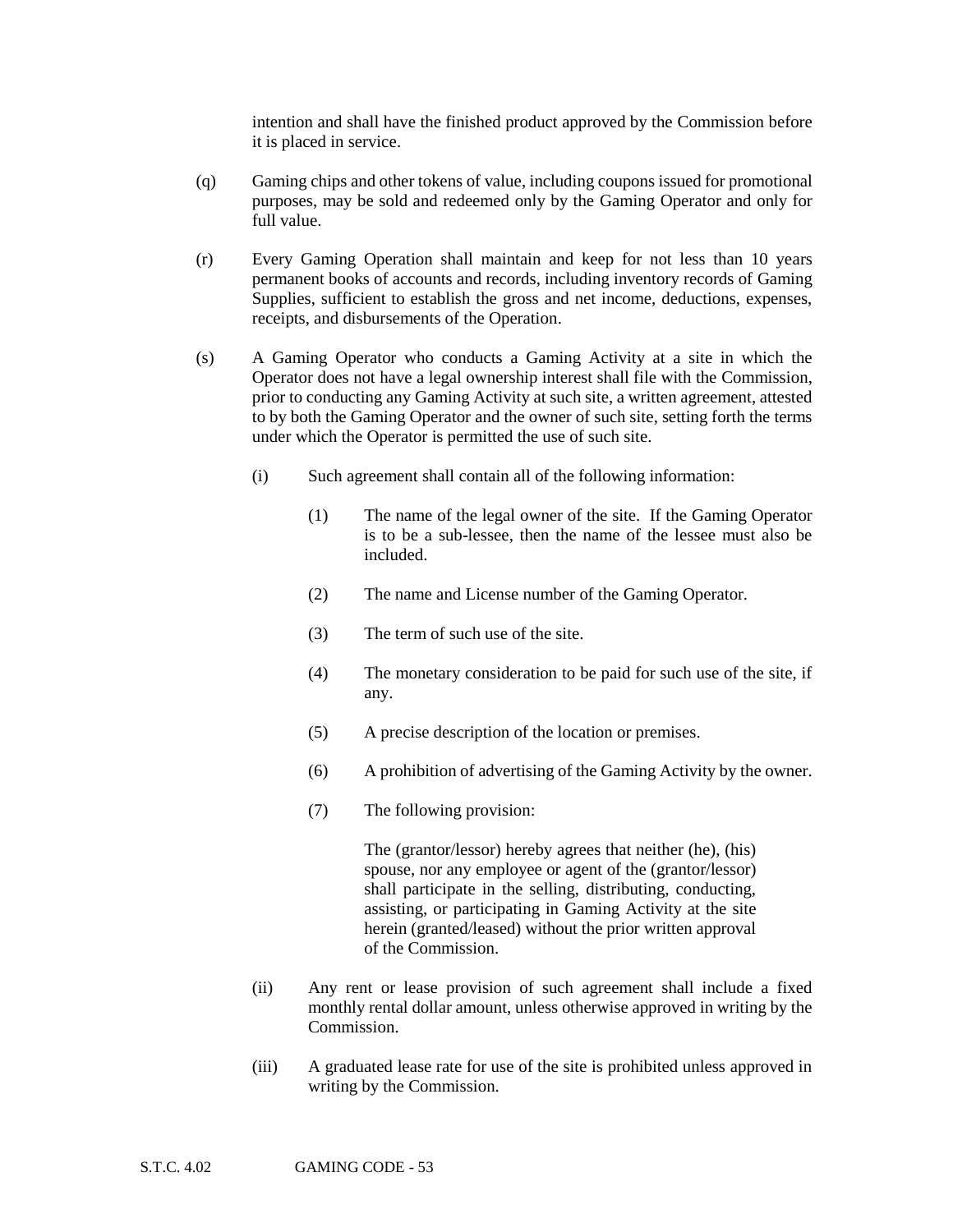- (iv) Other remuneration in lieu of money for use of the site is prohibited unless approved in writing by the Commission.
- (v) A percentage lease rate for use of the site is prohibited unless approved in writing by the Commission.
- (vi) No game of chance shall be operated in conjunction with the conduct of the grantor's business operation unless approved in writing by the Commission.
- (vii) Any renegotiated agreement shall be submitted to the Commission for approval prior to its effective date.
- (t) There shall be no sale of liquor at any Gaming Facility or site without the prior approval of the Tribal Council.
- (u) Consideration for the chance to play in any Gaming Activity shall only be cash or, if allowed by the Gaming Operator, personal check and shall be presented at the time the game is played. No other form of consideration shall be allowed unless the Commission gives prior written approval.
- (v) Evidence of any win or loss incurred by a player must, upon request, be provided to such player in such form as will be acceptable to the IRS. All Class III Gaming must comply with the applicable provisions of the Bank Secrecy Act, P.L. 91-508, October 26, 1970, 31 U.S.C. §§ 5312-5314.
- (w) Each Gaming Operator shall pay all fees and file all reports required by law within the time prescribed.
- (x) Each Gaming Operator shall respond immediately to and obey all inquiries, subpoenas, or orders of the Commission, the Tribal Council, the Tribal Court, the WSGC, or the NIGC.
- (y) Each Gaming Operator shall prominently display at each Gaming Facility a current, valid License.
- (z) Each Gaming Operator shall at all times maintain an orderly, clean, and neat Gaming Facility, inside and out.
- (aa) Each Gaming Operator shall provide adequate security to protect the public before, during, and after any Gaming Activity.
- (bb) Each Licensed Gaming Activity shall be subject to patrol by the tribal police force for the purpose of enforcing tribal law, and each Gaming Operator shall cooperate at all times with the tribal police force.
- (cc) Each Gaming Operator shall make its premises and books and records available for inspection during normal business hours by the Commission and members of the Tribal Council or their designee.
- (dd) No Gaming Operator may discriminate on the basis of sex, race, color, or creed in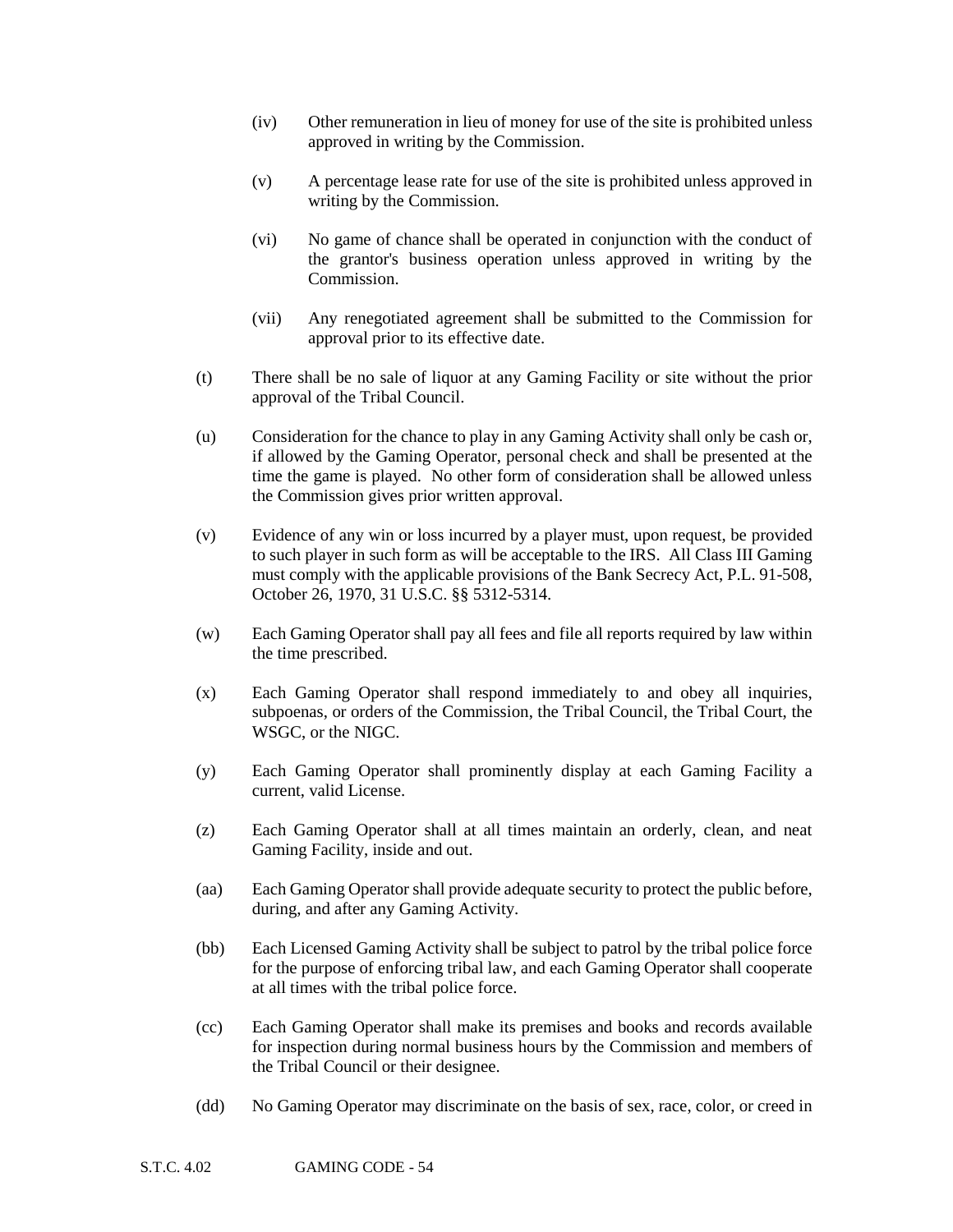the conduct of any licensed Gaming Activity, except where permissible under Tribal or federal law.

- (ee) Each Gaming Operator shall keep accurate books and records of all moneys received and paid out and provide the Commission or its designee with copies of or access to the same upon request.
- (ff) All net revenues of any Gaming Activity shall be used only in a manner prescribed by this Code.
- (gg) Every Gaming Operator shall comply with all applicable tribal and federal revenue reporting laws.
- (hh) Each Gaming Operator shall immediately suspend any employee who, during the course of employment, is charged with a crime of theft, embezzlement, fraud or other Gaming crime, or any offense related to the sale, possession, manufacture, or transport of illegal drugs. The Gaming Operator shall also immediately notify the Commission in writing of the name of the person and the pending charge and advise the Commission of the outcome of the case. If the employee is convicted or pleads *no contest* to the charge, the employee's employment shall be terminated.

## **4.02.095 Licensing Period**

A License issued pursuant to this Code shall be effective for a period of one year from the date of issuance and shall state on its face the date that the License became effective and the date that it expires.

## **4.02.096 Renewals**

A holder of a License issued pursuant to this Code shall apply to the Commission for a renewal before his original License has expired, updating all information contained in the original application.

## **4.02.097 License Application Fees**

No application fee shall be required for a tribally owned or tribally operated Class II or Class III Gaming Activity.

#### **4.02.098 License Tax**

No annual License tax shall be required for a tribally owned or tribally operated Class II or Class III Gaming Operation.

## **4.02.099 Form of Gaming License.**

Every Gaming License issued by the Commission shall include the name and address of the authorized Licensee and the signature of an authorized officer of the Commission.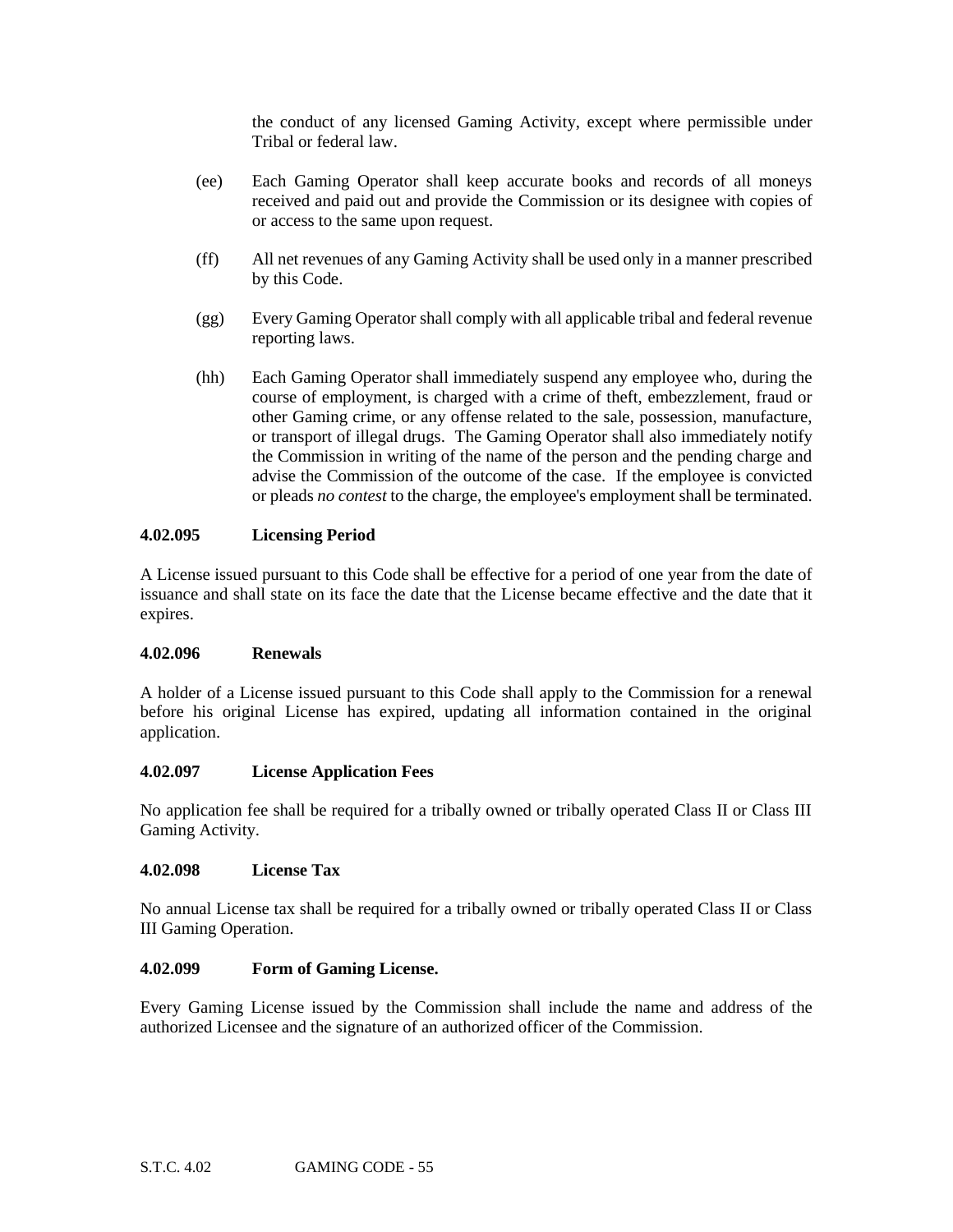# **ENFORCEMENT**

## **4.02.100 Jurisdiction**

Except as provided in this Code or in the executed Class III Gaming Tribal-State Compact and its Amendments under IGRA, Tribal Law Enforcement and the Tribal Court shall have jurisdiction over all violations of this Code.

# **4.02.101 Prohibited Acts**

In addition to other civil and criminal offenses provided for in this Code or under other applicable law, the following acts are prohibited and subject any violator to the civil or criminal penalties specified herein:

- (a) Knowingly making a false statement in an application for employment with any Gaming Operator or with the Commission.
- (b) Knowingly making a false statement in connection with any contract to participate in any Gaming Activity.
- (c) Attempting to bribe any person participating in any Gaming Activity.
- (d) Offering or accepting a loan, financing, or other thing of value between a Commission member or employee and any Person participating in any Gaming Activity.
- (e) Failing to keep sufficient books and records to substantiate receipts, disbursements, and expenses incurred or paid from any Gaming Activity authorized pursuant to this Code.
- (f) Falsifying any books or records which relate to any transaction connected with any Gaming Activity pursuant to this Code.
- (g) Conducting or Participating in any Gaming Activity which in any manner results in Cheating or misrepresentation or which allows any other disreputable tactics that detract from the fair nature and equal chance of participation between Gaming players, or which otherwise creates an advantage over and above the chance of such Gaming Activity and which affects its outcome.
- (h) To conduct a Gaming Activity with or to allow Participation in a Gaming Activity by an intoxicated or disorderly player.
- (i) To allow or Participate in the sale of liquor at Gaming sites when such sale is prohibited by tribal law.
- (j) To accept consideration other than money, personal checks, or other approved consideration for the chance to play or participate in any Gaming Activity.
- (k) To solicit, directly or indirectly, or to use inside information on the nature or status of any Gaming Activity for the benefit of any Person.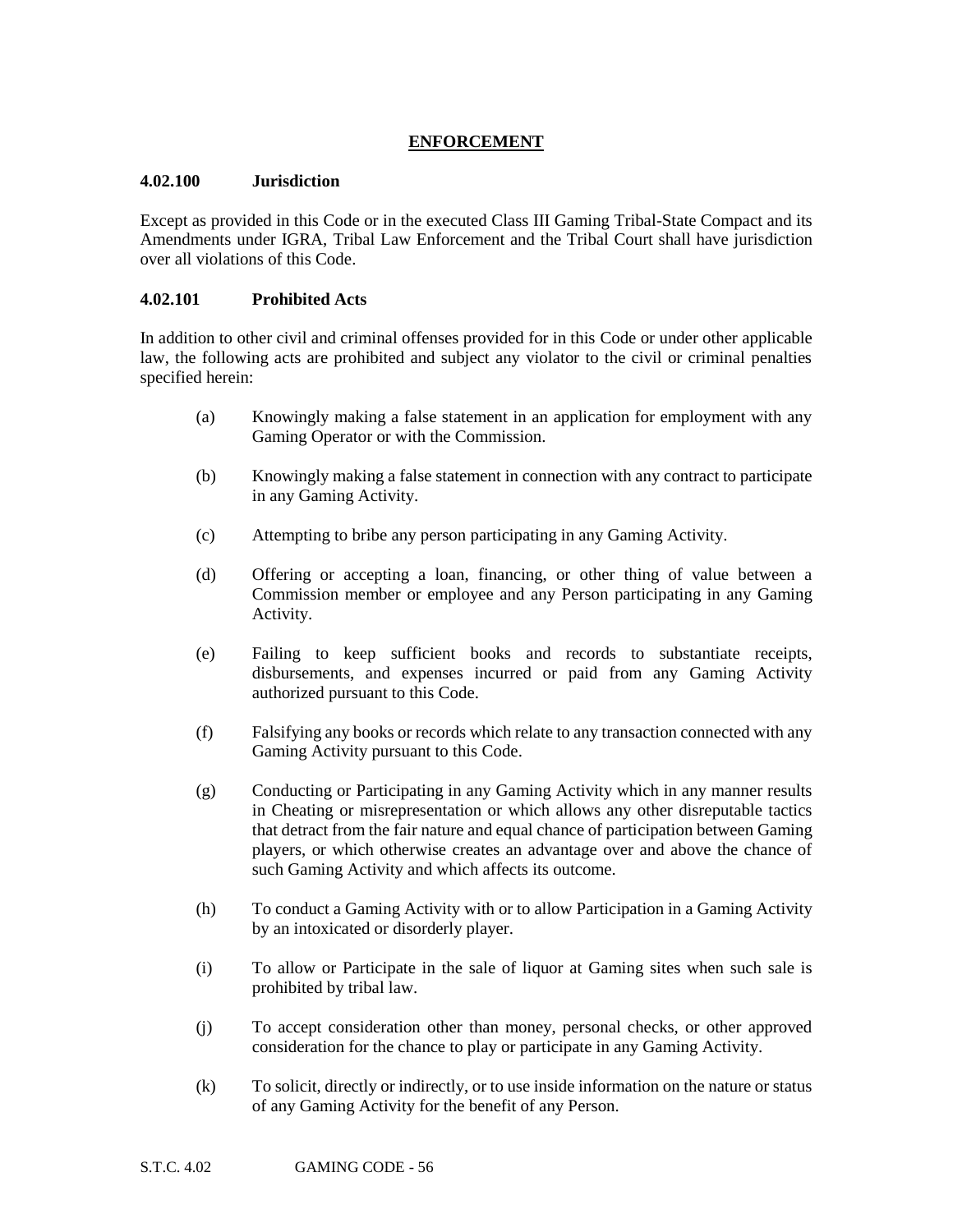- (l) To tamper with Gaming Equipment or conspire to tamper or manipulate the outcome or the payoff of a Gaming Equipment, or otherwise interfere with the proper functioning of the machine.
- (m) To alter or counterfeit a License.
- (n) To aid, abet, or conspire with another person knowingly or knowingly to cause any person to violate any provision of this Code or any rules and regulations adopted hereunder.
- (o) To operate, use, or make available to the public any illegal Gaming Apparatus, material, or Equipment.
- (p) To sell or hold out for sale or transport into or out of the jurisdiction of the Tribe any illegal Gaming Apparatus, material, or Equipment.
- (q) To assist or allow a person who is under age to participate in any Gaming Activity.
- (r) To possess any illegal narcotics or controlled substances on any Licensed Gaming Facility.
- (s) To steal or attempt to steal funds or other items of value from any Gaming Facility or from the Commission.
- (t) To conspire with or induce any person to violate any of the provisions of this Code or any tribal or federal law.
- (u) For an Operator or any of his employees or agents to engage in any act, practice, or course of operation which could result in a fraud or deceit upon any Person.
- (v) To use bogus or counterfeit chips or charitable Gaming tickets, or to substitute or use any game, cards, charitable Gaming tickets, or Gaming Equipment that have been marked or tampered with.
- (w) To employ or have on the Reservation any device to facilitate Cheating in any game of chance, except that which may be utilized for training purposes by the Commission only.
- (x) To knowingly use any fraudulent scheme or technique, or to solicit, provide, or receive inside information about any Gaming Activity with the intent of benefiting any person.
- (y) To take, solicit, or encourage any action which undermines the integrity of any game of chance.

#### **4.02.102 Table of Penalties**

The following table of penalties is provided as guidance to the selection of the appropriate disciplinary action to be taken for select offenses. The table is not all-inclusive and does not consider the extenuating circumstances which may apply to any one particular case.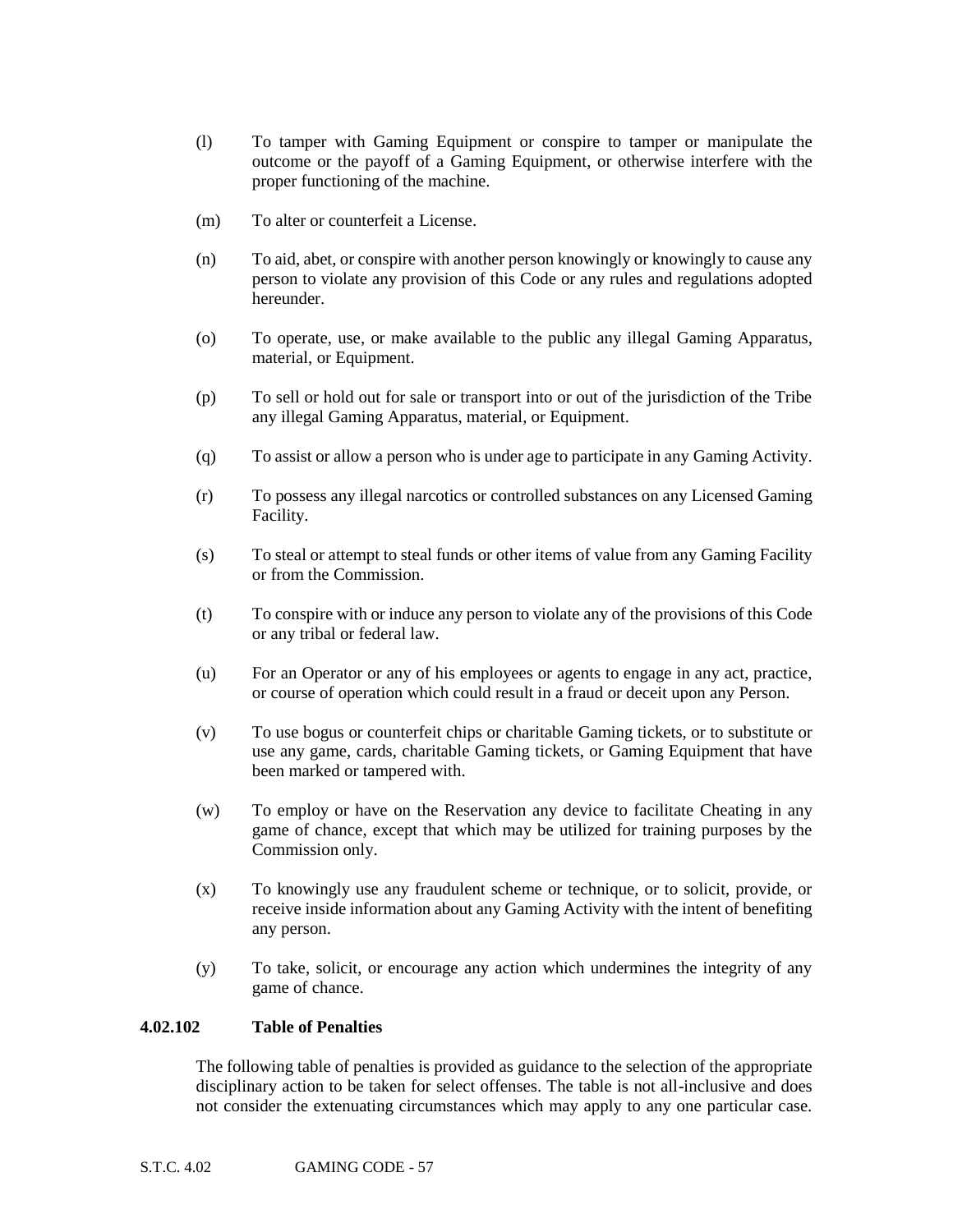The table is a list of actions most addressed; it is not a complete listing, but is rather a guide designed to convey the types of misconduct potentially worthy of licensing action. Licensing action may be initiated when the Licensee:

- (a) Withheld pertinent information or made a false statement on his or her application: 1st occurrence: Fine Subsequent occurrences: Suspension or revocation
- (b) Participated in Gaming Activity that was not authorized by any Tribal Gaming License: 1st occurrence: Fine

Subsequent occurrences: Suspension

- (c) Attempted to bribe a Tribal Council member, Commissioner, or other person in an attempt to avoid or circumvent this Code or any other applicable law: 1st occurrence: Suspension or revocation Subsequent occurrences: Revocation
- (d) Accepted a loan, financing, or other thing of value from a Commissioner member or any person participating in any Gaming Activity: 1st occurrence: Fine Subsequent occurrences: Suspension or Revocation
- (e) Knowingly promoted, played, or participated in any Gaming Activity operated in violation of this Code or any other applicable law: 1st occurrence: Fine or Suspension Subsequent occurrences: Suspension or Revocation
- (f) Has been knowingly involved in the falsification of books or records which relate to a transaction connected with the operation of Gaming Activity: 1st occurrence: Suspension or Revocation Subsequent occurrences: Revocation
- (g) Has violated any provision of this Code or the rules and regulations of the Commission:

1st occurrence: Fine Subsequent occurrences: Suspension or Revocation

(h) Has been convicted of, or has entered a plea of *nolo contendere* to, any crime involving gaming, fraud, theft, embezzlement, or other activity which, if perpetrated at a Gaming Operator's place of employment, would: injure or pose a threat to the integrity of the gaming activity, the safety of the Gaming patrons, or the effective regulation of Gaming; or enhance the dangers of unfair, unsuitable, or illegal gaming practices:

1st occurrence: Suspension or Revocation Subsequent occurrences: Revocation

(i) Has failed to comply with any lawful order, inquiry or directive of the Director, Commission, the Tribal Council, or any administrative or judicial body of competent jurisdiction, arising from any Gaming Activity whether or not subject to this Code: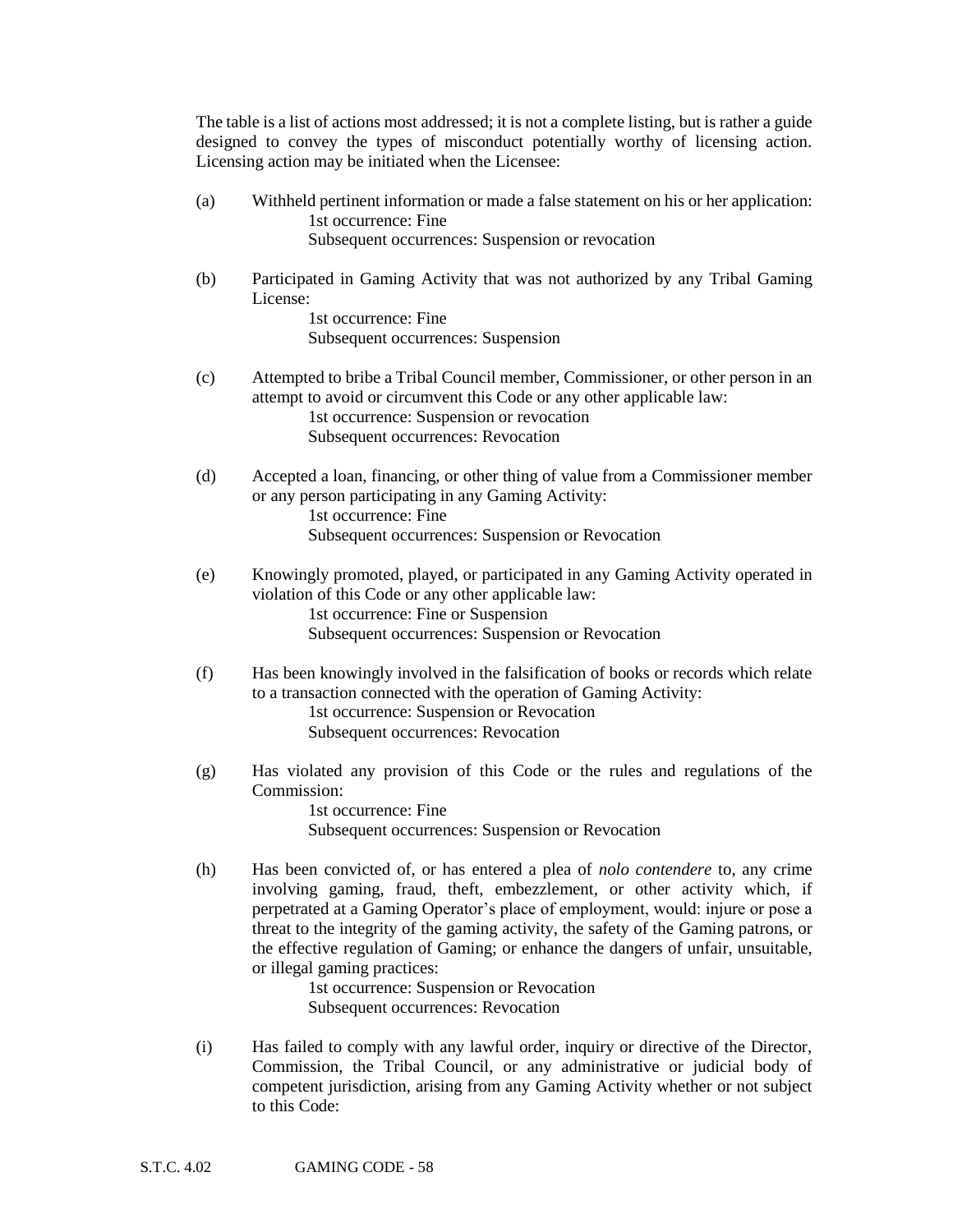1st occurrence: Fine or Suspension Subsequent occurrences: Suspension or Revocation

(j) Is determined to have present or prior activities, or reputation, habits or associations, which: pose a threat to the integrity of the Gaming Activity, the safety of the Gaming patrons, or the effective regulation of Gaming; or create or enhance the dangers of unsuitable, unfair, or illegal practices and activities in the conduct of gaming:

1st occurrence: Fine or Suspension Subsequent occurrences: Suspension or Revocation

- (k) Has been charged with a violation of any gaming law: 1st occurrence: Suspension or Revocation Subsequent occurrences: Revocation
- (l) Has made it such that the continued operation under its license poses a threat to the safety of the Gaming patrons and/or the integrity of the Gaming Activity: 1st occurrence: Fine, Suspension, or Revocation Subsequent occurrences: Suspension or Revocation
- (m) Participated in Gaming Activity not authorized by its License: 1st occurrence: Fine or Suspension Subsequent occurrences: Fine, Suspension, or Revocation
- (n) Refused to comply with any lawful order of the Commission, the Tribal Council, the Tribal Court, or the NIGC: 1st occurrence: Fine or Suspension Subsequent occurrences: Fine, Suspension, or Revocation

# **4.02.103 Criminal Violation**

Any Person who violates or fails to comply with any provision of this Code, or who fails to comply with any order or decision of the Commission, shall be guilty of a crime and shall be required to pay a maximum fine of \$5,000 or 1 year imprisonment, or both. Each day during which such violation or failure to comply continues shall constitute a separate violation of this Code.

# **4.02.104 Civil Violation**

Any Person who violates or fails to comply with any provision of this Code, or who fails or neglects to comply with any order of the Commission, shall be liable for a civil fine not to exceed \$5,000 for each violation thereof. Each day during which such violation or failure to comply continues shall constitute a separate violation of this Code. The amount of any such civil fine may be recovered in a civil action in the Tribal Court.

## **4.02.105 Cumulative Fines**

All civil fines accruing under this Code shall be cumulative, and a suit for the recovery of one fine shall not bar or affect the recovery of any other fine, judgment, penalty, forfeiture, or damages, nor bar the power of the Tribal Court to punish for contempt, nor bar any criminal prosecution.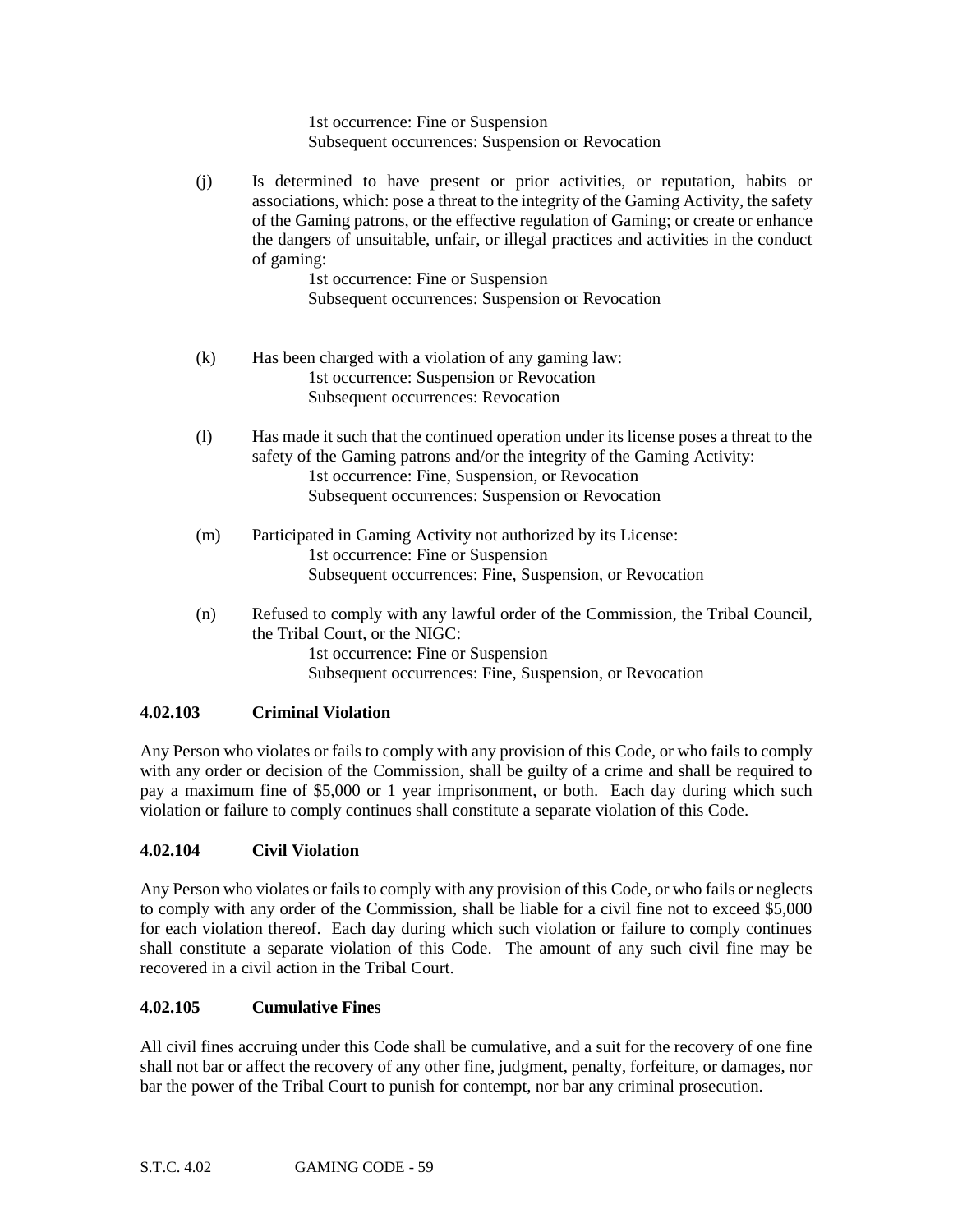## **4.02.106 Purpose of Civil Penalties**

The civil fines imposed under this Code are intended to be remedial and not punitive, and are designed to compensate the Tribe for the damage done to the peace, security, economy, and general welfare of the Tribe and the Reservation, and to compensate the Tribe for costs incurred by the Tribe in enforcing this Code. The civil fines under this Code are also intended to coerce persons into complying with this Code and Commission regulations and not to punish such persons for violation of such laws and regulations.

# **4.02.107 Civil Action for Penalties**

In enforcing the civil infraction provisions of this Code, the Commission shall proceed, in the name of the Tribe, by civil complaint pursuant to the provisions of this Code. The Commission in such action shall have the burden of showing, by the preponderance of the evidence, that such Person violated the applicable provision of this Code.

## **4.08.108 Seizure and Forfeiture of Property**

All property utilized in violation of this Code shall be subject to seizure and forfeiture by order of the Tribal Court pursuant to S.T.C. 3.01.065.

# **4.08.109 Reporting of Offenders**

Upon final order of the Tribal Court in any action for criminal or civil violation under this Section, the Clerk of the Tribal Court shall notify the Commission in writing of the final court disposition.

# **OPERATION OF TRIBALLY OWNED OR TRIBALLY OPERATED GAMES**

## **4.02.110 Management**

The Tribe shall have the sole proprietary interest in and responsibility for the conduct of any gaming operation, including any Gaming Facility, authorized by this ordinance.

## **4.02.111 Use of Net Revenues of Tribally Owned or Tribally Operated Gaming Activities**

- (a) All Net Revenues of a tribally owned or tribally operated Gaming Activity shall be held in the name of the Tribe. Such Net Revenues may only be expended by the Tribal Council by resolution and only for the following purposes:
	- (i) To fund tribal government operations or programs.
	- (ii) To provide for the general welfare of the Tribe and its members.
	- (iii) To promote tribal economic development.
	- (iv) To donate to charitable organizations.
	- (v) To help to fund operations of local government agencies.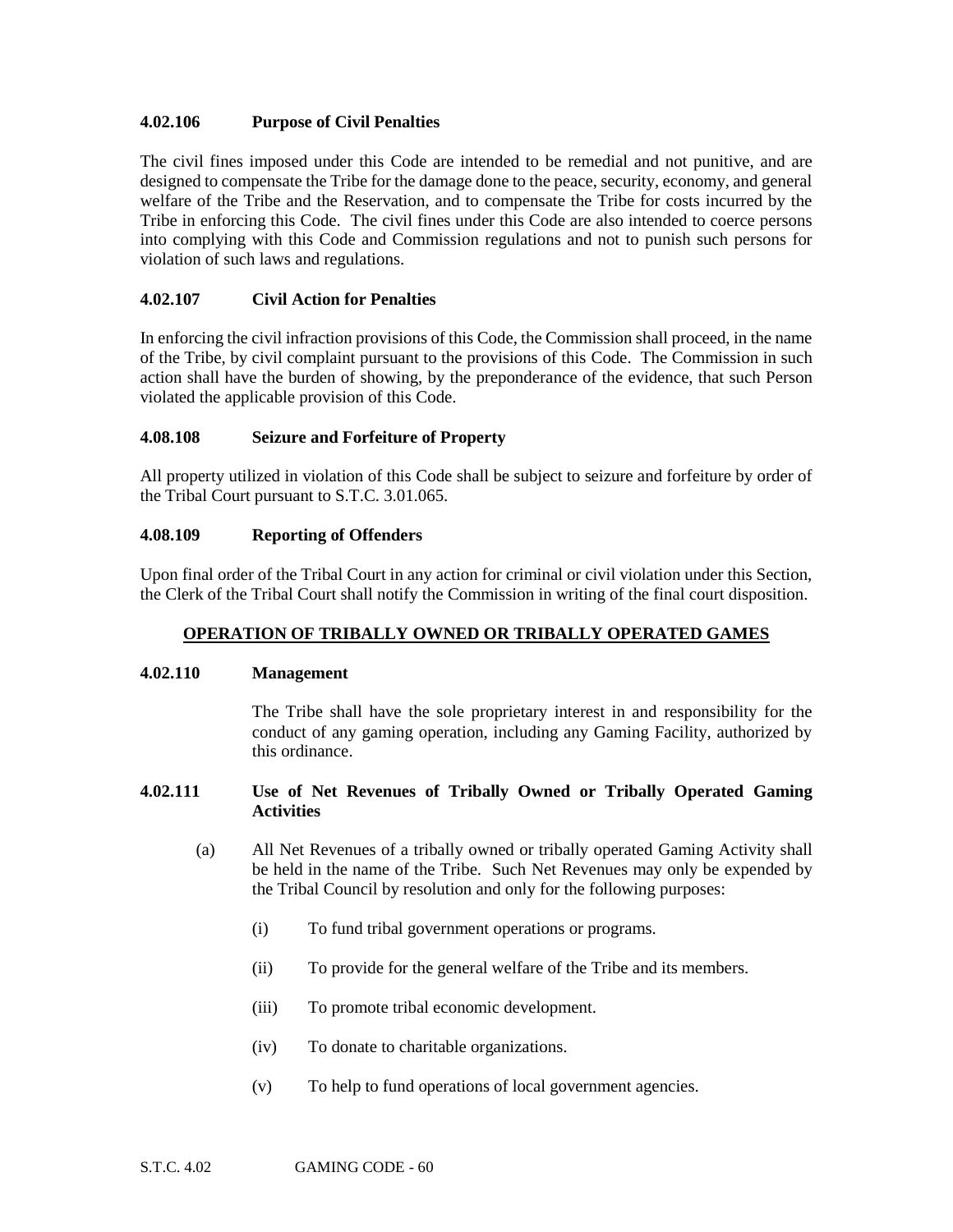#### **4.02.112 Maintenance of Records**

The Commission shall insure that all accounting records of each Gaming Facility are kept on a double entry system of accounting, maintaining detailed, supporting, subsidiary records. The Tribal Commission shall also insure that both the Operator and the Tribal Commission maintain the following records for not less than three (3) years:

- (a) Revenues, expenses, assets, liabilities and equity for each location at which Class II and Class III Gaming is conducted;
- (b) Daily cash transactions for each Class II and Class III game at each location at which Gaming is conducted, including but not limited to transactions relating to each Gaming table bank, game drop box, and Gaming room bank;
- (c) All markers, IOU's, returned checks, hold checks or other similar credit instruments;
- (d) Individual and statistical game records (except card games) to reflect statistical drop and statistical win; for electronic, computer, or other technologically assisted games, analytic reports which show the total amount of cash wagered and the total amount of prizes won;
- (e) Contracts, correspondence and other transaction documents relating to all Vendors and contractors;
- (f) Records of all tribal Gaming enforcement activities;
- (g) All Gaming related audits prepared by or on behalf of the Tribe or one of its subdivisions.
- (h) Personnel information on all Class II and Class III Gaming employees or agents including rotation sheets, hours worked, employee profiles and background checks.

## **4.02.113 Audit Requirements**

- (a) The Commission and the General Manager of each Gaming Facility shall obtain an annual independent audit of all Gaming Activity. A copy of such audit shall be provided to the Commission, the Tribal Council, and the NIGC.
- (b) Each contract for Supplies, services (other than legal and accounting services) or concessions for a contract amount in excess of \$25,000 annually shall be subject to an independent audit. A copy of such audit will be provided to the Commission, the Tribal Council, and the NIGC.

#### **4.02.114 Management Contracts**

No Management Contract entered into by the Tribe and another entity shall be valid unless approved by NIGC pursuant to 25 U.S.C. 2711(2005).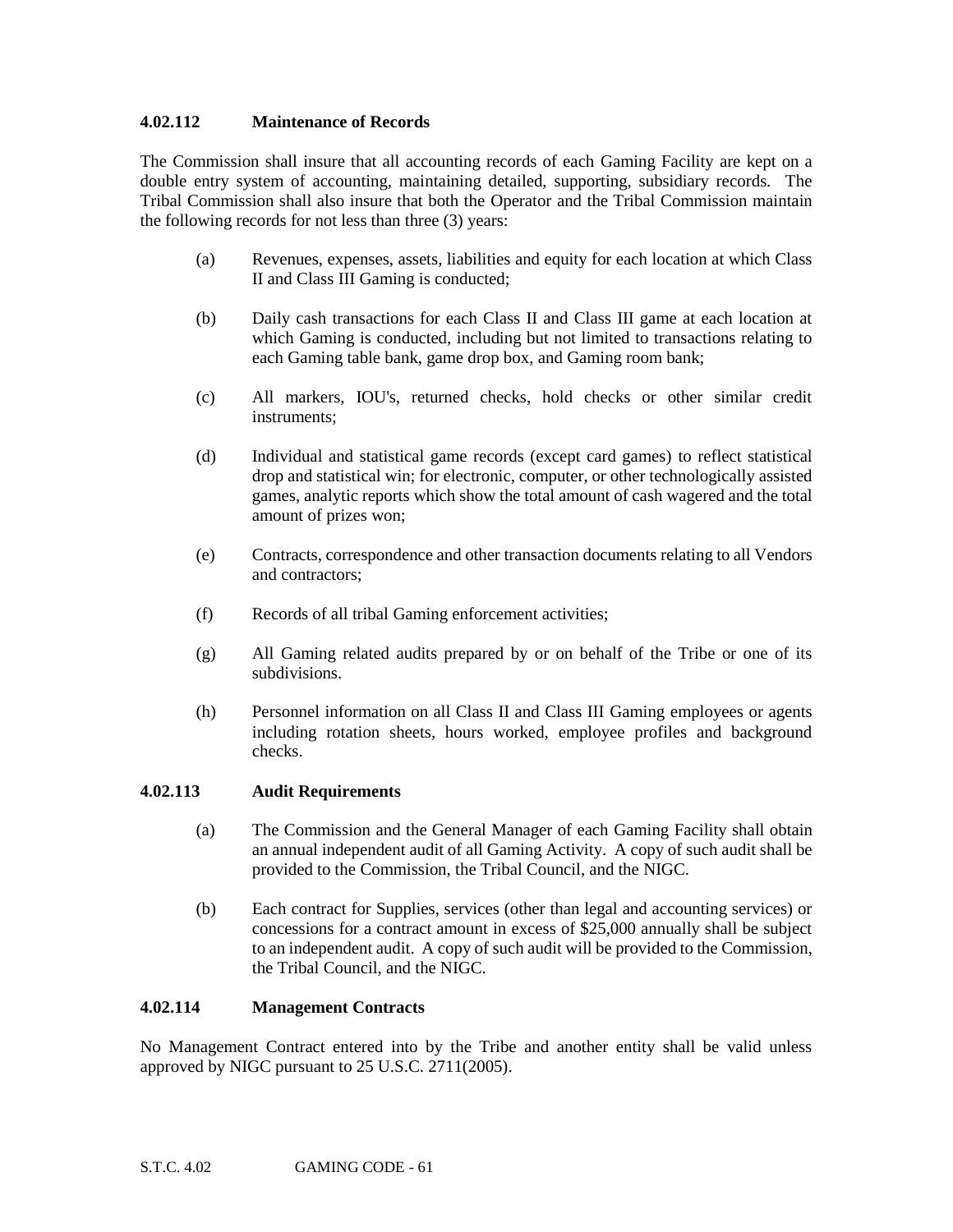## **4.02.115 Additional Requirements for Operation of Tribally Owned or Tribally Operated Games**

- (a) Any cash winning of an amount under \$500 shall be paid in cash or check and shall be paid on the date it is won. Each patron's winnings of an amount over \$500 may be paid by check and shall be paid within 72 hours after it is won.
- (b) Each Gaming Facility shall carry sufficient liability insurance to protect the public in the event of an accident. The Commission shall determine the amount of liability insurance required for each Facility.
- (c) Each Gaming Activity shall post the rules of play of each game in a conspicuous place where Gaming is conducted and shall make written copies of such rules available to any member of the general public upon request.

# **AUTHORIZED GAMES AND INTERNAL CONTROL STANDARDS**

#### **4.02.116 Authorized Games**

Consistent with applicable law, the Tribe authorizes all games of chance authorized under the Class III Gaming Tribal-State Compact and its Amendments, pursuant to IGRA. The Tribe also authorizes all forms of Class II gaming.

#### **4.02.117 Internal Control Standards**

- (a) The Minimum Internal Control Standards (MICS) as stated in 25 CFR Part 542 are adopted as the Tribal Internal Control Standards for regulation of Class II Gaming pursuant to Tribal Council/Commission Joint Resolution No. 03-116. Should the NIGC amend 25 CFR Part 542, those Amendments shall be deemed automatically adopted and incorporated into the Commission Regulations.
- (b) The Compact and its Amendments provide Internal Controls for Class III Gaming. Where an Internal Control deriving from the Compact provides a level of control that equals or exceeds the level of control provided by the MICS, the Compact Internal Control shall prevail.

## **PATRON DISPUTE RESOLUTION**

## **4.02.118 Patron Dispute Resolution**

Should a Gaming patron bring a dispute to the Gaming Facility Management, the following procedures shall apply:

- (a) The patron shall submit a written complaint to the Gaming Facility General Manager, or in his/her absence the Director of Operations, within four (4) days of the incident giving rise to the complaint. The General Manager shall have three (3) days to prepare and deliver a written response to the customer. The General Manager shall seek to resolve the dispute in good faith and consistent with the Gaming Facility operating policies.
- (b) In the event the patron is dissatisfied with the Gaming Facility